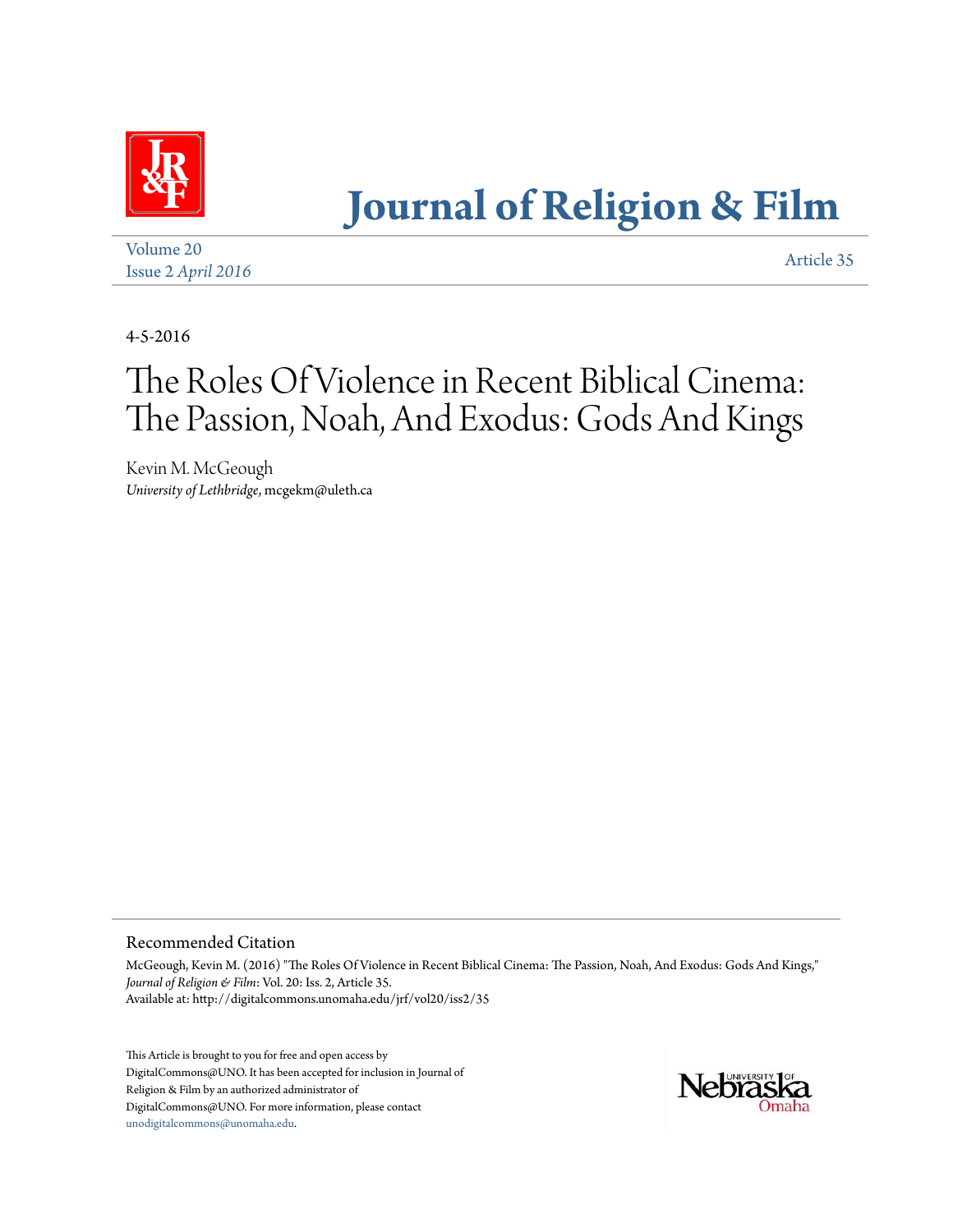### The Roles Of Violence in Recent Biblical Cinema: The Passion, Noah, And Exodus: Gods And Kings

#### **Abstract**

When *The Passion* was released, its extremely graphic violence horrified critics and scholars of religion although its success at the box office indicates that this, if anything, made the story of Jesus more appealing for viewers. Now that more time has passed and expectations surrounding levels of acceptable violence in cinema have changed, it is worth reconsidering how cinematic violence is used as reception strategy in Biblical cinema. Considering *The Passion* with more recent Biblical films, *Noah* and *Exodus: Gods and Kings*, it becomes apparent that violence is not only used to expand laconic Biblical narratives but to invest them with a sense of verism, to situate the stories in either specifically historical or generally mythological time, to elicit audience sympathy, to remake Biblical characters into figures of heroic masculinity, and to harmonize Biblical story-telling with cinematic genre conventions. Viewing violence from a genre perspective, this article explores how considering instances of cinematic violence as light or heavy helps to better understand the complexities of the roles violence plays in adapting Biblical stories for the screen.

#### **Keywords**

film violence, Biblical cinema, The Passion of the Christ, Noah, Exodus: Gods and Kings

#### **Author Notes**

Kevin M. McGeough is Associate Professor in the Department of Geography (Archaeology) at the University of Lethbridge. His research interests include ancient Near Eastern religion, Old Testament, and Biblical reception. Acknowledgments: I would like to thank the two anonymous reviewers whose careful and considerate critiques helped greatly improve this paper. I am grateful to Erin Runions who provided me with an early version of her paper and want to acknowledge conversations on this topic with James Linville and other members of the University of Lethbridge Department of Religious Studies. Similarly, discussions and arguments with Walter Aufrecht, who was ambivalent about one of the films, hated another, and refused to see the third, also influenced my consideration of the issues.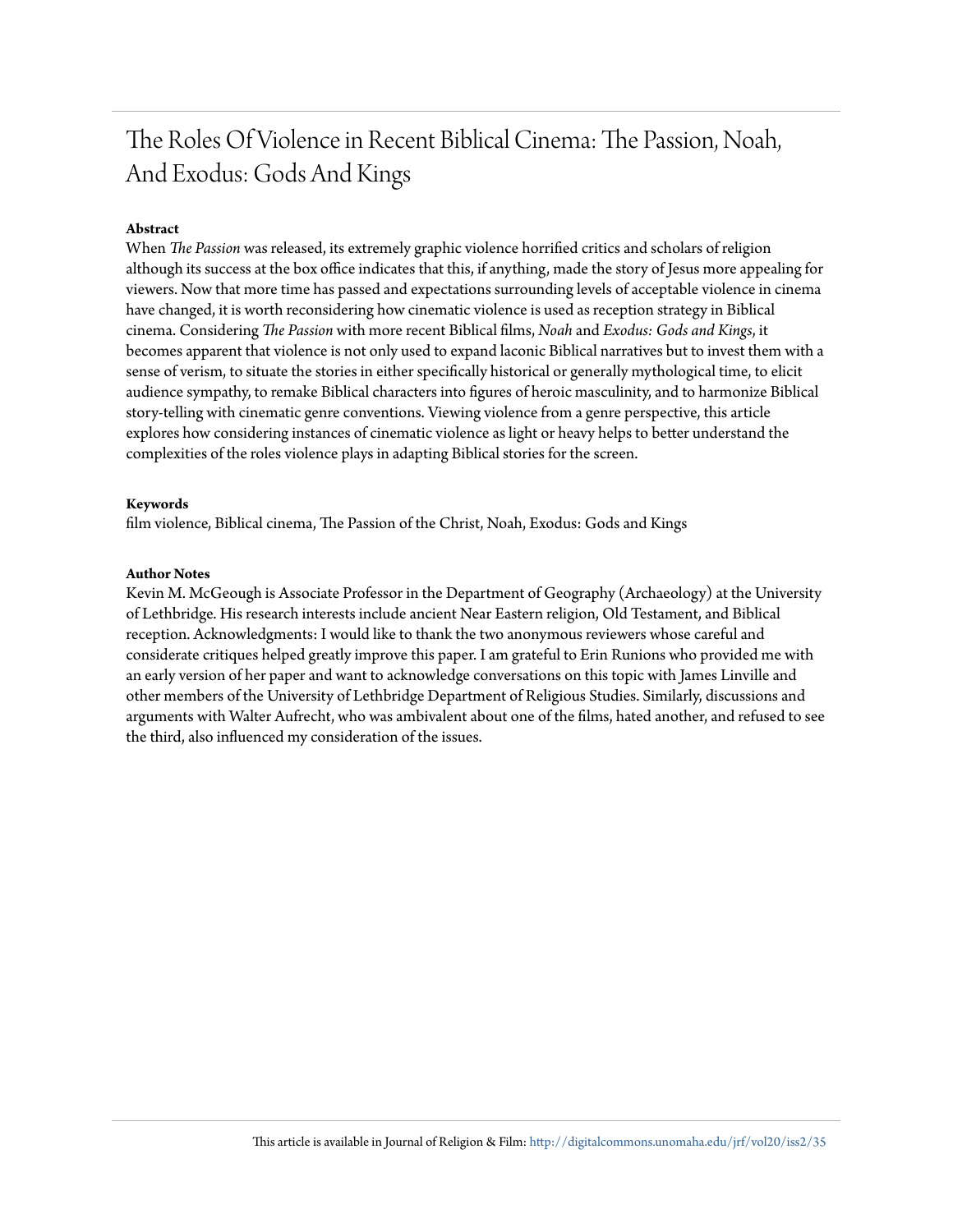Mel Gibson's *The Passion of the Christ* (2004) has generated much scholarly literature on depictions of Biblical violence in cinema.<sup>1</sup> With what seemed to be its excessive brutality (at least in relation to other Jesus films), a typical scholarly and critical complaint emerged that *The Passion* presented "violence for its own sake."<sup>2</sup> The viciousness of its violence, while vilified by critics and scholars, seemed to elicit a very different response amongst conservative Christian audiences. Now that some time has passed, it is worth reconsidering the film. The issue of violence seems less straightforward given the increasingly explicit violence in more recent cinema and television. When one considers the mainstream Biblical films produced since the release of *The Passion*, the actual depiction of violence in Mel Gibson's movie seems less shocking and more a function of the particular era in which it was created. When considered in relation to the genre of Biblical and Jesus films more broadly, it becomes evident that the violence fulfills a very specific function in the narrative, in the aesthetic, and in provoking audience sympathy for Jesus. What follows is a discussion of the role of violence in recent Biblical films, *The Passion, Noah* (2014)*,* and *Exodus: Gods and Kings* (2014), considered in relation to issues of genre and the problematics of representations of divine violence*.* Three very different types of violent characters are presented in these Biblical films. The Jesus of *The Passion* is a bodily tortured figure where the aesthetics of horror and action films are used in a display of heroic masculinity and martyrdom. *Noah* offers a

1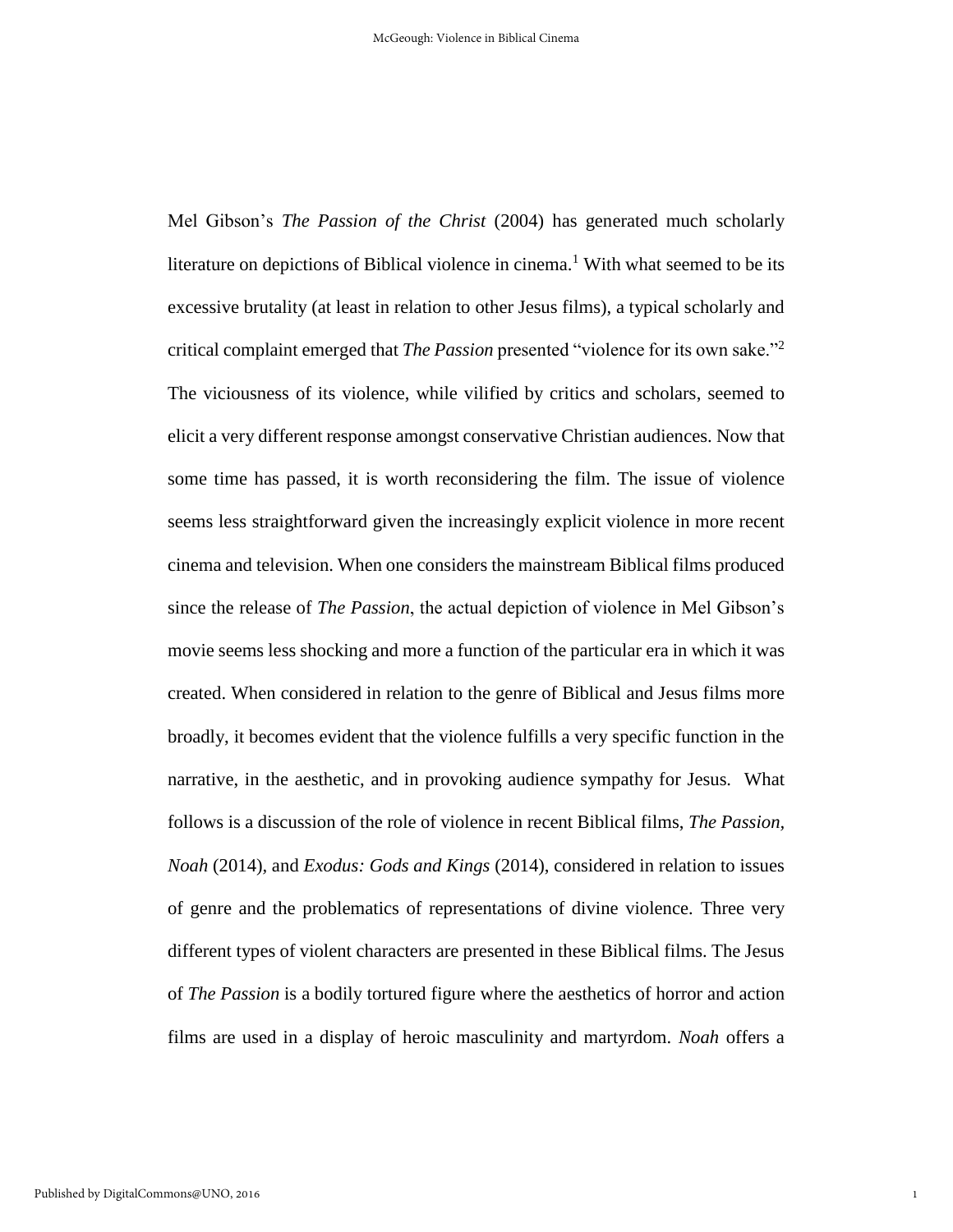vision of an antediluvian hero struggling with his own psychological demons and his own agency as a violent actor working on the Creator's behalf. Christian Bale's Moses in *Exodus: Gods and Kings* is a soldier of the historical epic adventure film, in keeping with the action-oriented heroics of older Biblical epics, like *The Robe*  (1953) and *Quo Vadis* (1951). In each of these Biblically inspired films, violence is part of a larger strategy of presentation that is fundamental to genre issues. Violence can be used to increase a sense of historical verism, or conversely, to shift the narrative out of historical time and into a mythological era. It can be used to encourage audience sympathy with characters and provide opportunities for displays of heroic masculinity. It allows Biblical and Jesus films a certain harmonization with genre conventions of cinema more broadly. Yet treating violence as monolithic oversimplifies the situation and is more misleading than useful. Distinguishing between strong and weak violence helps to better evaluate the function of violence. The strong violence that led to the rejection of *The Passion*  by liberal and secular viewers, for example, resonated with conservative Christian audiences in a meaningful manner. The weak violence of *Exodus: Gods and Kings*  remains less challenged but also leads to less sensitive contemplation of some theological issues. *Noah*'s weak violence (which is inherently political) has been deemed less problematic by critics than its more theologically significant strong violence. Paying greater attention to these uses of violence as a genre strategy has implications for understanding the relationship between film and religion.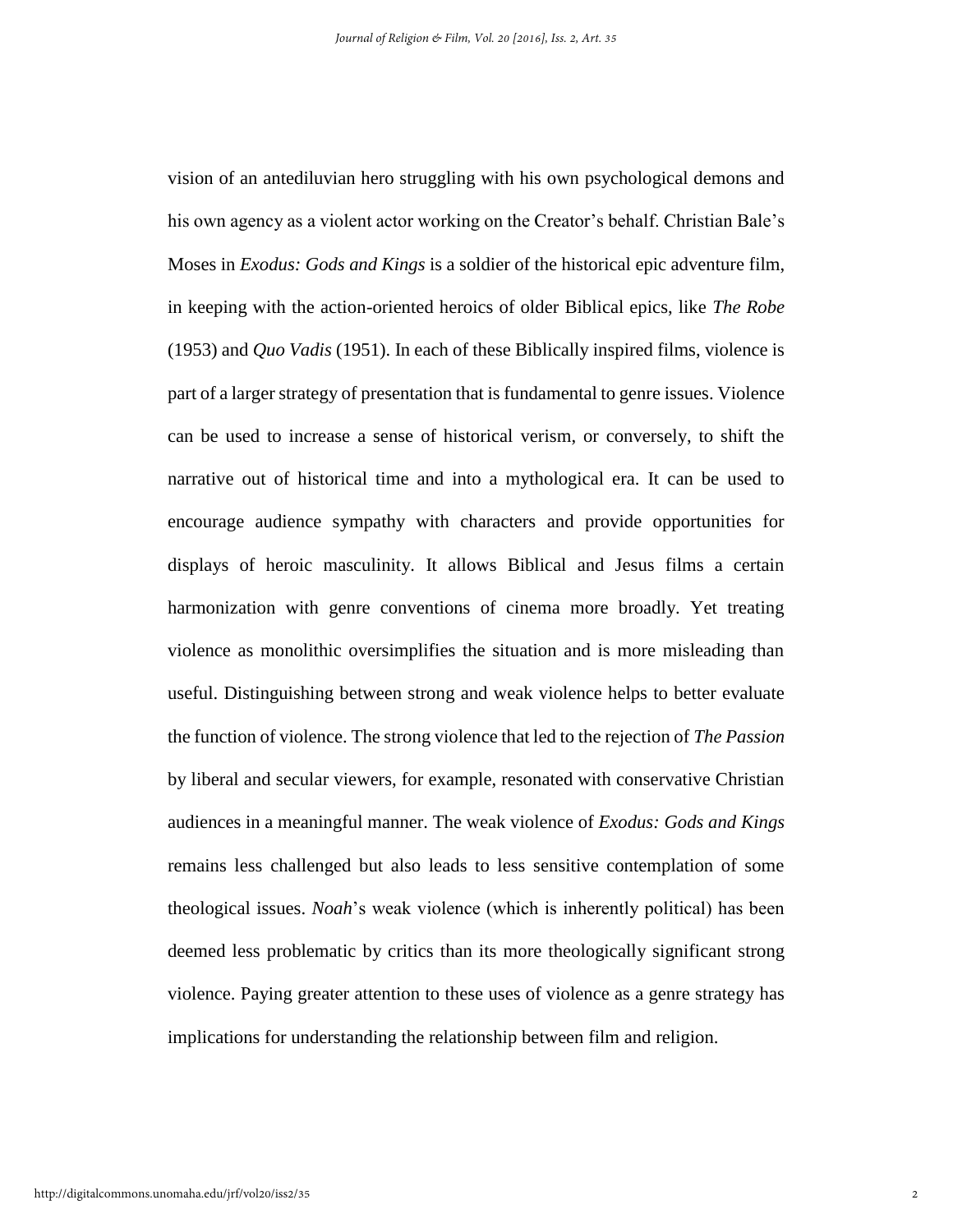#### **Defining Film Violence**

A complication in the discussion of violence in Biblical cinema is that it is surprisingly difficult to define film violence. It is a topic that seems so self-evident that it in fact obscures the complexities and varieties of what can be meant by the term violence.<sup>3</sup> Hector Avalos offers a useful Foucauldian definition of violence that is not overburdened by subjective evaluations: "the act of modifying and/or inflicting pain upon the human body in order to express or impose power differentials."<sup>4</sup> This is a good working definition but it is still lacking in that it does not resolve a potential problem in differentiating between actual and fictional violence. Violence refers to both observable actions in the real world and to fictional narrative strategies; the use of this term for both instances implies a semantic equivalence that may not be justifiable.<sup>5</sup> The audience's suspension of disbelief perhaps conflates real world and fictional violence temporarily. Miles has argued that viewers implicitly agree, when witnessing "realistic" cinema to accept the conventions as realistic; this allows the viewer to lose track of the medium that the images are presented in, to forget at some level that they are just watching a film. <sup>6</sup> Audiences and filmmakers become complicit in choosing to treat the narratives as "real" even though all parties know, at some level, that they are not.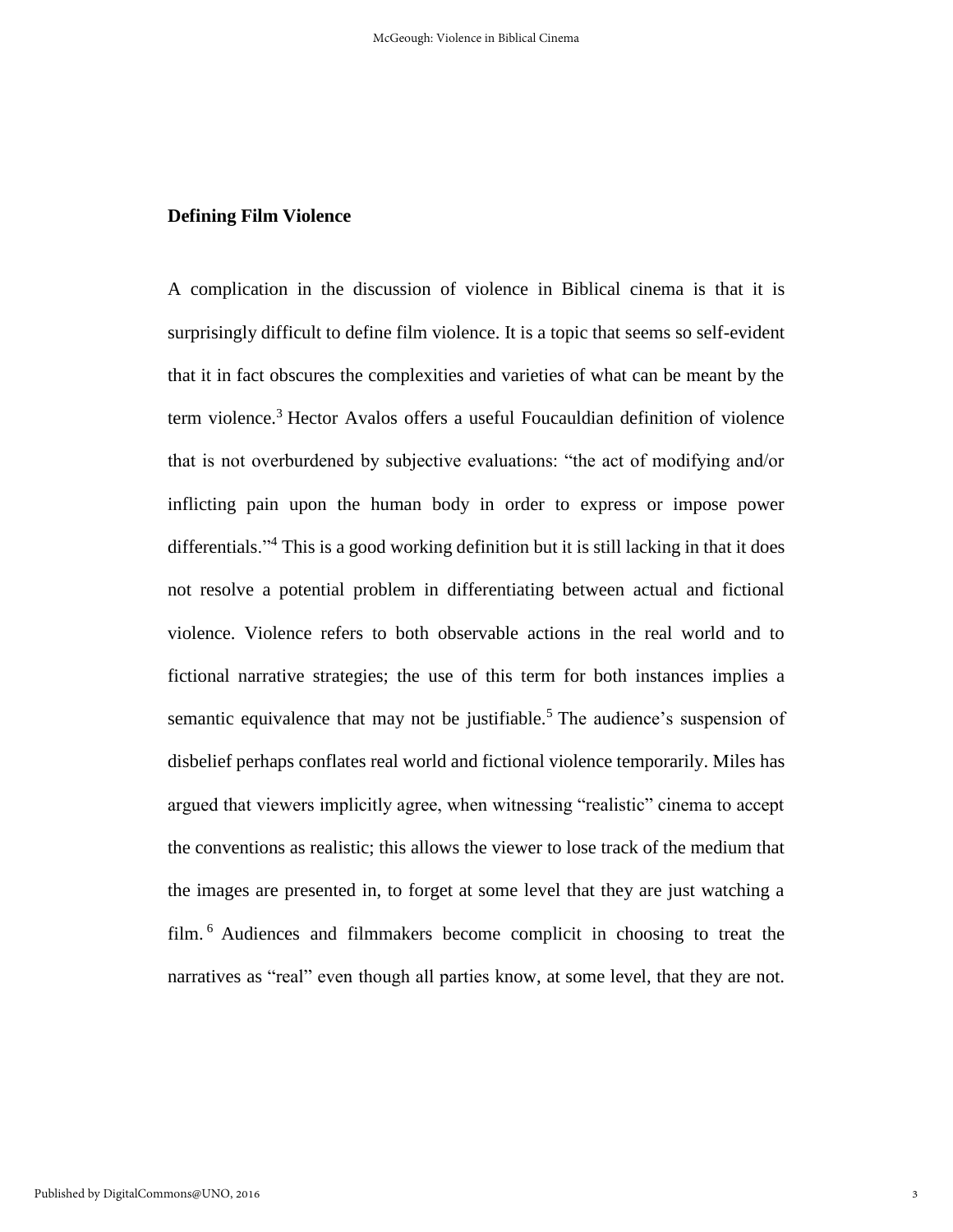This also means that moral and ethical issues surrounding actual violence come to be part of the discussion of fictional violence.

The blurring of the distinction between real and fictional violence is entangled with the varied modes of depicting violence. McKinney, Prince, and others, have argued that there is an important distinction between "weak violence" and "strong violence." "Weak" violence (such as in an action film) is not intended to resonate with viewers; it is glib and usually used for entertainment and even comic purposes but does not typically lead to greater reflection on the impact of violence. Strong violence stays with the viewer, is uncomfortable for the viewer, and is multivalent. Strong violence can be almost a character in and of itself (and sometimes is, such as in *No Country For Old Men* (2007)). For Devin McKinney, "Strong violence enables – and often entails – shifts in one's moral positioning."<sup>7</sup> Stephen Prince cites studies comparing the violence in *The Deer Hunter* (1978) with other films that were released around the same time and shows that audiences perceived that film as substantially more violent than a James Bond film due to the heightened emotional intensity of the scenes of violence, despite the limited actual number of violent scenes. <sup>8</sup> The profound suffering of the characters in *The Deer Hunter* heightened the apparent violence of the film and also amplified the emotional responses of audiences. Unlike a James Bond film, this was violence that led to deeper thinking about the impact of violence but also led to more erratic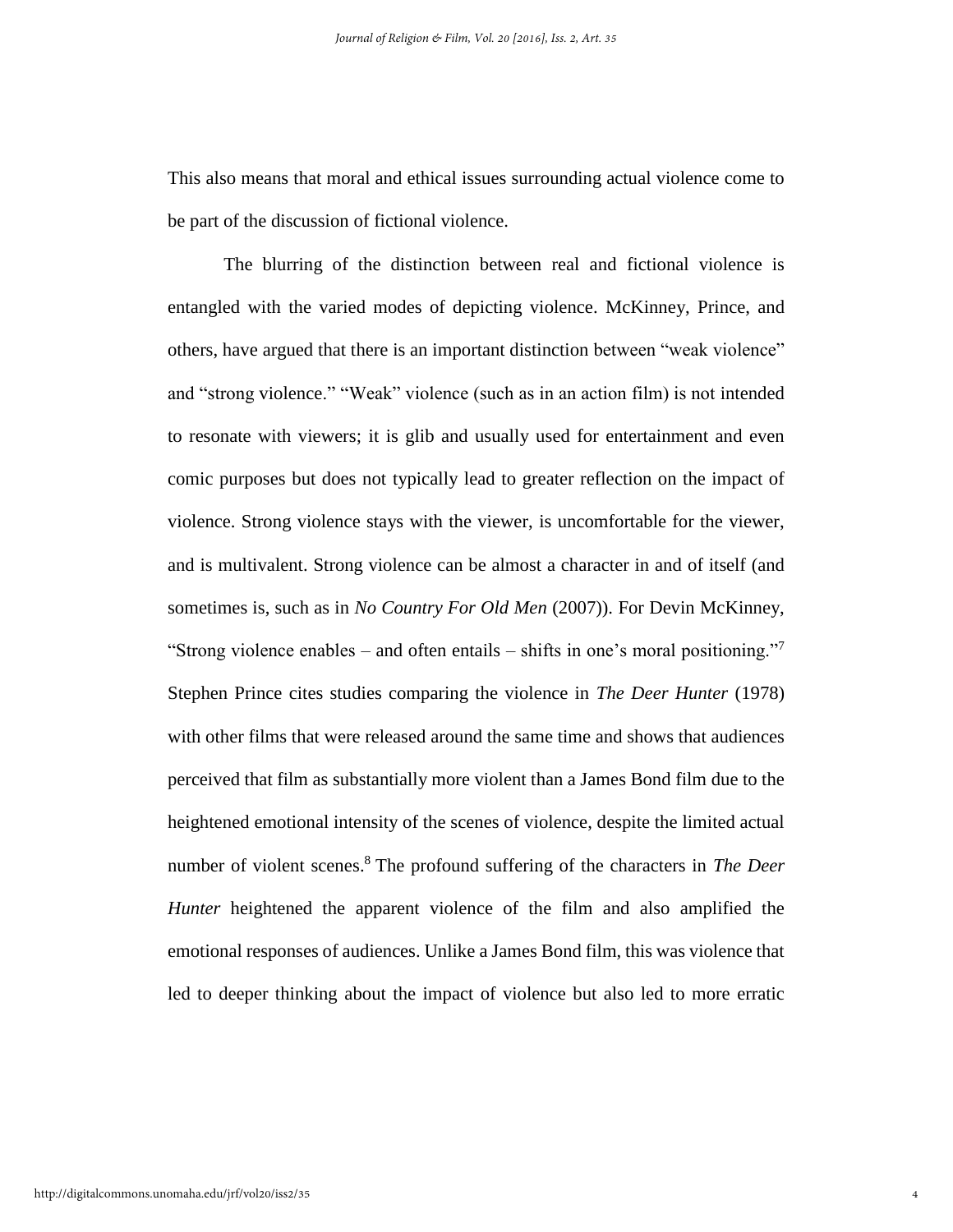outlier responses to the film (including an increase in death through Russian roulette in the period immediately following its release). $9$ 

Strong violence in cinema can have a profound effect on audiences. McKinney, in thinking about his own visceral responses to graphic cinematic violence has understood that this was caused by a film "not only because the violence felt physically real but because it was emotionally and morally complex: it brought up ambivalences and dreads that no amount of rationalization could overcome."<sup>10</sup> In the past 30 years, violence, as McKinney has pointed out, has become the main subject of many films, even in films that are theoretically about other topics. For him, part of this is due to the reaction that violence elicits in audiences; it forces viewers to confront issues of death and almost works as an antisocialization device in that it leads viewers to ponder issues that have been swept aside in rational life. In this sense, violence is well paired with Biblical cinema in facilitating considerations that have traditionally been the focus of religious reflection.

The graphic depiction of bodily injury, a type of strong violence, may, at times, reflect attempts to understand pain through cinema. Elaine Scarry has articulated a number of readings of the depiction of violence and pain in the arts and these readings suggest one of the roles that strong violence plays in film. For her, the "unsharability" of pain in experienced life is a key factor in its representation in the arts.<sup>11</sup> The experience of pain is a fundamentally universal

5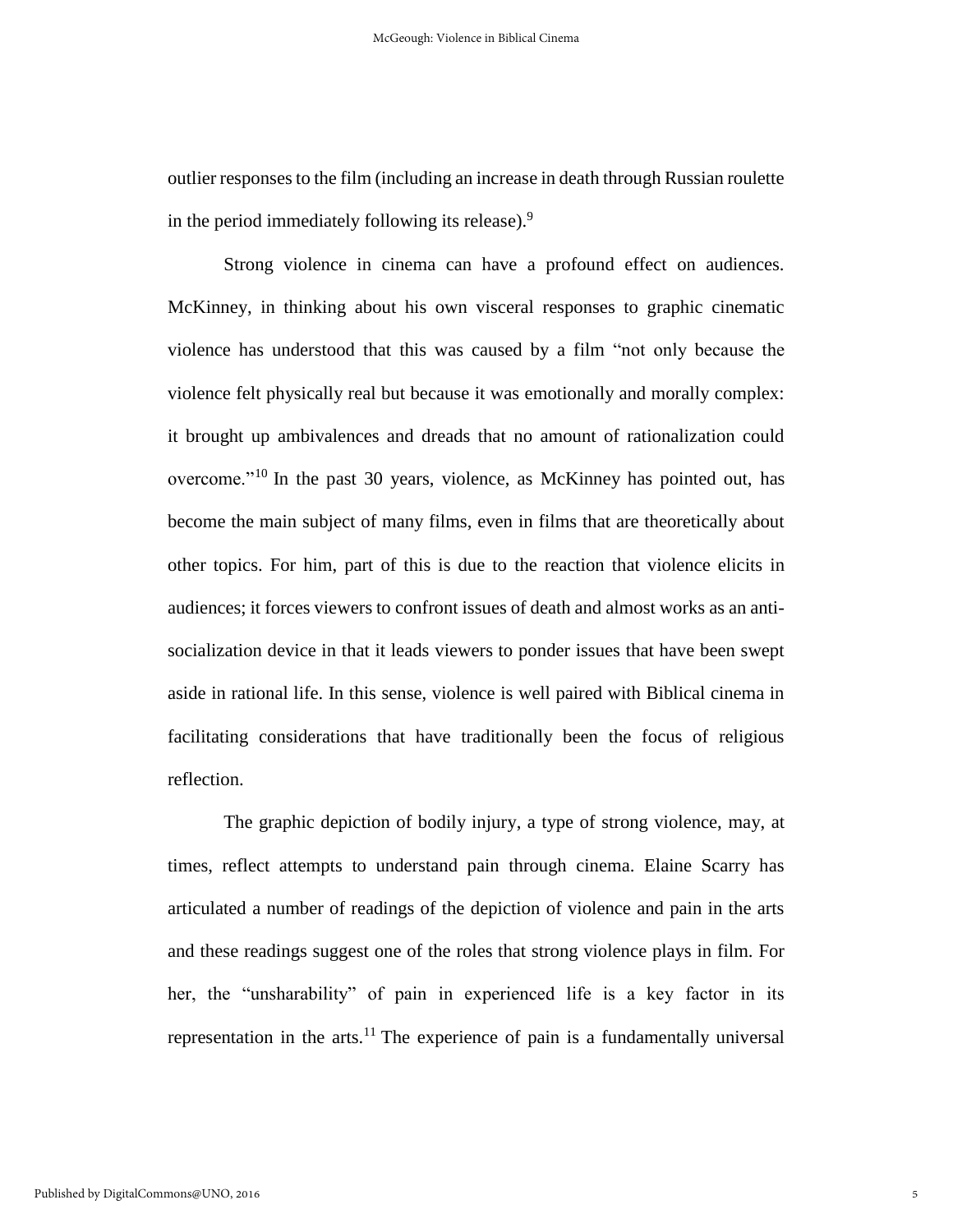experience but it is an experience that is rooted in interiority.<sup>12</sup> Representations of pain in the arts are, if successful, particularly powerful since they present experiences that are otherwise confined to the self but are also subject to radically different interpretations given the individualized experiences of physical suffering. For Scarry, the artistic presentation of pain conflates private and public experience.<sup>13</sup> It may also create a new type of empathy for she suggests that witnessing another in pain, and subsequently wishing for that person's pain to be alleviated, creates an almost neurological connection between the observer and observed. <sup>14</sup> Without witnessing someone else's suffering, the observer cannot know to wish for that suffering to be alleviated. Does this suggest a positive role for some types of graphic film violence?

Both types of violence are found in Biblical cinema and critical reaction to that violence seems to favour weak violence over strong, or at least seems to find strong violence more troubling. In film more generally, Bryan Stone has argued that violence is often linked to religious faith and that linkage has helped habituate or normalize violence. <sup>15</sup> This is a fairly common critical complaint. The weak violence of the action film seems to garner little complaint from critics whereas the strong violence of *The Passion*, especially manifest as graphic, bodily harm seemed particularly troubling. While conservative audience reactions to weak violence in Biblical film are mixed, there seems to be greater sensitivity to the meaningful use of strong violence in certain cinematic contexts. This paper shall consider both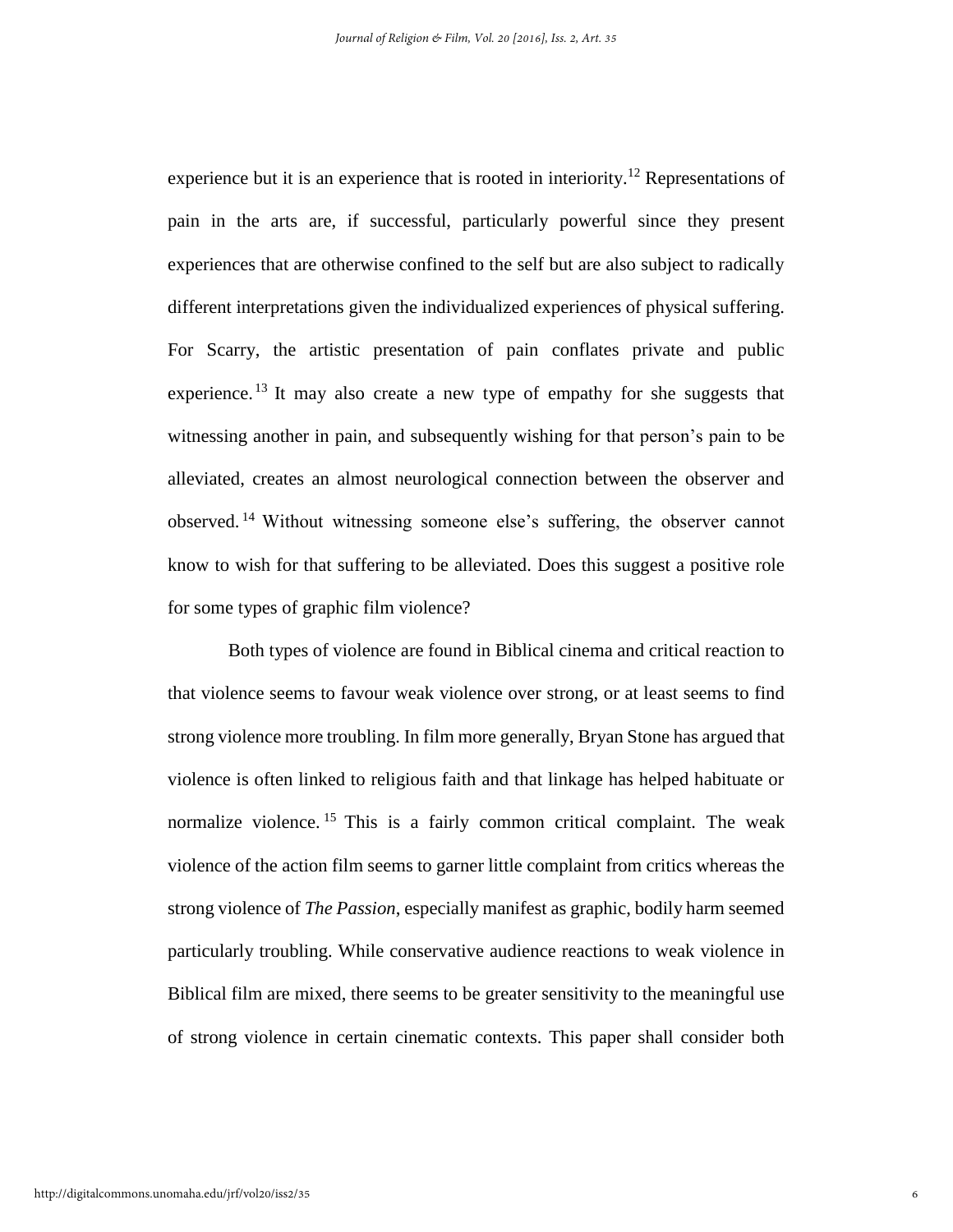types of violence, strong and weak, recognizing that the identification of specific scenes as strong or weak is essentially subjective and that such a fully bifurcated division is best thought of as an heuristic device.

#### **Changing Aesthetics of Violence**

Looking at cinema broadly, the use of violence as a narrative convention has changed dramatically over the past 60 years. Early Biblical film, as with early film generally, showed many scenes of what would be classified as weak violence. D.W. Griffith's *Intolerance* (1916) showed the violent destruction of Babylon in keeping with 19<sup>th</sup>-century stage spectacles of the story of Sardanpalus, interspliced with scenes of violence from the St. Bartholomew's Day Massacre as well as less violent scenes from the  $20<sup>th</sup>$  century and from the New Testament. Films like Cecil B. DeMille's *The Sign of the Cross* (1932)*,* a Biblical film that was deemed extremely sexually explicit upon its first release, was one of the films that led to the introduction of a production code that limited the nature of violence that could be shown onscreen. With the erosion of the Hollywood Production Code in the 1960s, American film-makers were more easily able to include more graphic and morally ambiguous violent scenes in their movies. *Bonnie and Clyde* (1967) is often seen as a pivotal film in the introduction of ultra-violence in American cinema and a precursor for the violent auteur films of the 1970s. By that decade, the conventions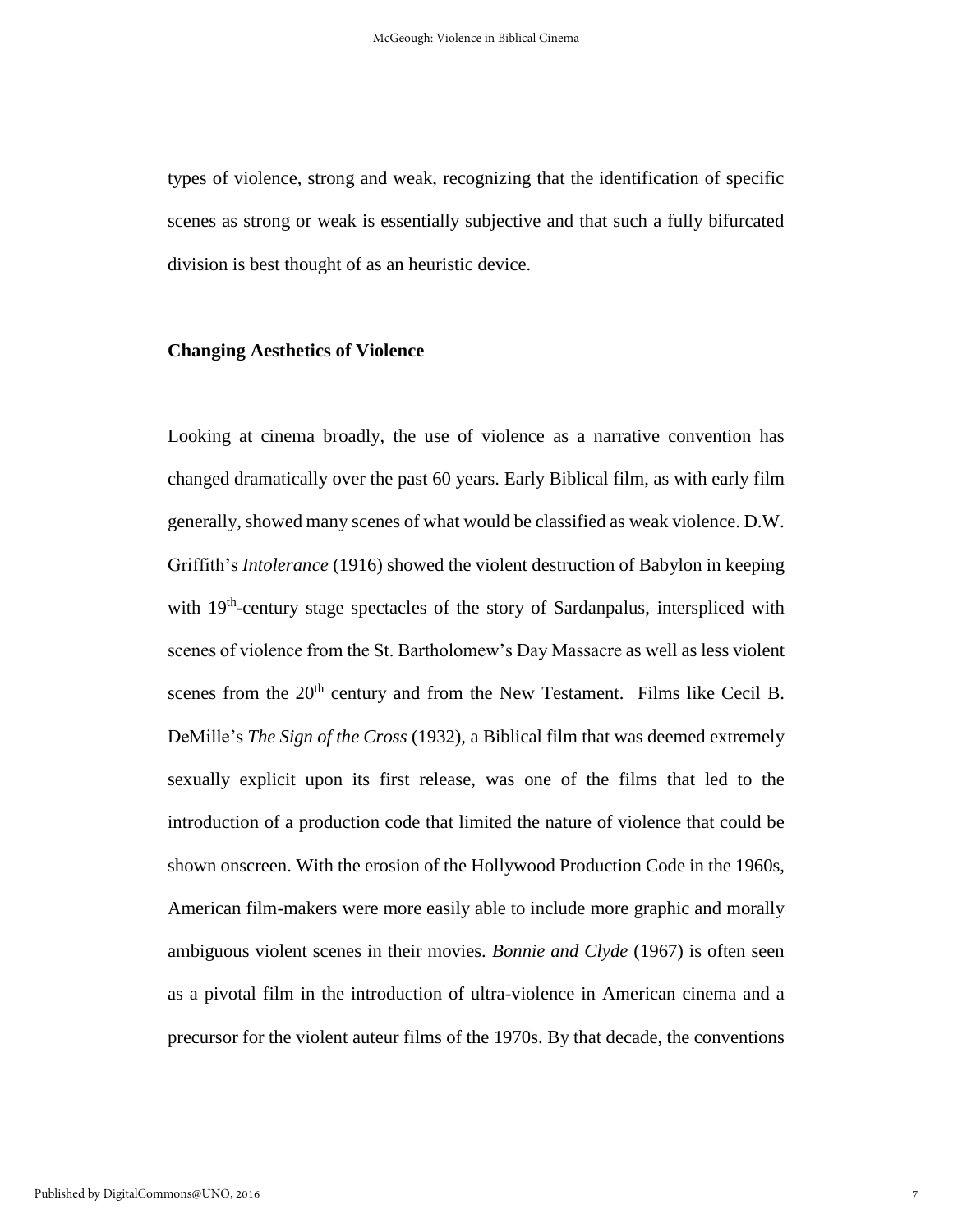for depicting ultra-violence that had been formulated in *Bonnie and Clyde* and then in the films of Sam Peckinpah had become established as *the* aesthetic conventions for depicting violence on screen.<sup>16</sup>

Technological innovations in make-up and special effects in the late 1970s allowed for a new level of gruesome, physically realistic depictions of bodily mutilations, best exemplified in slasher films.<sup>17</sup> The mid-1990s again saw an increase in the acceptable level of violence in Hollywood film, especially apparent in the films of Quentin Tarantino. Thus by the time that *The Passion* was released, mainstream audiences were used to relatively brutal cinematic violence and there was a well-established technological tradition of depicting bodily (and especially bloody) harm onscreen that audiences considered realistic (despite the fact that these graphic scenes are highly conventionalized in an aesthetic sense). As Kendrick has shown, cinematic violence has been apparent in films since their inception but what concerns critics in recent years about film violence is the increasingly more graphic means of depicting bodily injury.<sup>18</sup>

#### **Genre and Violence in Biblical Film**

The distinction between strong and weak violence is intrinsically related to issues of genre. Weak violence is to be expected in an action film; it is one means through which the kinetic flow of the narrative is presented. In a war film, there is a place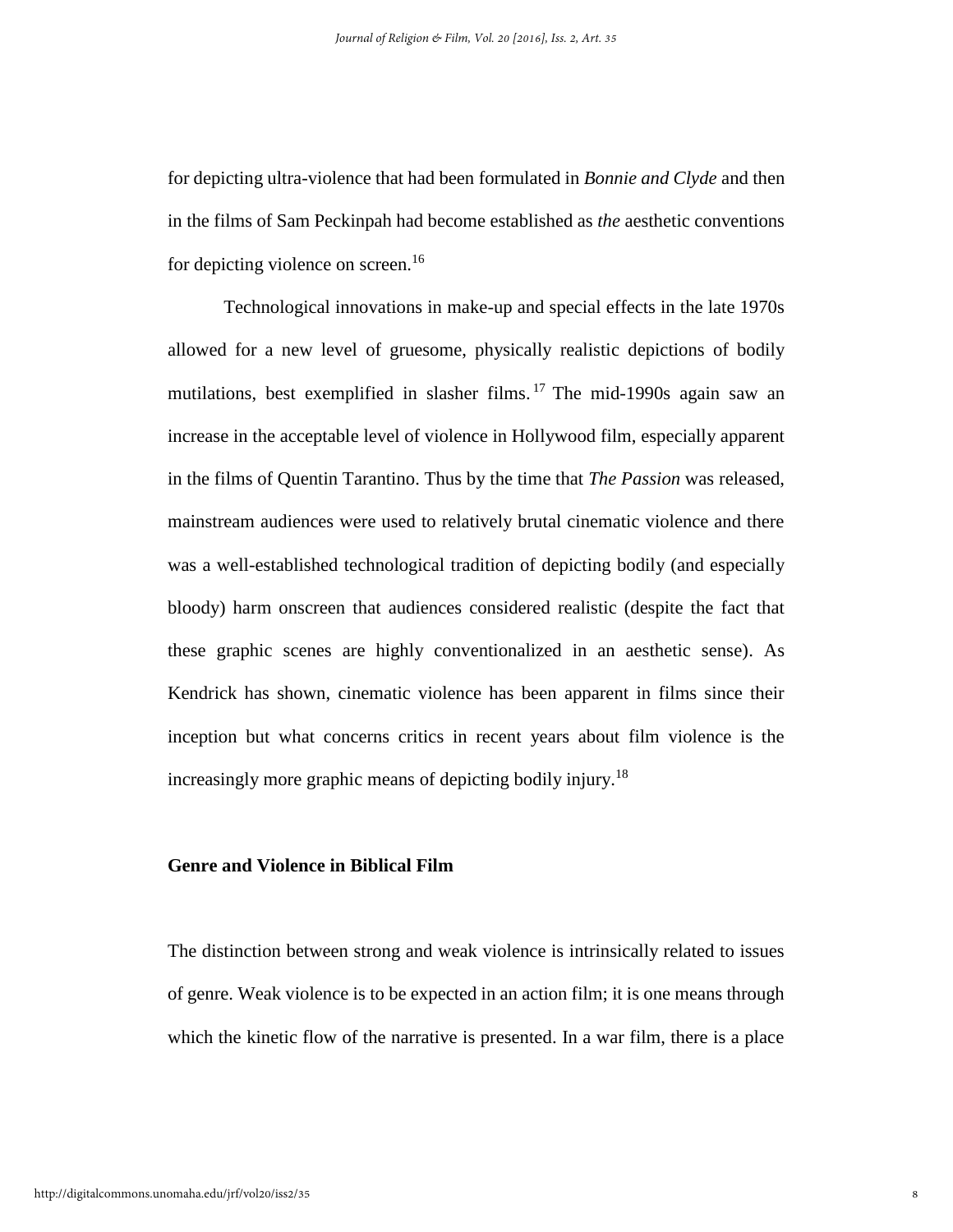for both types of violence, depending on the goals of the film-makers and the subgenre of the film. Patriotic celebrations of war typically involve weak violence that does not challenge thinking about the nature of political violence. Strong violence in a war film often leads to consideration of the morality of military action and leads to further questioning. So a consideration of strong and weak violence in Biblical film necessitates some thinking about genre. As a sort of hybrid genre, Biblical films can be thought of from a wide variety of genre categories, such as action, historical epic, musical, and perhaps less common since the 1970s, romance. Biblical films with a historical flavour are often further categorized as Jesus films or as swords and sandals films. Some have been described as *peplum* films although this genre category has less agreed upon characteristics.<sup>19</sup>

The Bible as source material necessitates some particular responses to the adaptation of the stories into different cinematic genres. Hector Avalos has created a typology for considering the different ways through which Biblical cinema makes sense of and presents religious violence.<sup>20</sup> He contends that often the presentation of violence in Biblical stories is designed as an apologetic that "serves a larger function of retaining an image of the Bible as a document of peace and justice.<sup>"21</sup> Avalos argues that when Biblical stories are transformed into film, the film-makers attempt to justify the violence of the Biblical story by: a) removing the violence altogether; b) adding more violence; c) minimizing or maximizing the violence of the source material; or, d) reconfiguring the violence from its original presentation.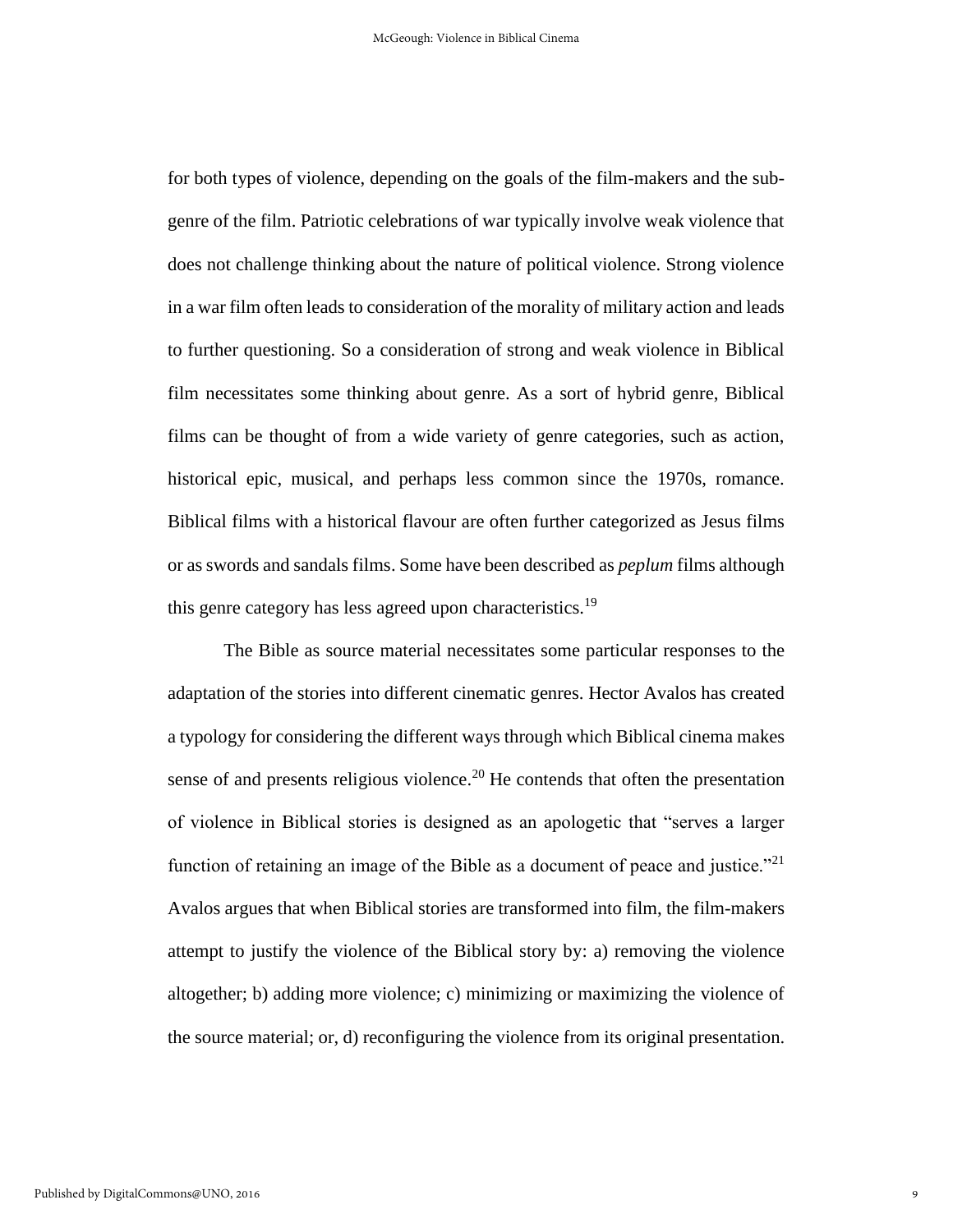In the cases studied here, these film-makers have chosen, according to Avalos's schema, to add or maximize the violence that is already present in the Biblical account, or to reconfigure who the perpetrators of Biblical violence are. The shocked responses by scholars and critics to *The Passion*, however, suggest that the violence in that film was perceived to have subverted Biblical-cinematic (but not cinematic) norms about the treatment of violence. In fact, these norms were not subverted if considered from a larger genre perspective, as a closer examination shall reveal, but rather reflect the shifting and flexible relationship of Biblical cinema to other genre forms. What follows is a discussion of specific ways in which violence in Biblical film functions as a genre strategy.

#### **Violence as Realism**

As mentioned above, since the release of *Bonnie and Clyde*, the changing aesthetics of violence in film have led to the development of a particular form of conventionalized technological representation of violence that is intended to evoke a sense of realism. When these forms of graphic bodily harm are brought to bear on Biblical stories, they are intended as part of a larger presentation of the stories as historical. *The Passion* offers what is perhaps the clearest example of this. Much of the critical discussion of *The Passion* has centered on its historicity, a fair critical concern given the marketing of the film and its exaggerated use of standard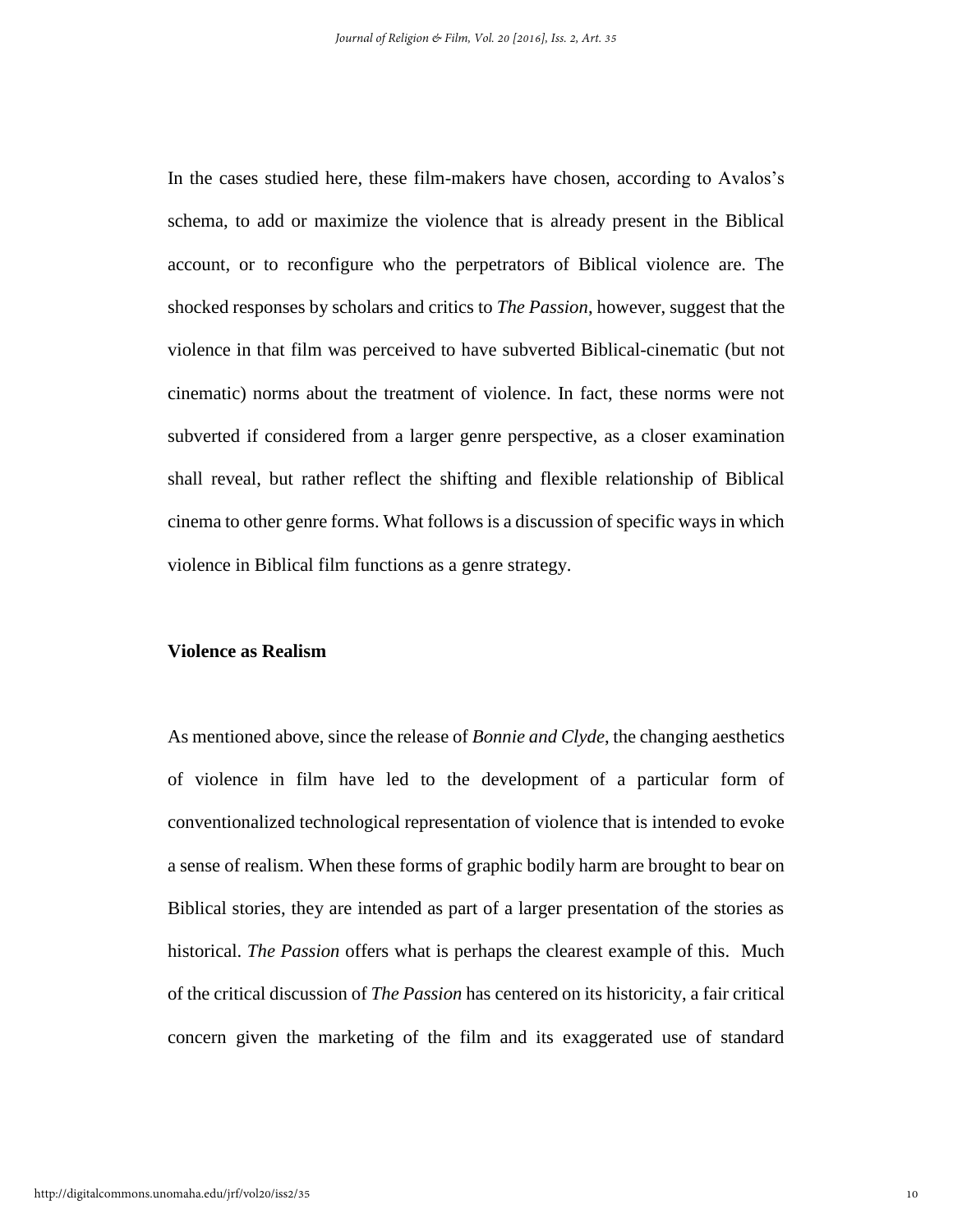cinematic conventions to make claims of historical truth.<sup>22</sup> The inclusion of ultraviolence is part of a larger aesthetic of historical verisimilitude. In *The Passion*, for example, the justification for the scenes of extreme bodily violence was rooted in the larger historically accurate aesthetic of the presentation. The dialogue of the film was mostly presented in Aramaic, the costumes and sets were intended to be historically authentic, and the acting was realistically understated. The brutality of the physical violence of the film evokes a sense that the passion really happened and that there is a physical truth at the heart of stories of Jesus's suffering. This violence was actually comforting for many audience members in that it emphasized an historically "real" Jesus and an historical truth to one of the most important moments in the history of their faith. As Caroline Vander Stichele and Todd Penner have explained:

In terms of the "cultural logic" of this film, particular mythologies or rhetorical tropes are necessary in order to make its claim to the Real believable and palpable. In this case the "real" story of Jesus follows the masculine contours of Hollywood cinema: Jesus dies hardest.<sup>23</sup>

That much of the film is demonstrably archaeologically inaccurate is not the point; the film presents a convincing vision of the passion that is satisfying to viewers from traditions that demand scriptures be literal truth.<sup>24</sup>

Despite violence's use as a convention to indicate verism or the lack thereof, cinematic representations of violence are not as straightforward as they seem to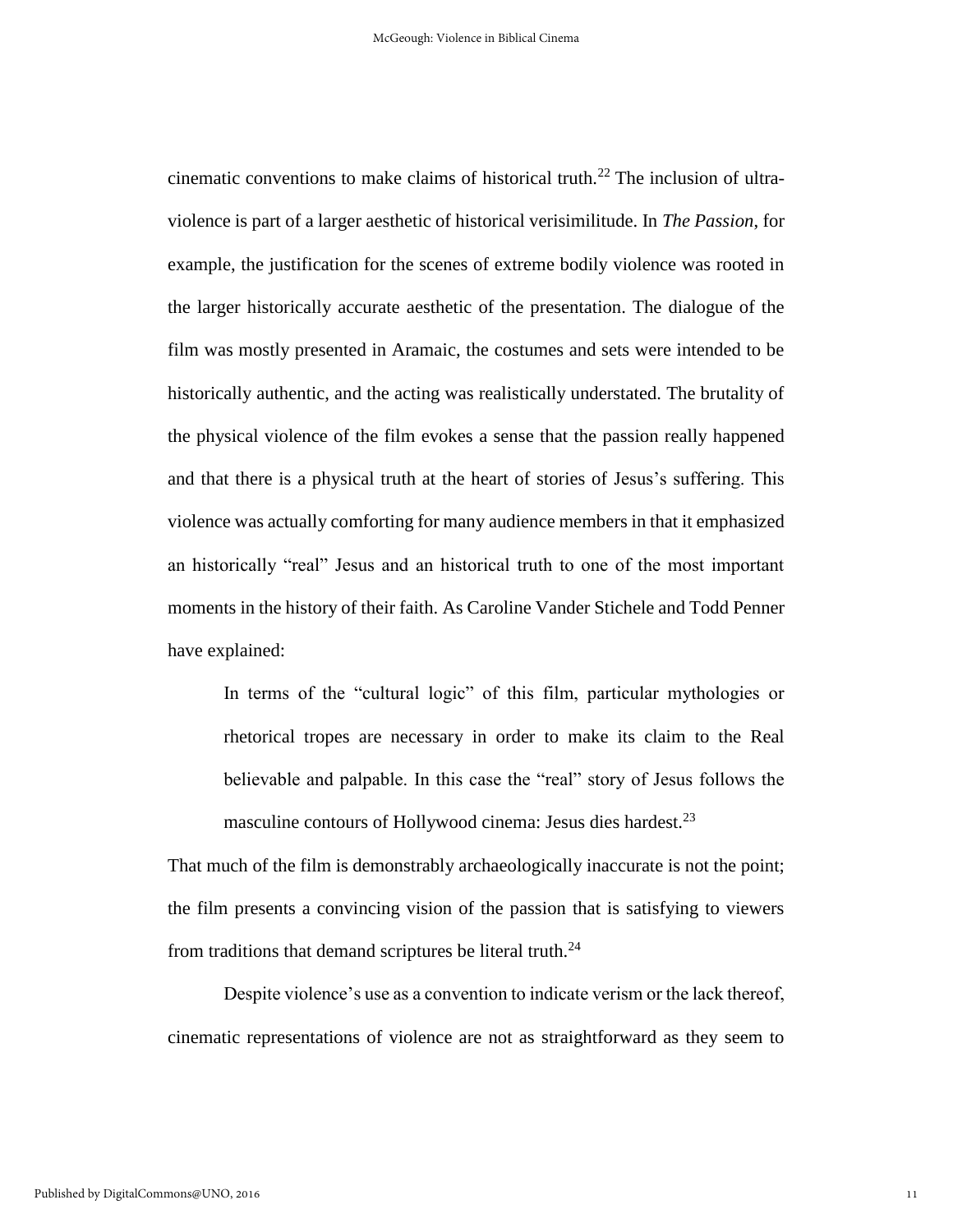audiences. Strong violence should not be conflated with real violence even if that is the aesthetic intention of the presentation. Real violence filmed on screen (as evidenced by the killing of animals in older films) actually takes the viewer out of the film if recognized as real. When strong violence seems too realistic, a film can also lose its audience and this seems to have been the experience for many viewers of *The Passion.* Žižek suggests that the very point of a narrative of trauma is that the traumatized subject's report cannot be fully truthful but that "contaminated" truthfulness is itself a marker of realism.<sup>25</sup> The violent act is so violent that the person who experienced it is unable to appreciate the event objectively. The cinematic techniques used in *The Passion* are very successful in evoking this realism and for some viewers were in fact "too real." As Goodacre has argued, the camera in *The Passion* often turns away from the violence and much of the violence is implied as opposed to shown.<sup>26</sup> For Goodacre, *The Passion* is more like a horror film (or a Hitchcockian thriller) than the pornography critics accused it of being, because not everything is explicit. Viewers come away from the film feeling that they have seen more than they actually did. They feel like they have seen real violence. That the audience of *The Passion* is actually forced to supply so much of the violence with their own imagination may in part explain the very divergent emotional responses to that violence.

The issue of realistic violence and the horror genre is complex. The aesthetics of the horror film since the 1970s have frequently accentuated a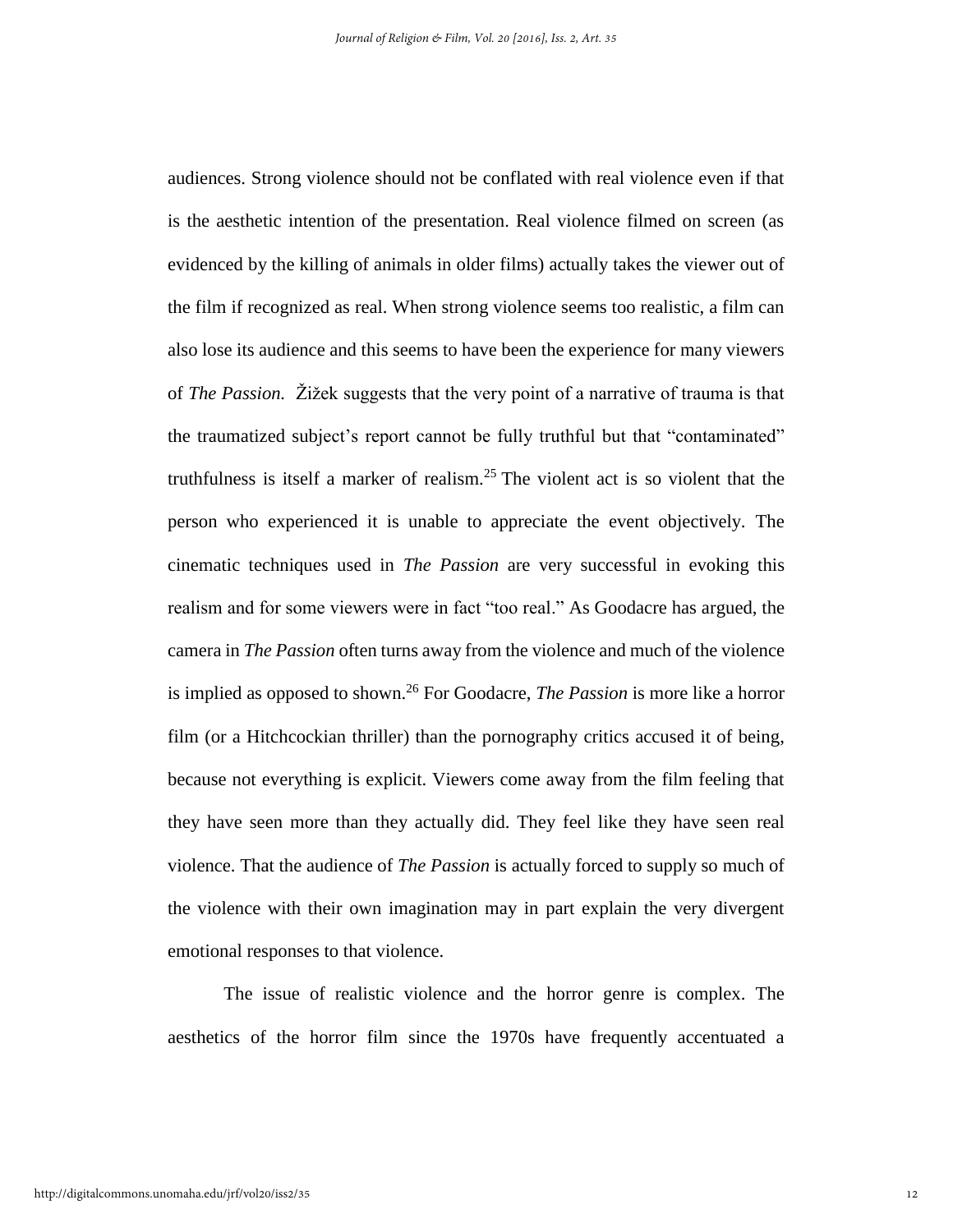fetishization of extreme mutilation of the body. This is both realistic, in terms of make-up and effects, and unrealistic, in terms of reflecting a physical reality that is bodily feasible. Richard Walsh, who argues for a strong relationship between *The Passion* and the horror genre, sees in this contradiction part of the intentionality of the violence that Gibson displays. Walsh writes: "Horror uses violence both to attract audiences and to explode the audience's normal hold on reality."<sup>27</sup> The visceral shock of witnessing the violence destabilizes the audiences' normative framework and helps them readily experience emotions associated with the horror genre. The violence of horror is gruesome enough to seem realistic but is, at the same time, completely unrealistic, a contradiction that is not problematic within that genre.

When the camera shows brutal physical gore, it is the audience's reaction to those images in relation to other filmed images that leads to feelings that what has been seen is realistic. James Kendrick, Stephen Prince and numerous others have described how the realism of film violence is essentially illusory.<sup>28</sup> That is to say, the realism of a scene of violence is not evaluated in response to the visual reality of violence offscreen. It is evaluated in relation to other images of violence presented in film and television. For Prince, this is key to understanding audience reaction to *The Passion* – the realism of the crucifixion is evaluated in relation to other depictions of the crucifixion presented in media, not in relation to actual acts of physical brutality.<sup>29</sup> The violence done to the actor playing Jesus, Jim Caviezel,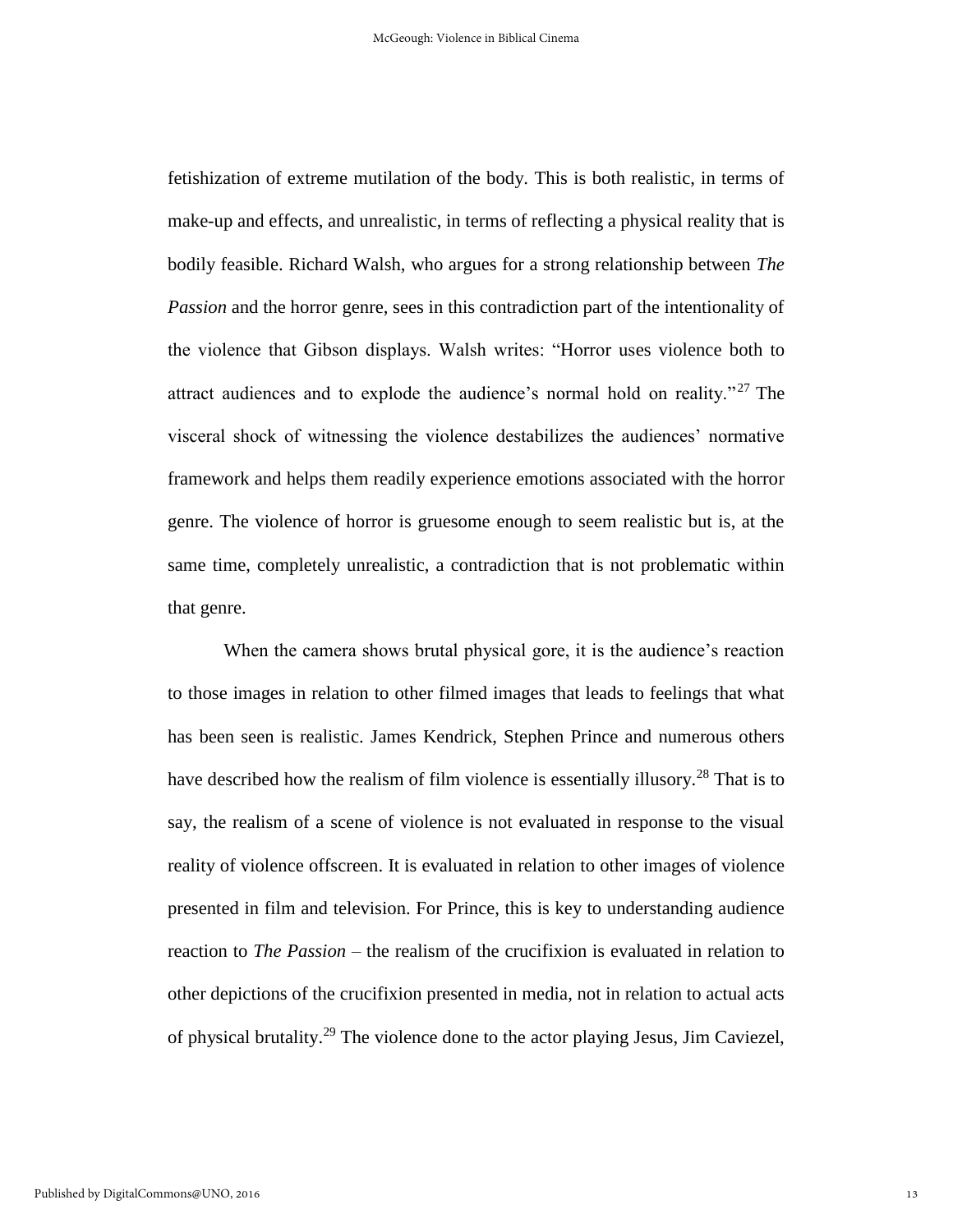is not considered in relation to violence that the viewer may have experienced in his or her own life but in relation to other scenes of the crucifixion that he or she may have seen and in relation to other types of cinematic violence. Since crucifixion scenes have not usually been very graphic when depicted in earlier cinema, even in ultra-violent films like 1971's *A Clockwork Orange* (although there are some notable exceptions mentioned below)*,* the most analogous cinematic experiences are from horror or action films. *The Passion* tells us that the violence is real because it emulates conventions from realistic dramas and horror films.

The presentation of the crucifixion is very different in *The Passion* than elsewhere. *The Greatest Story Ever Told* (1965) features an ethereal, clearly divine Jesus portrayed by Max von Sydow. The film begins and ends with a depiction of von Sydow as Jesus done in Byzantine style, emphasising the iconic nature of this characterisation. Jesus is perfect and distant, not a figure that the viewer empathizes with. There is little blood in the scene and von Sydow on the cross appears like a sculpted representation found in a church, not a human in his dying moments. In other instances, the crucifixion is only depicted indirectly. *The Robe*, intended as a treatment of characters surrounding Jesus's life and death presents the violence to Jesus from their perspective. The beating of Christ on the Via Dolorosa is shown through Demetrius's reaction, not the physical punishment itself. Similarly, Jesus's agony on the cross is shown from behind, and the viewer sees Marcellus's reaction and some of the blood dripping on him (signifying Marcellus's participation in the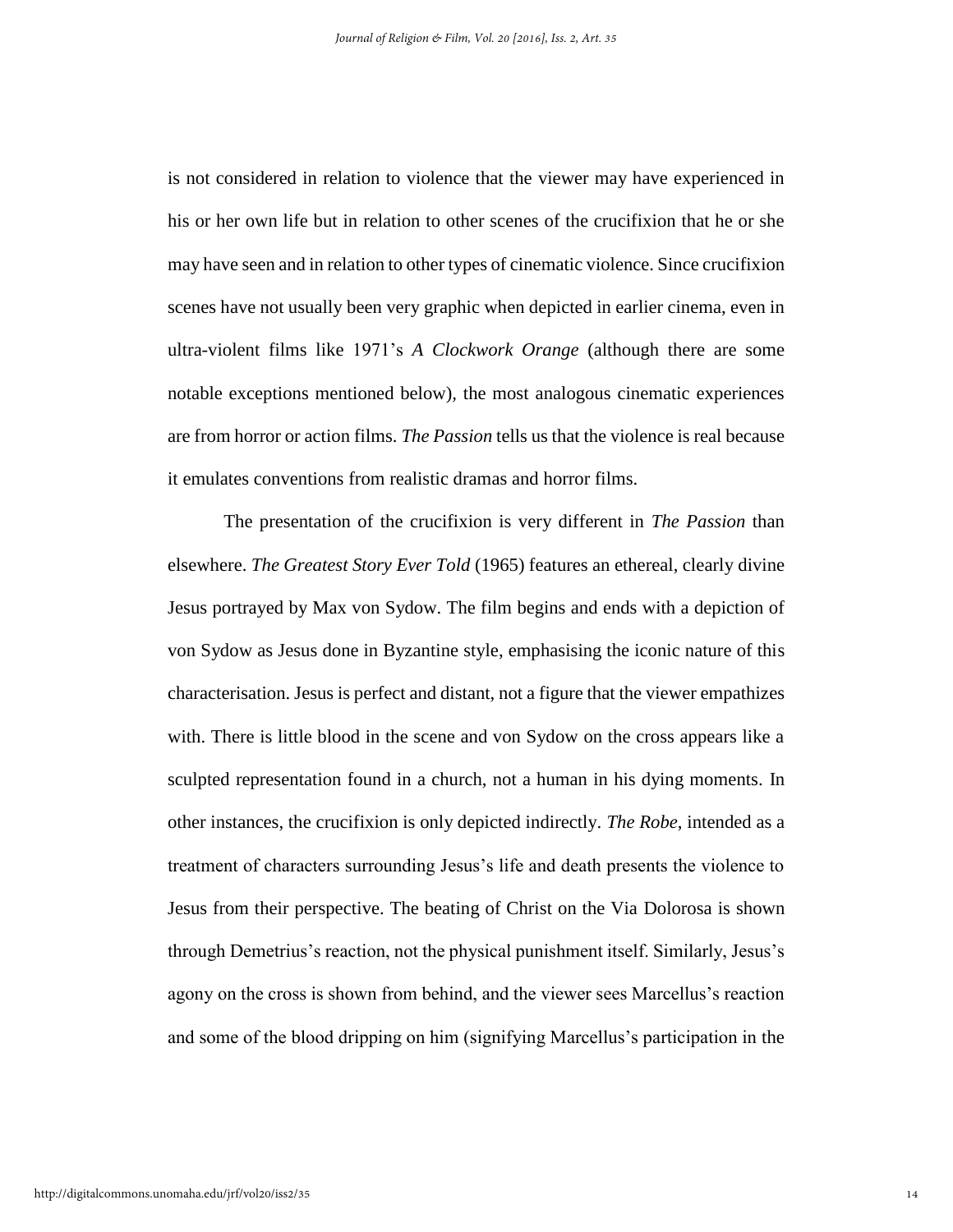act and his burgeoning guilt). Jesus is not shown frontally in this film, a deliberate choice of the film-makers.

*The Passion* is not the only Jesus film to use strong violence and it is not the only artistic presentation of the crucifixion through strong violence. Franco Zeffirelli's 1977 television miniseries *Jesus of Nazareth* lacks the gory details of *The Passion* but very powerfully evokes the physical pain of the nails being driven into Jesus's palms and the physical agony as the cross is lifted into position. Here it is the actor playing Jesus, Robert Powell, who "sells" the agony of the scene for it is his reactions more than the make-up and special effects that convince the viewer that he is really suffering. The *Last Temptation of Christ* (1988) also offers a realistic, although not as explicit rendition of the crucifixion and the intent here is the same. The violence done to Jesus's body (played in that film by Willem Defoe) reflects the gory violence of Scorsese's oeuvre; some of his films, like *Taxi Driver* (1976), could be seen as foundational in the development of ultra-violent cinema. For many conservative commentators, Willem Defoe's nudity was seen as more troubling, and generally it was the sexualisation of Christ that led many conservative viewers to reject this cinematic treatment, not the violence. In fact it makes sense from a genre perspective to use strong violence to depict the crucifixion if the filmmakers' goals include eliciting a strong emotional response from the audience or a consideration of the suffering of Christ. Critics were comfortable with Christ's sexuality in *Last Temptation* but conservative audiences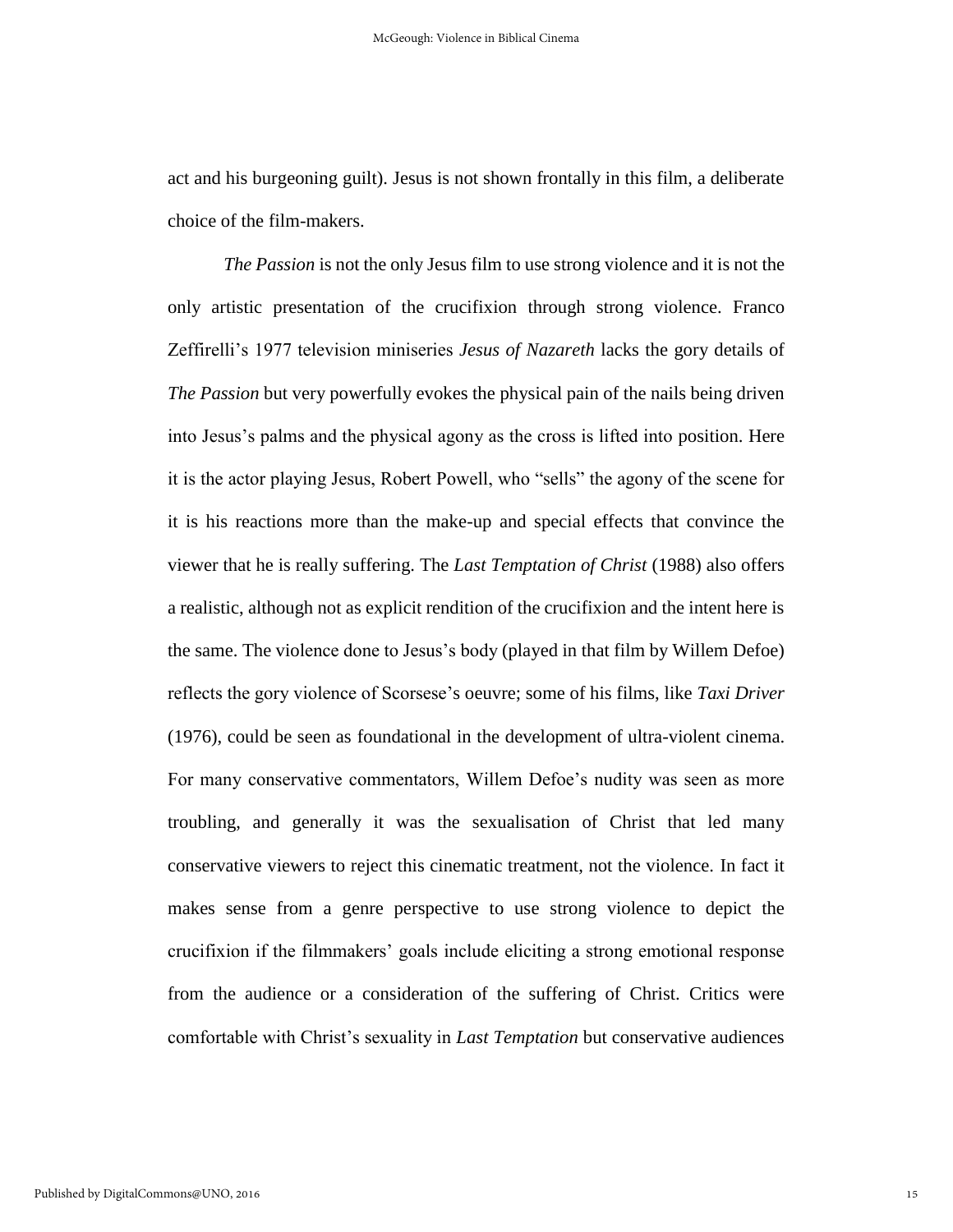were not. Critics were uncomfortable with the violence in *The Passion* but conservative audiences embraced it.<sup>30</sup>

#### **Violence as a Marker of Historical Time**

As opposed to the suffering of violence by the protagonist of *The Passion*, the Biblical heroes of Ridley Scott's *Exodus: Gods and Kings* are the characters who perform acts of violence. Here then is a distinction between weak and strong violence. Biblical figures suffer strong violence but only commit acts of weak violence. *Exodus'*s military violence is in keeping with the military violence of other historical epics. Thus it (in theory) situates Ridley Scott's film in the tradition of films like *Lawrence of Arabia* (1962) and his own *Gladiator* (2000) and *Kingdom of Heaven* (2005). This is not to say that the older Biblical epics lack political violence. *King of Kings,* for example, is explicitly set within the context of Roman military oppression and Barabbas leads a band of freedom fighters in combat against the Romans, although the larger arc of the film seems to offer a pacifistic message. <sup>31</sup> *The Robe* ends with Marcellus engaging in numerous sword fights and leading a swashbuckling team of early Christians to rescue Demetrius from a Roman torture chamber. In it and its sequel (*Demetrius and the Gladiators* (1954)), however, there is an underlying discourse describing pacifism as a Christian trait in contrast to Roman militarism. Moses, in *Exodus: Gods and Kings*,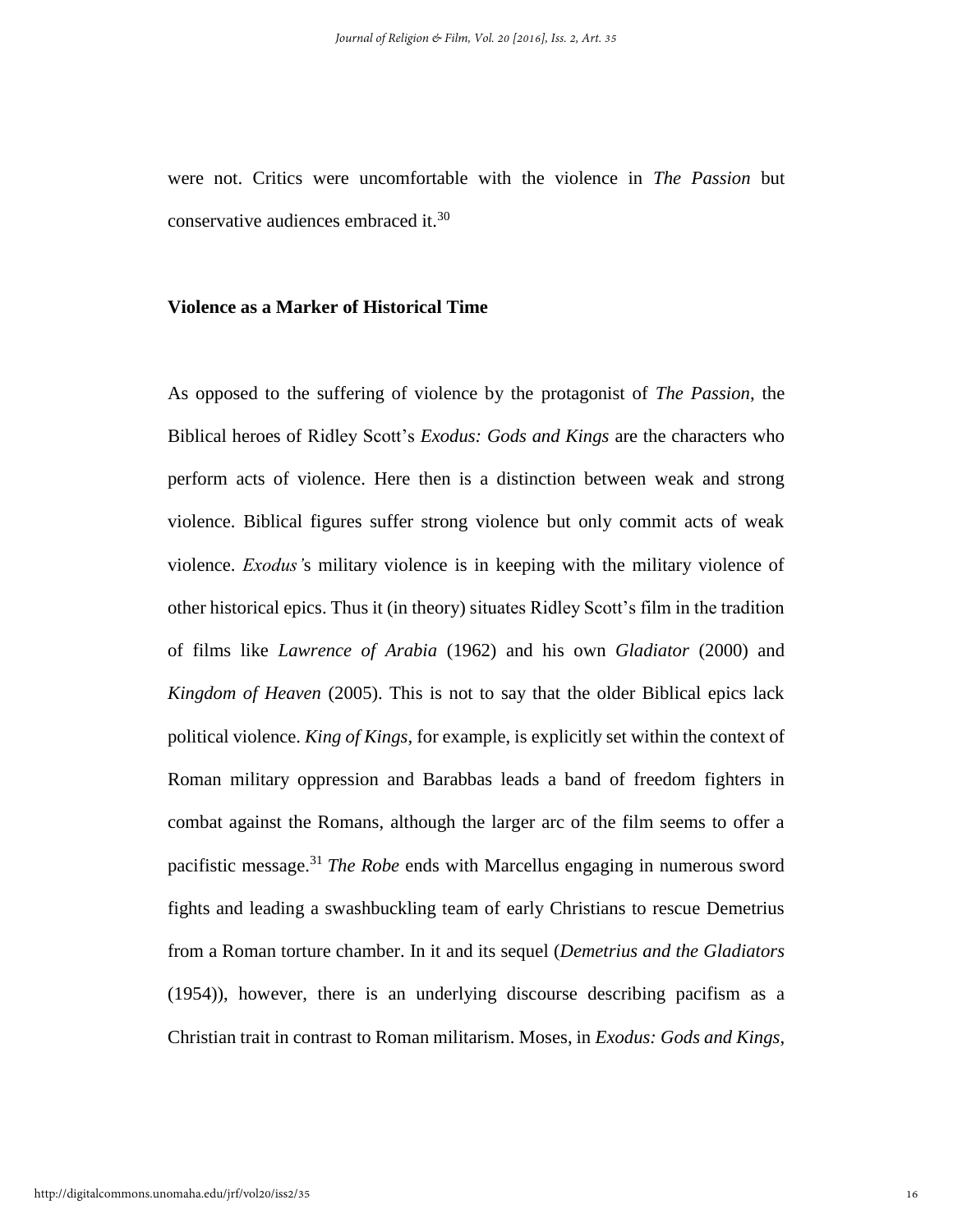is cast as a Barabbas-like freedom fighter. In other versions of the Moses story, especially Cecil B. DeMille's 1956 version of *The Ten Commandments*, Moses becomes more and more pacifistic as he comes to understand his Hebrew heritage. In Scott's version of the story, Moses brings his military experience to the Hebrews as he becomes more self-aware of his own heritage.

The intention of *Exodus: Gods and Kings* was to present a secular version of the story of Moses and the Exodus. Violence is a hallmark of the historical epic and the battle sequences situate the film as an historical story of freedom fighters. Historical change, according to the tropes of epic film-making, often comes from great men participating in great battles. In promotional material surrounding the film, Ridley Scott and Christian Bale (who portrayed Moses in the film) link the historical verism of their version of the story with the acts of weak violence perpetrated by the Hebrews. In one interview, for example, Bale describes Moses in reference to his participation in violent activities: "He was a freedom fighter and the Egyptian empire would have considered him, no doubt, a terrorist. They certainly would have attempted to discredit him as such. And then just talking hypothetically, if the Egyptian empire had the technology we have today, they wouldn't have sent chariots; they would have sent drones."<sup>32</sup> Scott and Bale both explained in interviews that they wanted to present the story as an historical event. Thus to do so, they created a film in the historical epic style, where historical change is enacted through weak violence. These goals of historicity are not so different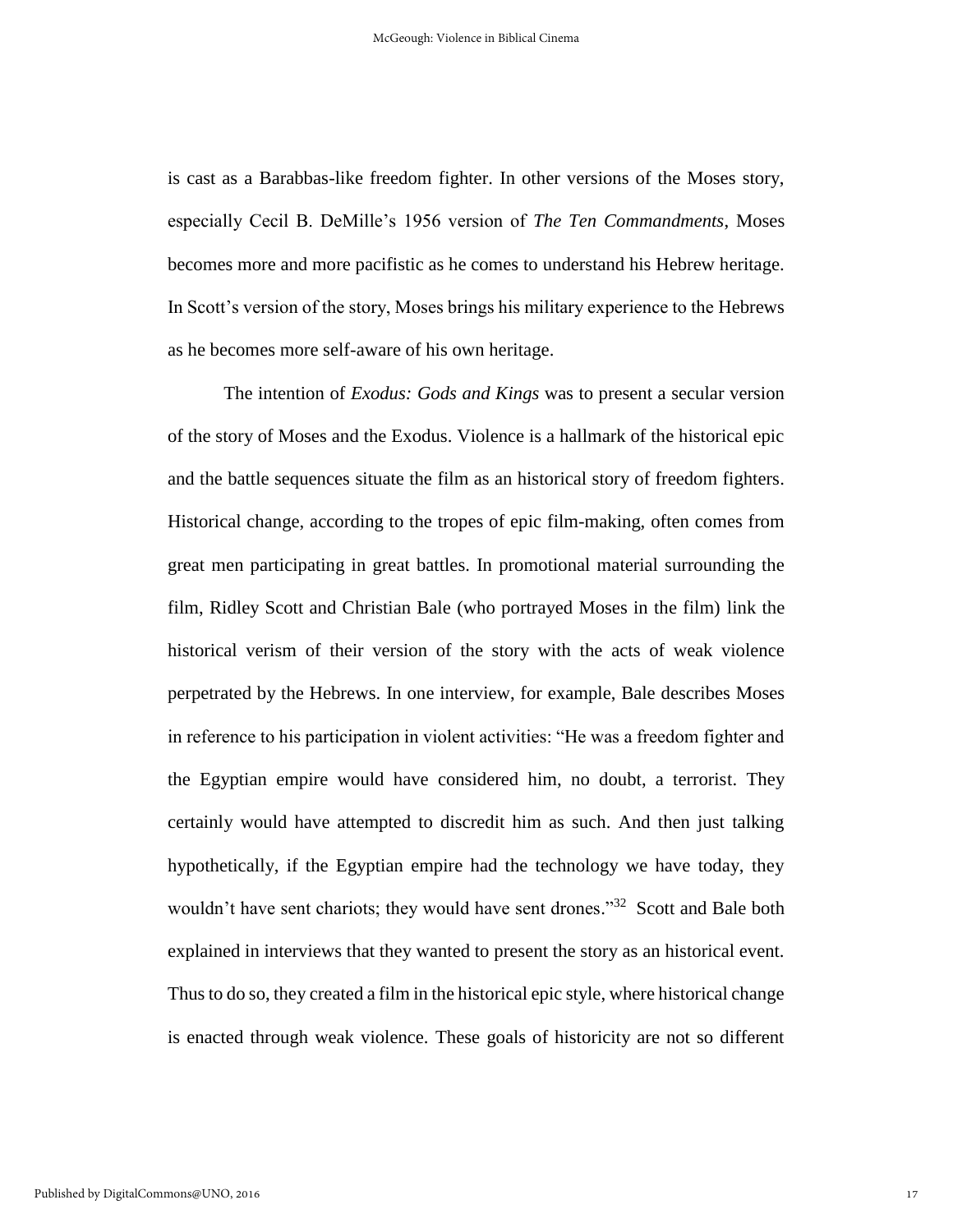from DeMille's acknowledged goals in his treatment of the story in his 1956 version of *The Ten Commandments.*

What is perhaps different between the historically framed violence of the two versions of the story is Moses's character arc in relation to violence. Much of Scott's narrative transformations of the Biblical story revolve around Moses's own personal relationship to violence; he does not become more pacifistic after his conversation with God. The film takes great liberties with Exodus to restructure the story as one in which a war-hungry God selects a trained soldier to lead the people out of bondage. As with the 1956 *The Ten Commandments*, in his youth Moses becomes a talented military general in pharaoh's court. *Exodus: Gods and Kings* begins with the Battle of Kadesh, one of the best understood military encounters prior to the Classical era and portrays Moses as a prominent actor in the battle. The battle itself is filmed as any historical battle is filmed today, and looks much like Scott's other quasi-historical film combat scenes. By starting the film with this historical battle that has little to do with the traditional story of the exodus, Scott uses violence to signal to the viewer that the genre of this film is the secular historical epic, not the earnest Protestant Biblical spectacle of DeMille's ilk.<sup>33</sup> As in the Bible, it is Moses's killing of an Egyptian that prompts his departure from court. Yet in Scott's retelling, it is two guards murdered in the city of Pithom who Moses kills. After fleeing from court, Moses effortlessly kills two assassins sent to murder him before he finds his way to Midion. When Moses encounters God at the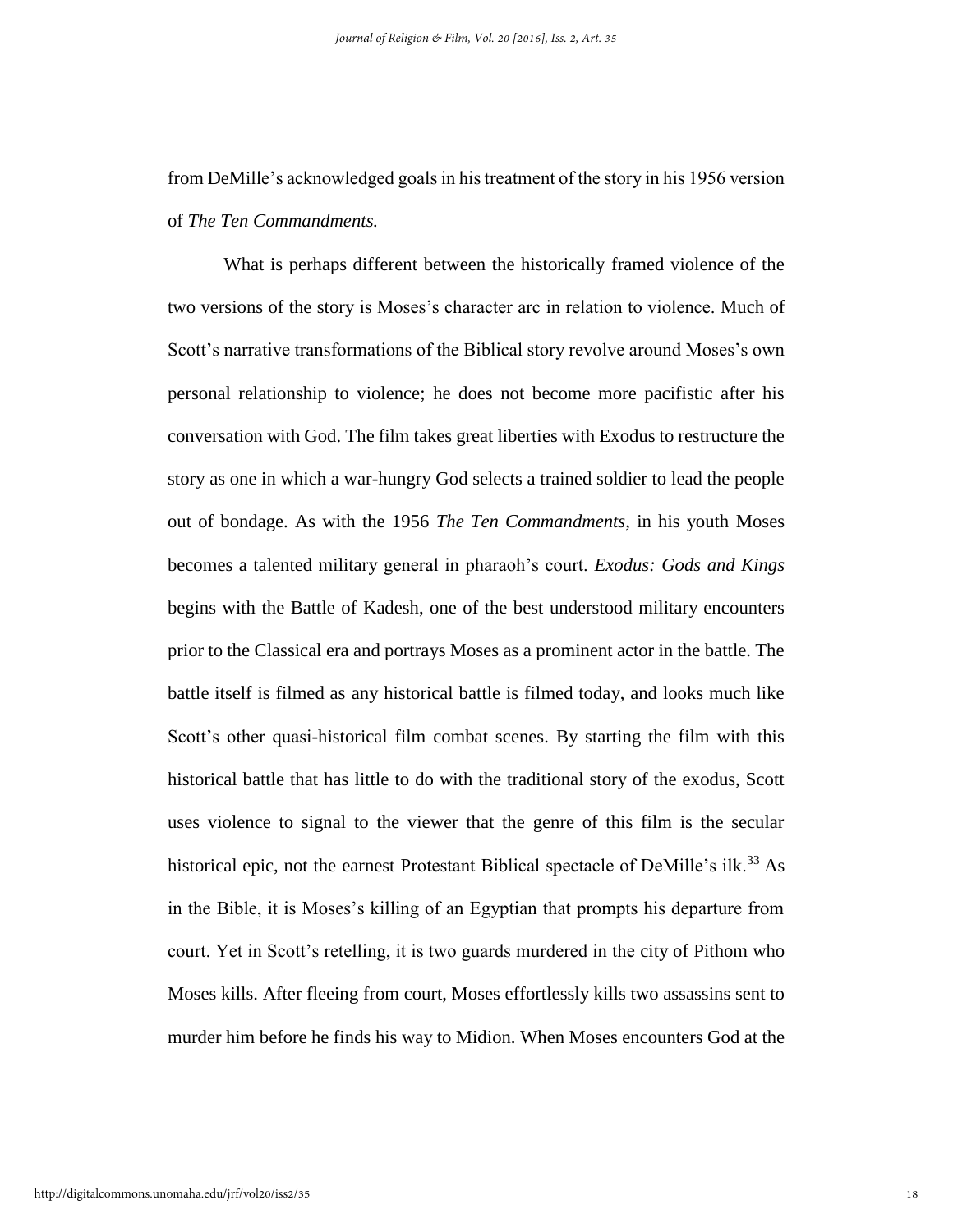burning bush (referred to as Malak in the film), Malak is explicit in what he wants. He wants Moses to fight. So Moses returns to the Israelites and proceeds to teach them how to manufacture weapons and trains them in guerrilla warfare. Various fighting sequences ensue until God explains that the process is too slow and starts bringing the plagues upon the Egyptians. This is a new take on the Biblical hero, in some ways, for in the older films, like *Quo Vadis* and *Demetrius and the Gladiators,*  faith makes the heroes less prone to violent actions, not more so. For Ridley Scott's Moses, violence is not presented as a moral failing and as such the violence that Moses enacts is generally weak not strong.

#### **Violence and Mythological Combat**

Yet violence is not always a signal of historical truth. It can, especially when exaggerated, be used to undermine or subvert notions of historicity, such as in *Monty Python and the Holy Grail* (1975) or *Natural Born Killers* (1994). In *Noah*, much of the violence that is enacted is purposefully mythological, set outside of an historical time and place, involving non-human actors (the watchers). The viewer is not asked to believe in the events of *Noah* in the same way that Ridley Scott asks in *Exodus.* If anything, the battle scenes in *Noah* are reminiscent of Peter Jackson's take on the *Lord of the Rings*. Methuselah is cast as a great warrior, fighting hordes of followers of Cain and protecting the monstrous rock-creature watchers with his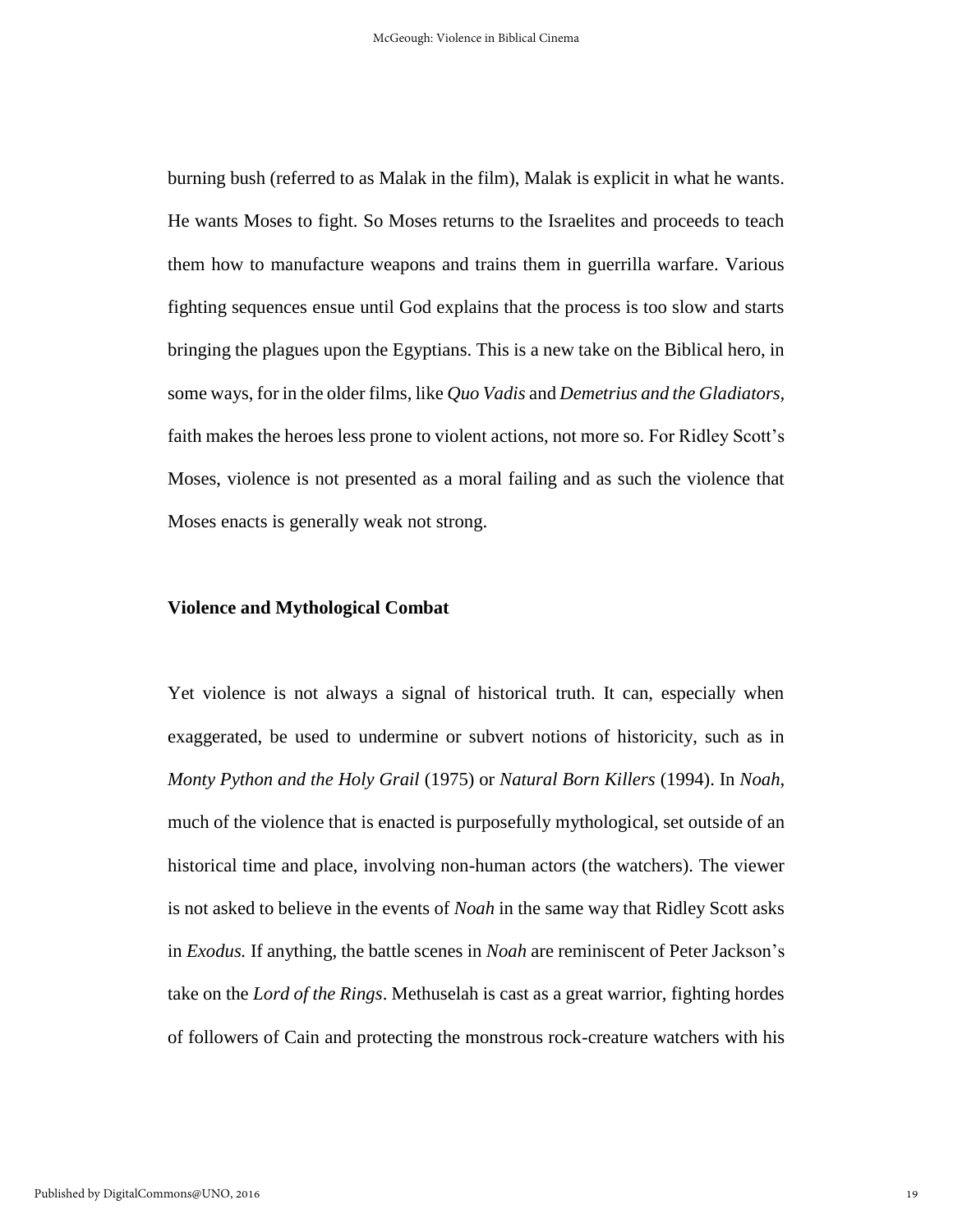glowing magical sword, which he smashes to the ground killing the army mounted against him. Later these giant rock monsters (snidely compared to Transformers by many critics) fight the children of Cain in order to protect the ark, in an epic-scale battle. The Creator rewards them for their service by allowing them to be released from their rock-based physical form and return, in angelic form, to the sky.

Similarly, Noah's back-story is amplified from the minimalist Biblical account by the adoption of tropes of the revenge drama. Noah makes his first appearance as a child, and in an archetypal scene, watches his father get killed before his eyes. When time flashes forward, a now adult Noah is a master fighter, able to easily defeat three hunters who attack him in hand-to-hand combat. When these attackers ask him what he wants, he says "justice." This is Noah as an American Cowboy. Or perhaps Mad Max, for many of the scenes of the film involve him and his family scavenging in a post-apocalyptic wasteland, his own clothing reminiscent of Viggo Mortenson's in the filmed version of Cormac McCarthy's *The Road* (2009)*.* Russell Crowe's Noah is presented as the prototype of the conflicted American hero, highly skilled at violence but not wanting to use it unless necessary. <sup>34</sup> The penultimate climax of *Noah* comes in a hand-to-hand battle aboard the ark, between Noah and Tubal-Cain, the leader of the followers of Cain. His son Ham, who had betrayed him, gets some measure of redemption in being the one to kill Tubal-Cain, but of course the audience knows that the curse of Ham will be part of the epilogue. Here, the weak violence of the revenge drama, the action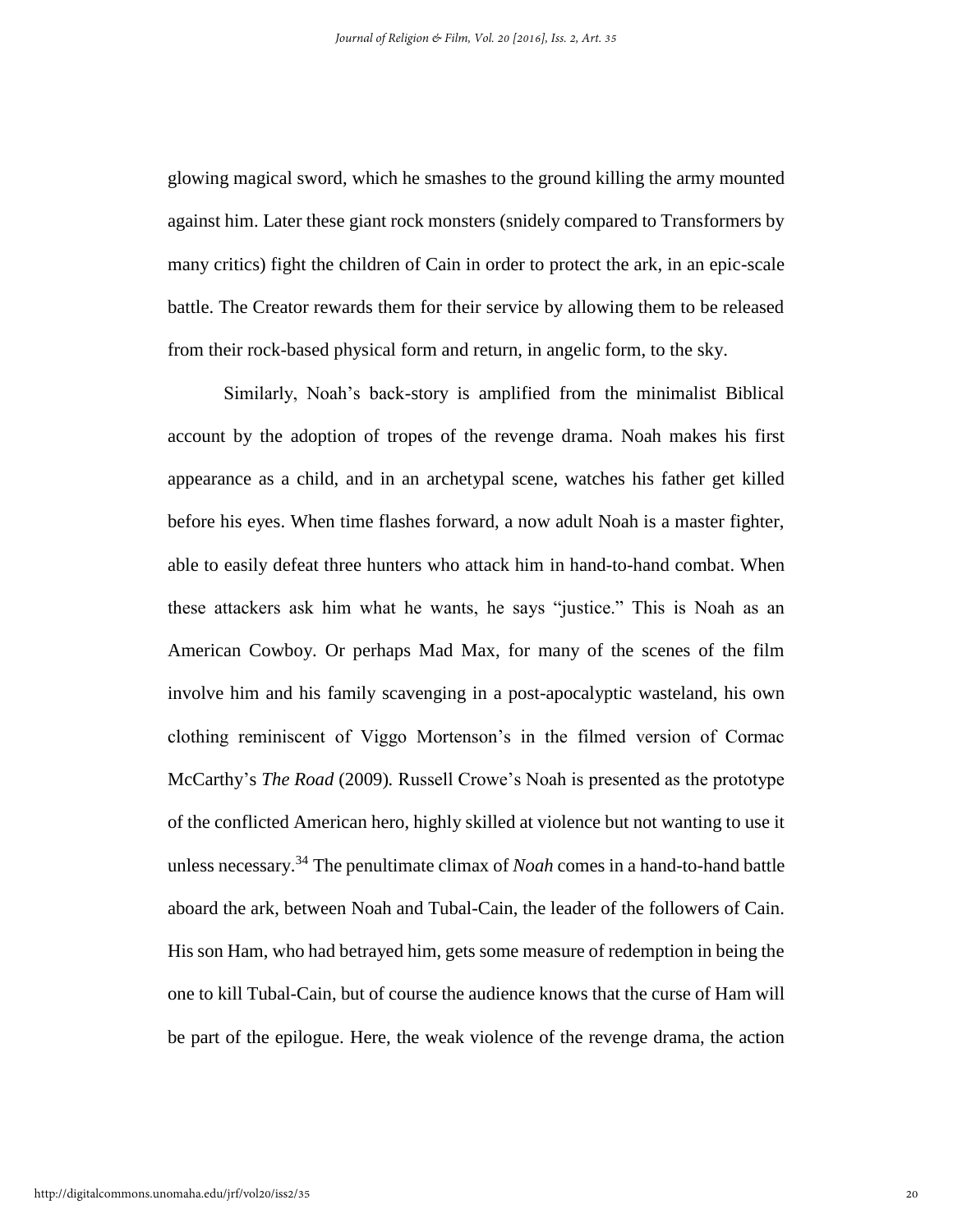film, and the fantasy film are merged to create a version of *Noah* that is set in an era of mythological conflict, not historical action. None of this violence is really problematic to the viewer and none of this violence leads to any deeper contemplation of the issues surrounding the deluge story. These scenes of light violence drive the plot and provide interesting kinetic sequences. As shall be discussed shortly, however, there are other elements of violence in *Noah* that are more challenging.

#### **Audience Empathy Through Shared Pain**

Beyond the veristic issues of whether or not something actually happened as it is portrayed on screen, cinematic violence can be used as a means of helping audiences really understand an experience from another's perspective. A typical claim that is made about *The Passion* is that the violence of the film has the opposite effect - the emphasis on the physical abuse of Jesus makes it difficult to empathize with him. Adele Reinhartz, qualifying her remarks as applying to only some viewers, comments that: "For most of the film Jesus does not resemble a man so much as a raw hunk of meat. By reducing Jesus to an oozing pulp, Gibson has also demoted him from a human divine being to a subhuman one."<sup>35</sup> John Palinowski has argued that violence in *The Passion* dehumanizes the depicted victims in the minds of the audience.<sup>36</sup> This may be true for some viewers but it was not the case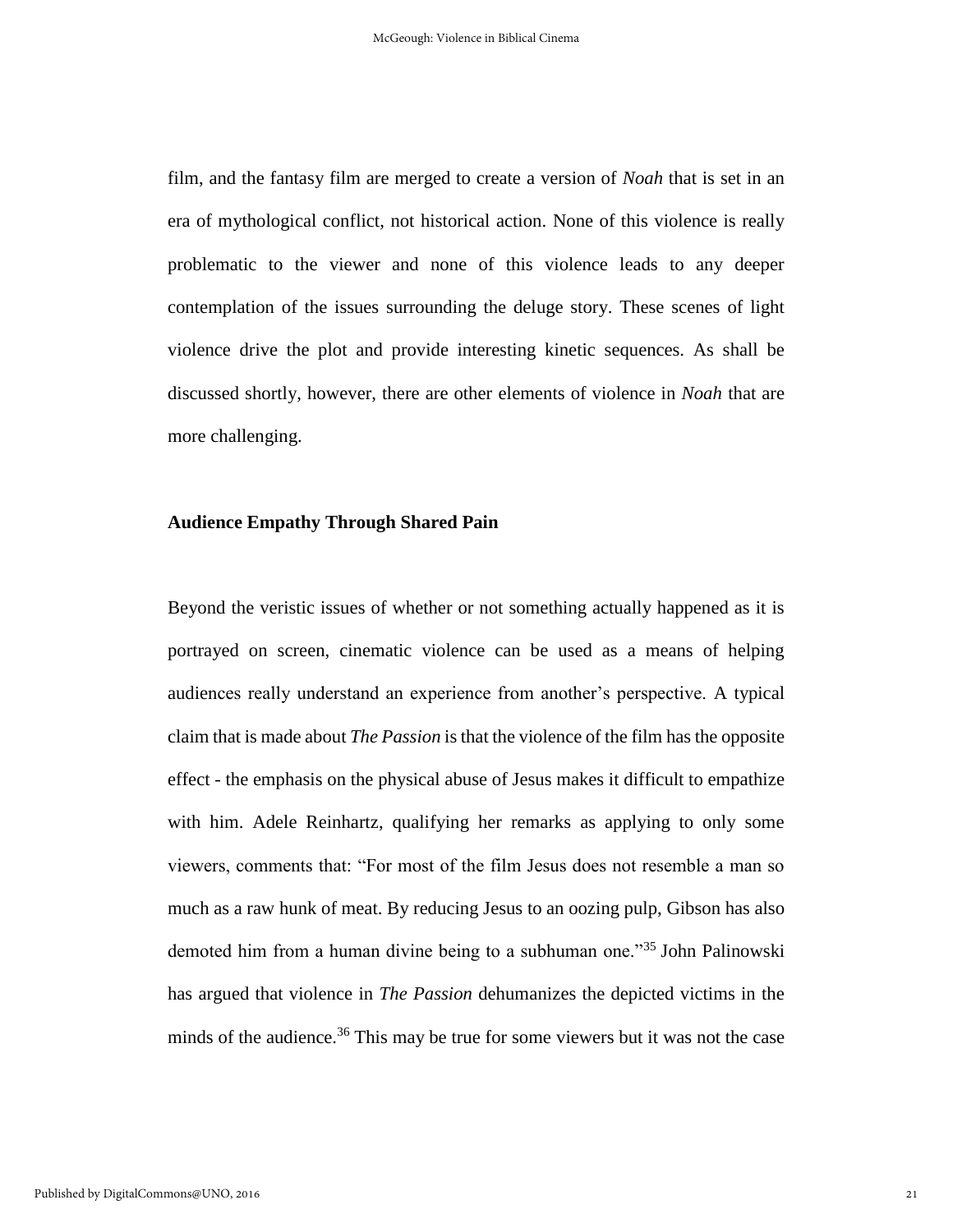for all audiences and it is worth considering other potential readings of this violence that lead to the opposite reaction in other viewers, especially conservative Christians. The brutal, physical, visceral abuse of Jesus's body seems to have actually made Jesus more accessible as a character of empathy than any other cinematic rendering. It is not just because audiences are bloodthirsty; there are more complex reasons why this type of violence is successful in eliciting empathy. To return to Elaine Scarry's readings of artistic depictions of pain, the depiction of torture provides a very particular set of mechanisms through which individual pain is converted into a public spectacle. According to Scarry, torture is "itself a demonstration of and magnification of the felt experience of pain."<sup>37</sup> This is an individual experience purposefully made public; the physical suffering of the subject is made to represent the power of the torturers to inflict that suffering. The reality of the pain that is demonstrated is proof positive of the power of the torturer. As Paul Gormley has shown for films like *Reservoir Dogs* (1992), with very visceral torture scenes, the audience sympathises with the torture victim and responds physically to the scenes of violence. The torturer is analogous to the director, inflecting the suffering on the viewer.  $38$ 

Scarry argues that the infliction and experience of pain is a fundamental theme in the Bible. In her reading, the Biblical descriptions of bodily hurt are used to create a realistic reference point to the divine.<sup>39</sup> In other words, the universal experience of pain is marshalled to create an experience of the divine that is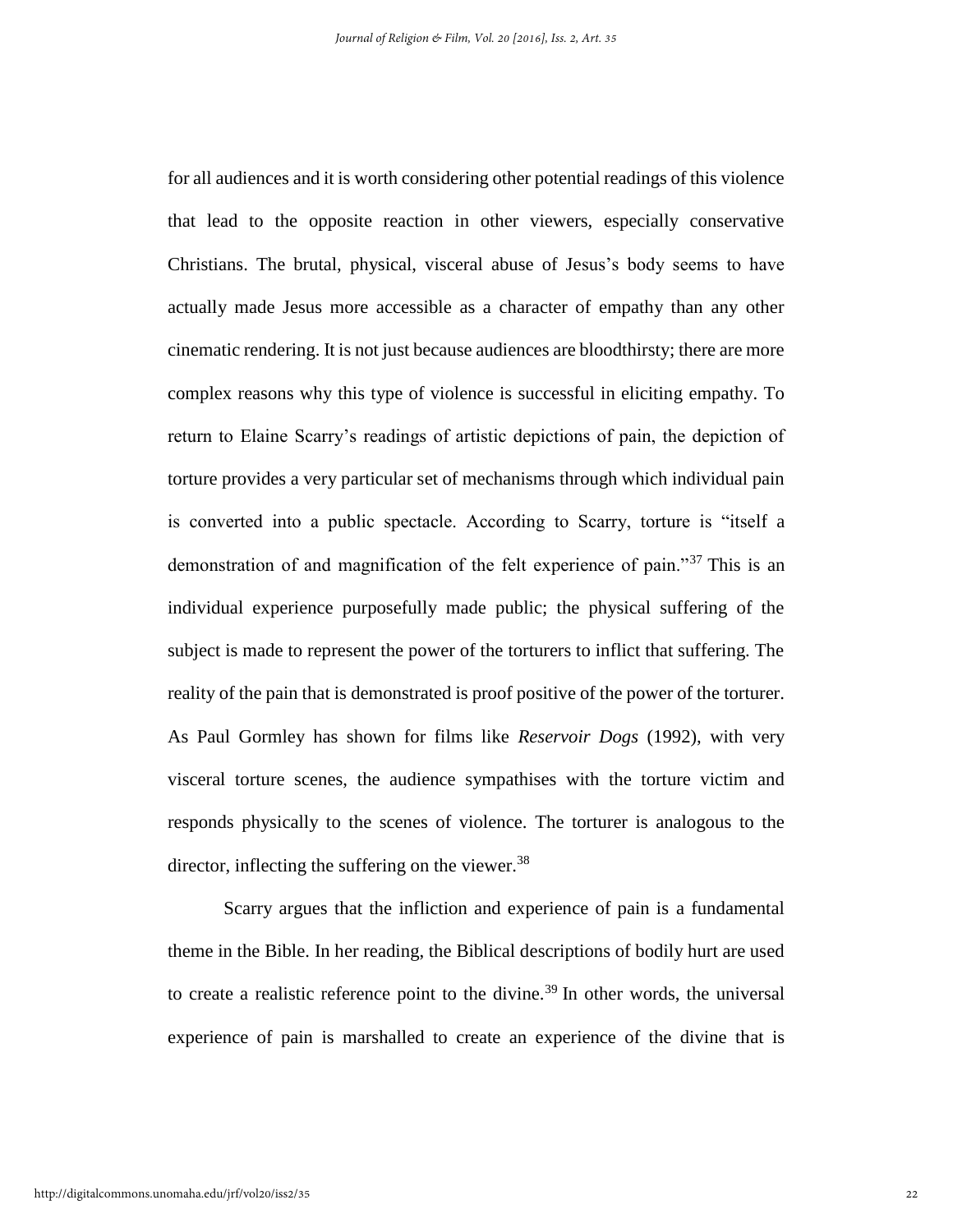otherwise not physically likely. Because all readers can identify with the experience of pain, by conceptually connecting this pain to a divine figure, those experiences of suffering are then connected with a belief in what is otherwise not necessarily universally experienced. This is a metaphysical abstraction made real through the universal experience of the body.<sup>40</sup> As she explains: "the infliction of hurt is explicitly presented as a "sign" of God's realness and therefore a solution to the problem of his unreality, his fictiveness."<sup>41</sup> Scarry continues: "Hurt… becomes the vehicle of verification; doubt is eliminated; the incontestable reality of the sensory world becomes the incontestable reality of a world invisible and unable to be touched."<sup>42</sup> For American evangelical Christianity that puts an emphasis on the visceral experience of the divine, *The Passion* provides an emotional tangibility to the suffering of Jesus. For *The Passion*, does the mirroring impact of screen violence make audiences better able to physically experience Jesus's suffering? If so, then here is an obvious cinematic version of American evangelical traditions that emphasize the believer's direct experiences of the divine. The visceral reaction elicited by the film's ultra-violence can provoke a profound spiritual experience for those oriented towards such experiences.

As Miles points out, one of the longstanding efforts in Christian theology has been to make sense of suffering and while she identifies a few contemporary theologians who argue that this emphasis, or in her words, "glorification of suffering" is problematic, she is correct to identify this as an important theological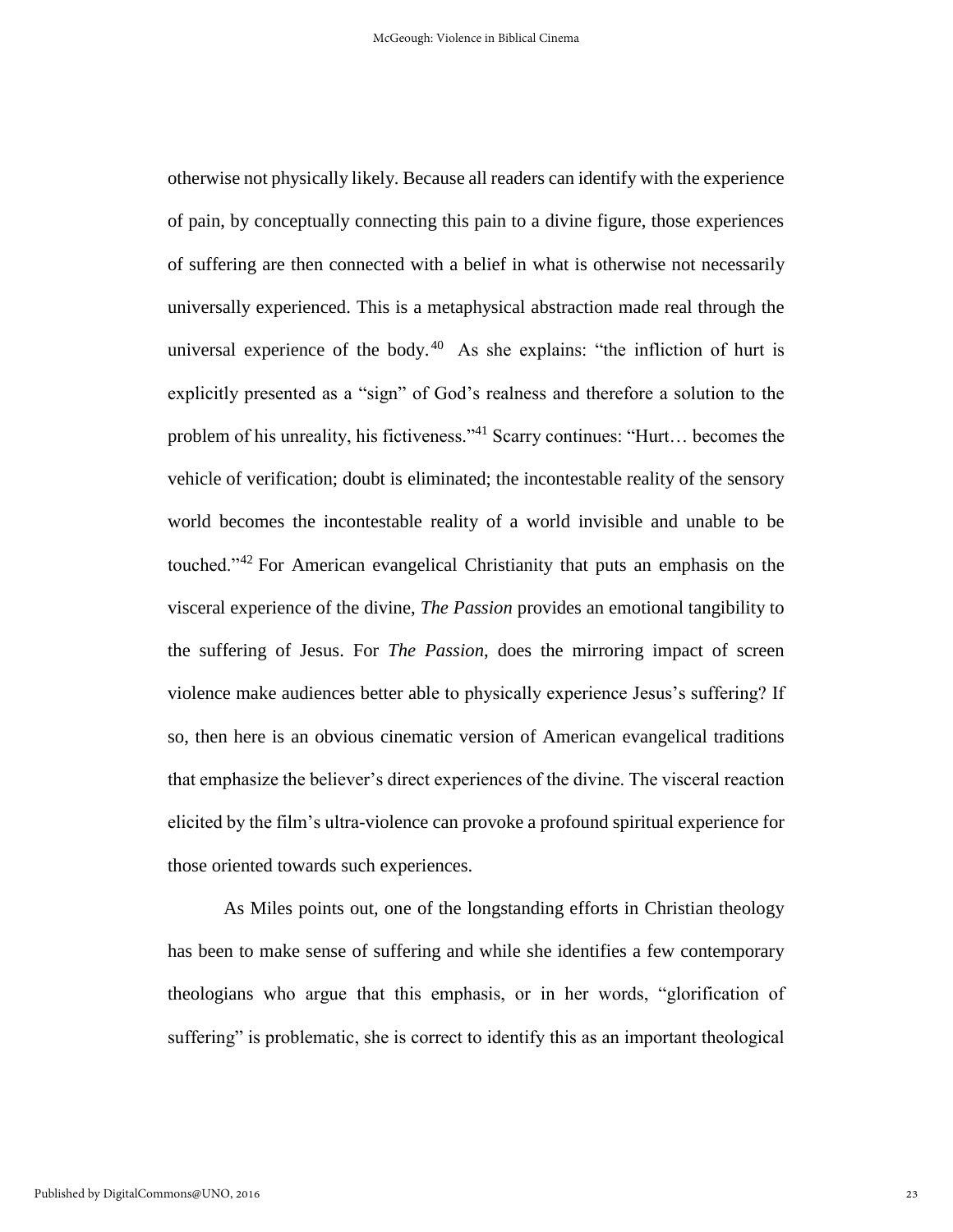concern.<sup>43</sup> Although, given the tone of her book, it seems unlikely that Miles would be supportive of the theological interests presented in *The Passion*, it does seem to "function" as a religious film in a way that she complains that other religious films do not. <sup>44</sup> For it does seem to "intensify one's devotion, as medieval viewers expected their religious images to do."<sup>45</sup> Miles, writing well before the release of *The Passion* argued that a film can only act as "a very weak religious 'visual aid' because it is possible to watch a film with little engagement of the imagination."<sup>46</sup> She continues: "movies do not function iconically unless viewers deliberately augment the visible with the imagination, by imagining how it would feel to be in the protagonist's situation, by imagining the smells, the tastes, the touch the film character experiences."<sup>47</sup> It may be arguable whether or not this is a positive contribution to society, but certainly for many viewers, the scenes of physical brutality in *The Passion* conveyed this iconographic empathy (as Miles describes it) in as powerful a means as film is currently capable. She continues by contrasting film with the religious experiences of late antique and medieval mystics, which she argues involve both vision and touch and argues that the lack of "touch" makes film less powerful.<sup>48</sup> Perhaps in this instance, however, the concentration on physical violence towards the body in *The Passion* replicates for some the mystical experience?

Crossan, in assessing the approach of the film as pornographic also explains its power: "it [the film] is calculated not only to make a viewer guilty for one's sins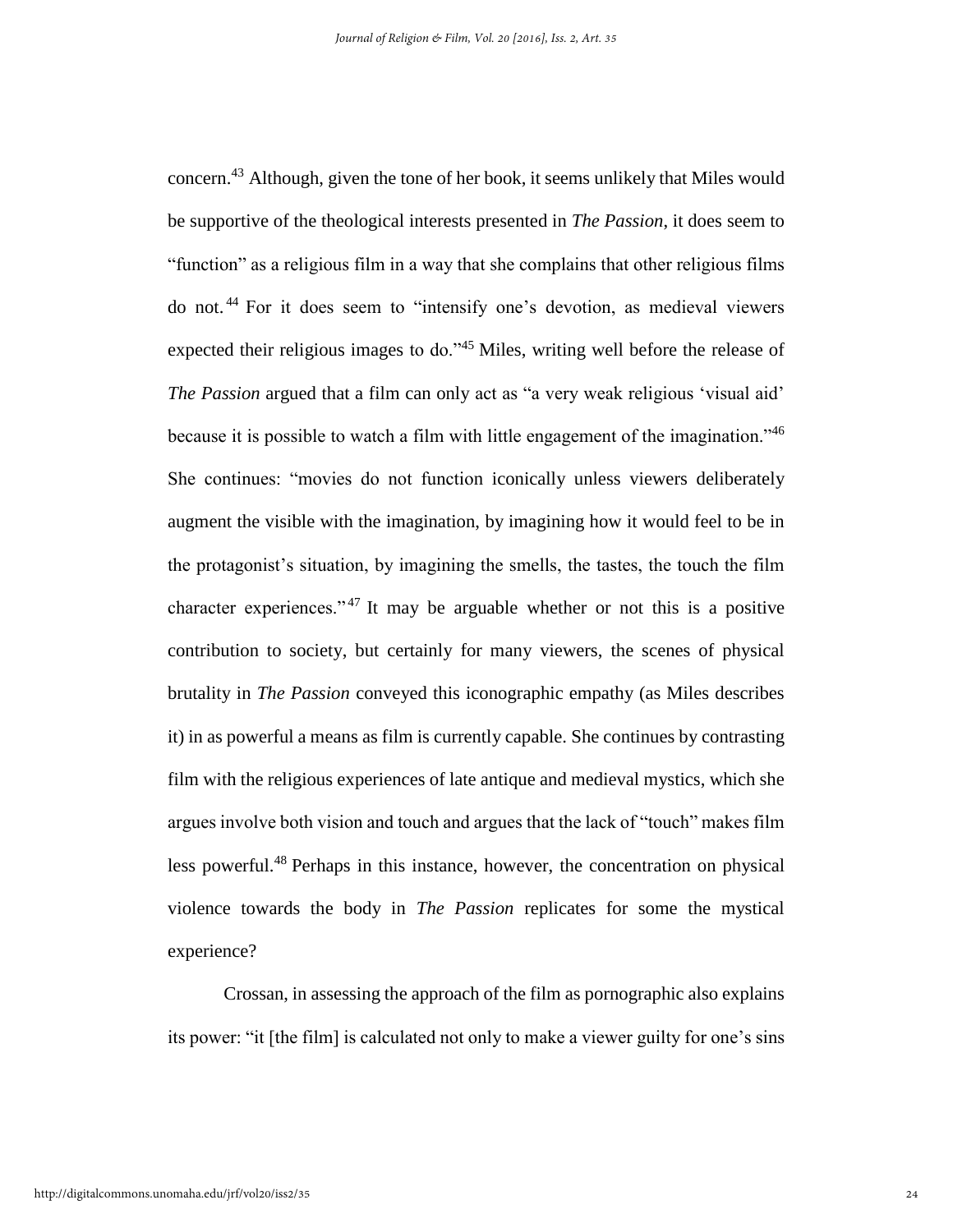but to escalate the guilt because one must want the process to proceed unimpeded.<sup>149</sup> Crossan's criticism points to the complexities of viewer responses to films generally and to larger theological issues relating to the passion, since this brutal physical suffering was a necessary event from a Christian perspective. Believing viewers need Christ to be violently killed for their own salvation. More directly related to film, though, is the issue of viewer identification, which Carol Clover has shown to be poorly understood by both film-makers and scholars.<sup>50</sup> Margaret Miles argues that it is possible for the viewer to make "multiple and shifting identifications in the course of viewing a film."<sup>51</sup> She further builds on Judith Butler's arguments, claiming that "spectatorial identification is a foundational human activity." <sup>52</sup> There are instances in *The Passion* where the camera viewpoint is from the perspective of Jesus's torturers, as opposed to Jesus himself. This does not mean that the audience coherently identifies emotionally with those torturers. As Clover has shown for the slasher film genre, of which there is much similarity in *The Passion*, the audience equates itself with the victim and the director is the enactor of violence.<sup>53</sup> Thus *The Passion,* by mimicking to some extent the conventions (and certainly the make-up and special effects) of the slasher film adopts a set of established conventions for making audiences readily equate themselves with the victim, in this case Jesus.

Thus the theological goals are readily attained by applying approaches that have been very successful in other genres. It uses conventions of the infliction of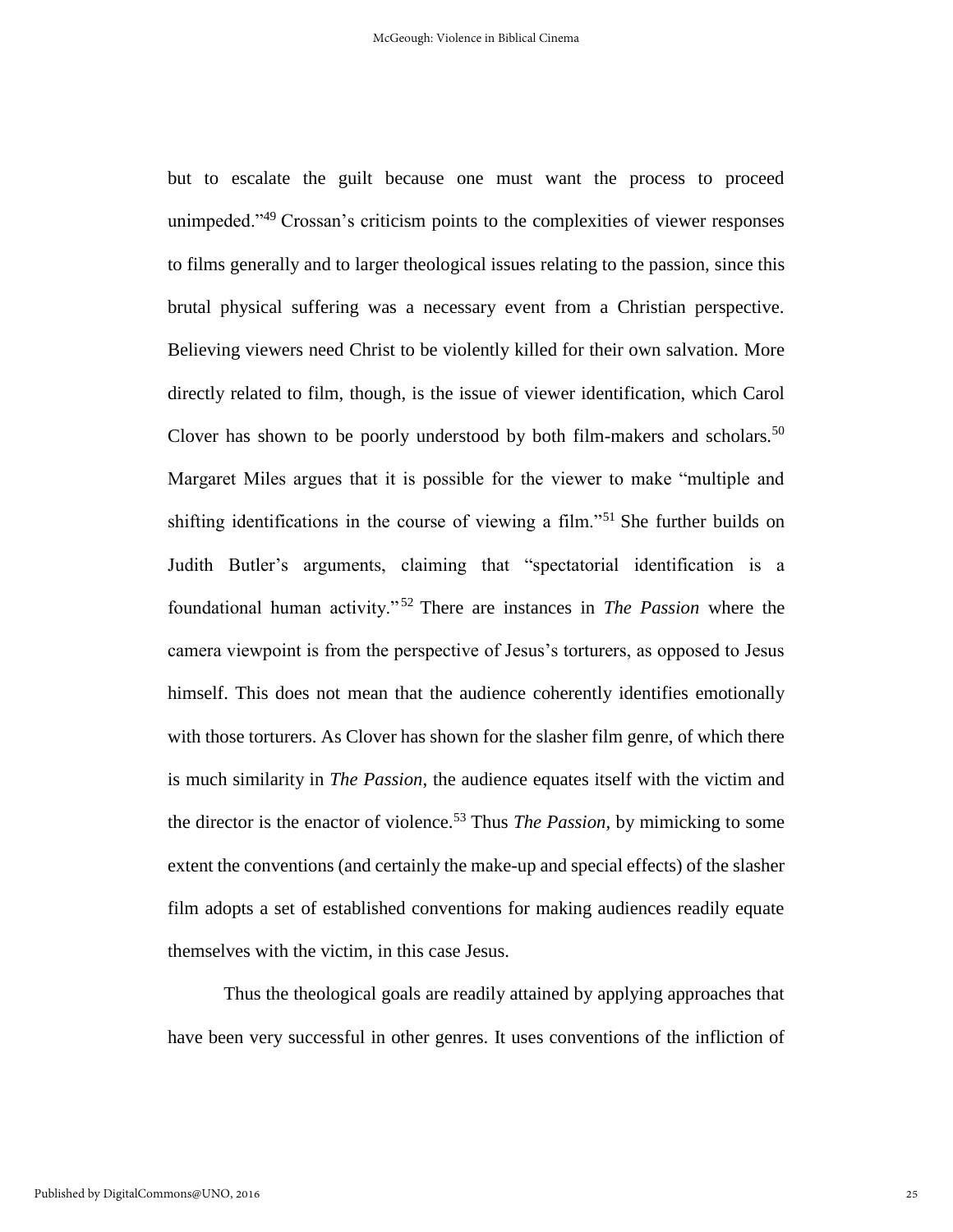pain derived form torture sequences along with the make-up and other technical devices of slasher films to induce audience empathy. Yet it also offers these in a manner consistent with the strong violence of dramatic cinema like *The Deer Hunter*, which offers a truly harrowing experience of empathy. The hybridity of *The Passion* makes this strong violence have a very significant impact.

#### **Demonstrations of Heroic Masculinity**

One of the most frequent types of strong violence that appears in films that are more often typified by weak violence (like action films, westerns, science fiction, etc.) are scenes in which the protagonist is tortured. For Biblical films, torture scenes appear relatively frequently in varying degrees of intensity. One of the main action sequences in *The Robe* involves the rescue of Demetrius from the clutches of his Roman torturers. The torturers attempt to interrogate Demetrius (played by Victor Mature) but he refuses to submit, demonstrating both his heroic masculinity and his Christian faith. As another example, take *The Prodigal* (1955), in which Edward Purdom's character (Micah, the prodigal son) is sold into slavery and is excessively lashed by his new owner. His back is shown as covered in welts and his clothing hangs off him, torn by the ordeal. Unlike Demetrius, Micah's torture sequence is not to present him as heroic but is one of the many ordeals he faces as he turns his back on his faith. Any number of other examples could be described in which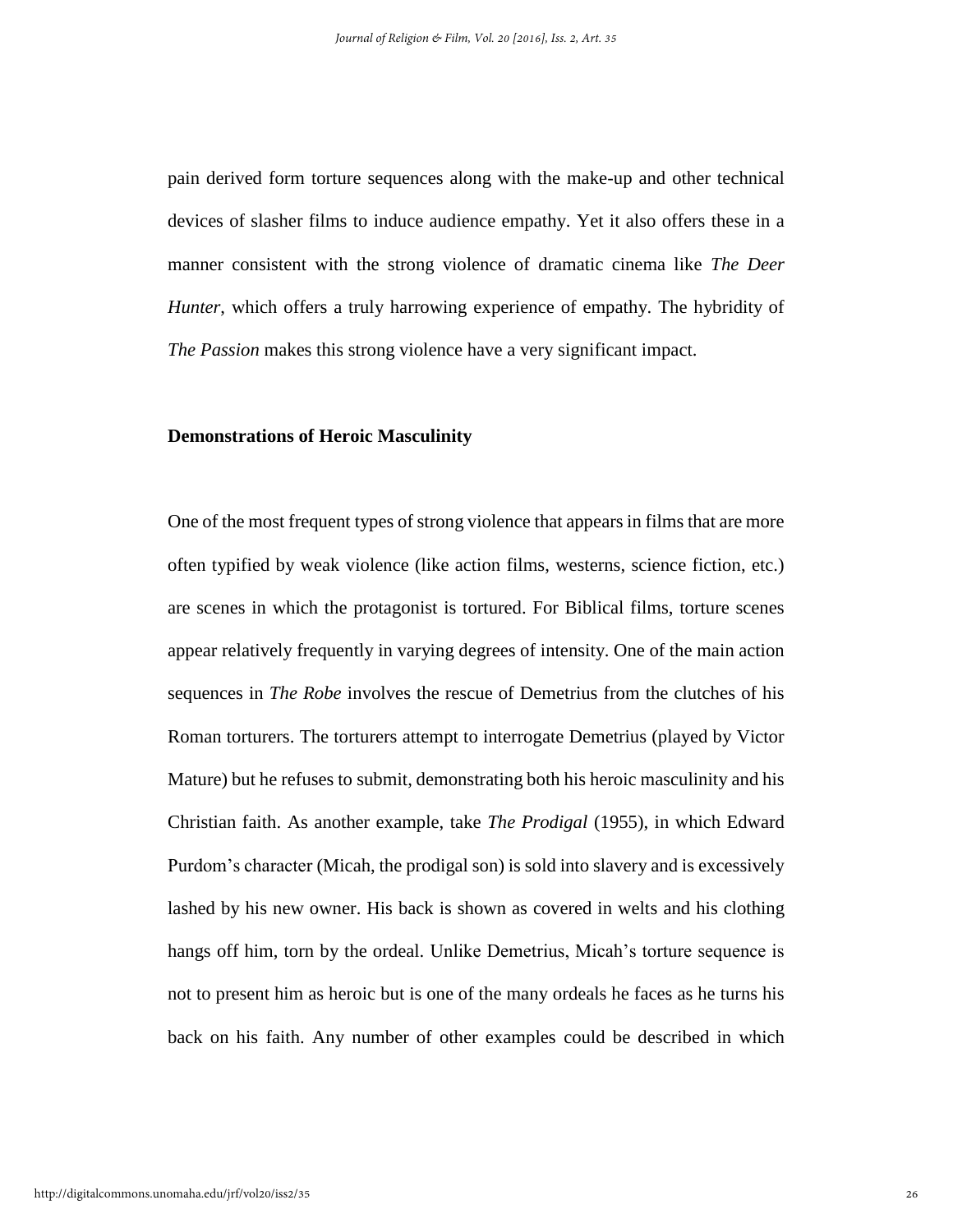characters are tortured as a means of demonstrating their heroic masculinity or as an ordeal that drives the narrative.

*The Passion* is different insomuch as the scale and intensity of the scene is so memorable. As John Dominic Crossan has noted, the scourging of Jesus is one of the centrepieces of the film even though the gospels of Mark and Matthew simply note that Jesus was "flogged."<sup>54</sup> The film displays a markedly medieval sensibility towards the humiliation of the flesh.<sup>55</sup> As Jesus is tortured and brutalized, the withstanding of the physical ordeal is made heroic, theologically symbolizing the corruption of the corporeal body at the same time that it well reflects a  $21<sup>st</sup>$ -century ethos of physical heroism. Kendrick has noted that action films generally have adopted the trope of representing heroism through courage in the face of profound suffering and Mel Gibson's early franchises, *Lethal Weapon* and *Mad Max*, both feature a protagonist who is forced to deal with physical and emotional brutality as a test of heroism.<sup>56</sup> In the western and the action film, the ability to absorb physical, bodily abuse is part of the larger system of performing masculinity and the masculinity is proven by the hero's ability to rise again after enduring tremendous physical pain on behalf of the community. <sup>57</sup> Clearly influenced by Christian symbolism, sacrifice of the body in cinema has come to represent a means through which larger societal values are upheld and reified.<sup>58</sup>

Peter Haas's observation that *The Passion* deals more with Christ's torture before the crucifixion than the crucifixion itself is important since those are the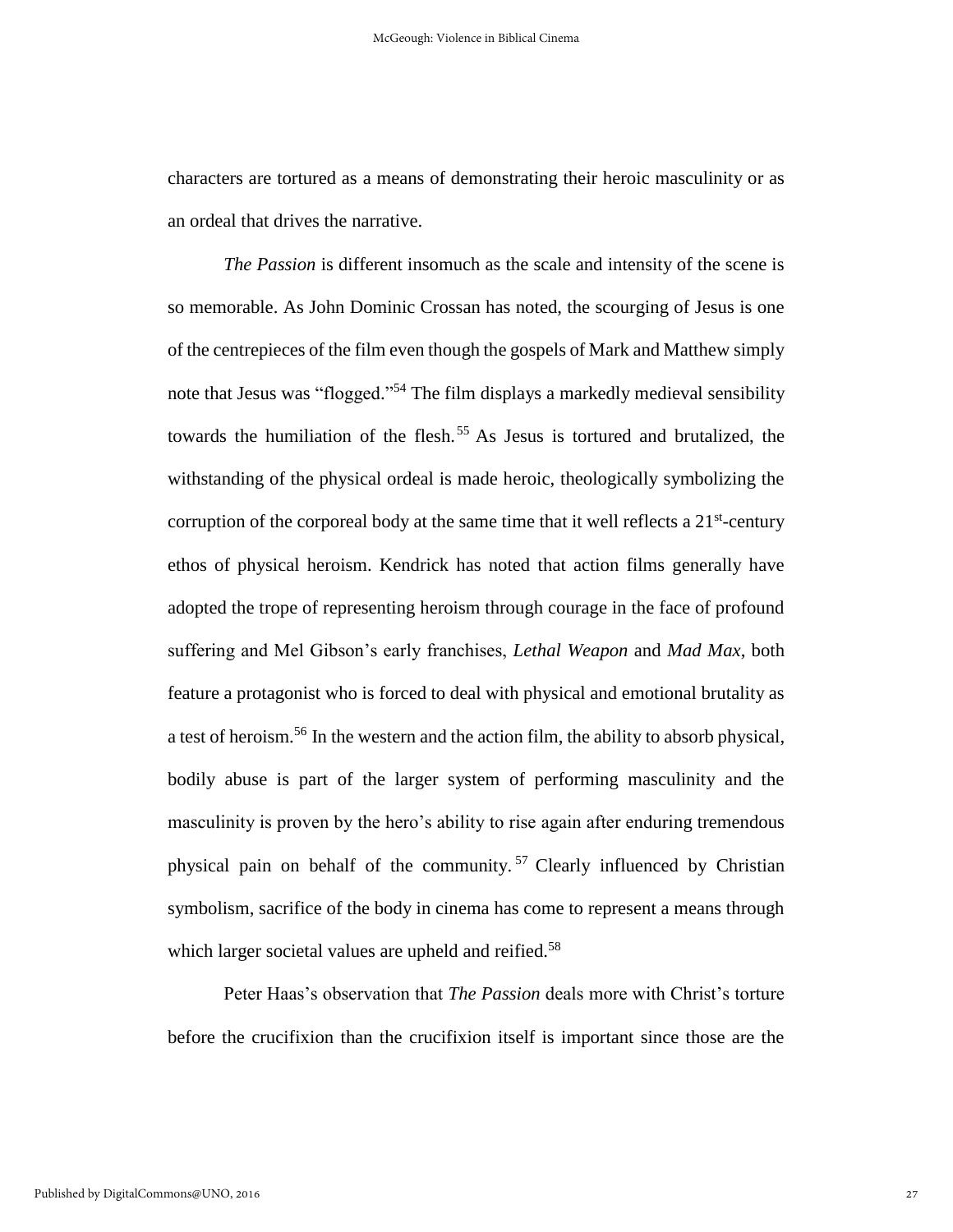types of scenes through which masculine heroism is demonstrated in Hollywood film.<sup>59</sup> Walsh argues that the scourging is in fact "the real crux of the movie" and "the most definitive resurrection scene." <sup>60</sup> That being said, the crucifixion scene is actually significantly more violent on a shot by shot level. The scourge of Jesus shows very few images of Jesus's actual flesh being broken, and those that are presented are shown very quickly. The crucifixion scene slows down the violence; the viewer does see the nails going into the hands and the other abuses of the body. Both scenes are filmed like any other action-adventure heroic torture scene (e.g., *Casino Royale* (2006)) but are unparalleled in other Jesus films.

As has been well noted by critics and film scholars, this is not the only Mel Gibson film to fetishize the inflicting of physical suffering and the heroism of protagonists who endure it.<sup>61</sup> *Braveheart* (1995) creates a Christ-like figure out of William Wallace while emphasizing the physical violence of medieval warfare and torture. *Apocalypto* (2006), like *The Passion,* claims to reconstruct an archaeologically authentic Maya story (although this is severely undermined by the chronologically problematic ending), emphasizing the violence of warfare and human sacrifice.<sup>62</sup> While Mayanists reacted with outrage to the intense scenes of sacrificial torture, the nature of the violence was not inaccurate in and of itself; what is historically problematic is the scale of the violence in relation to the other elements of the culture as depicted.<sup>63</sup> Crossan offers a similar complaint about *The Passion*, suggesting that Gibson systematically chooses to amplify the violence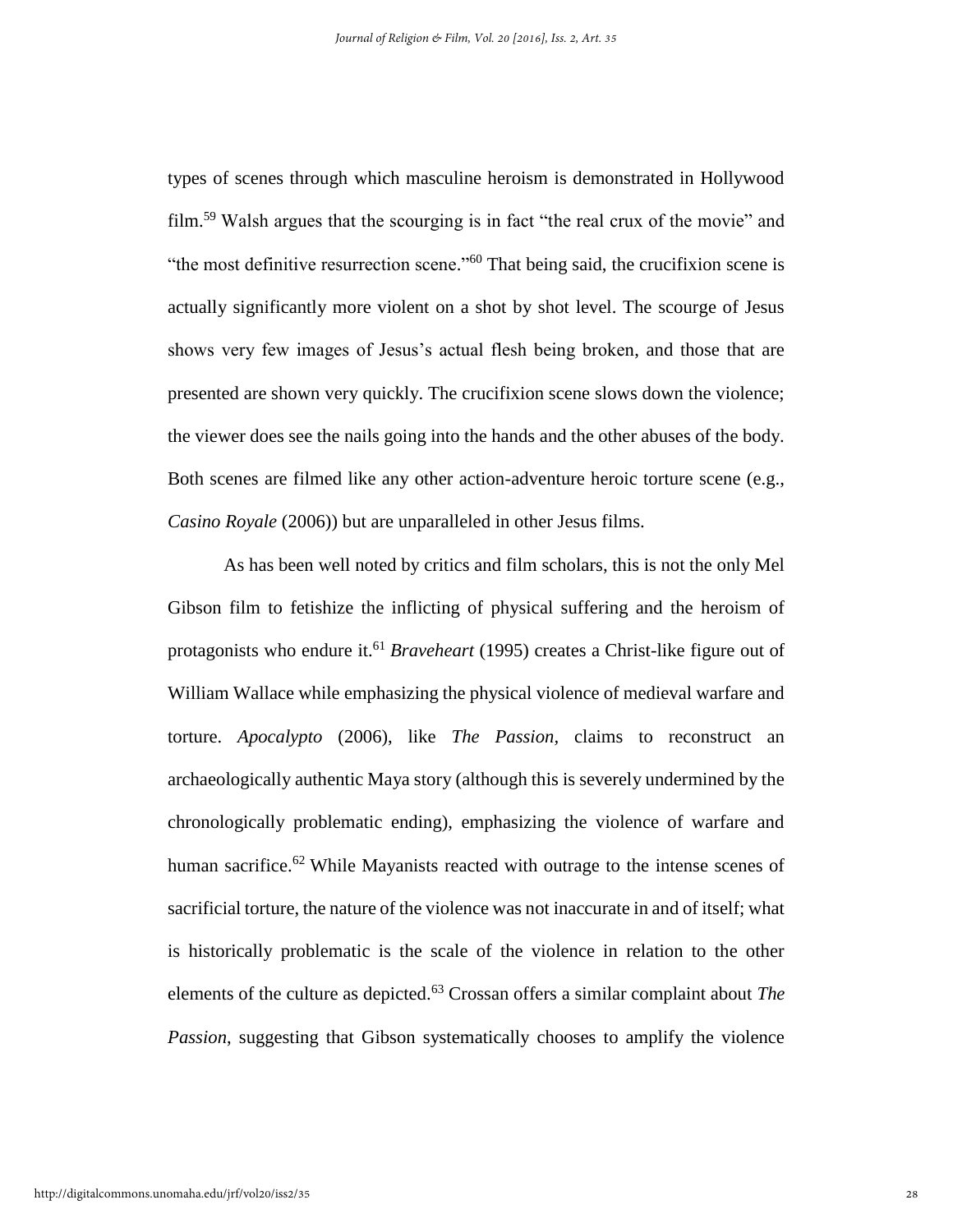shown in the film from that presented in his original source materials.<sup>64</sup> This kind of amplification is to be expected in Biblical cinema given Avalos's typology.

Humphries-Brooks has shown that there are numerous ways in which *The Passion* purposefully merges the action-adventure genre with the more traditional Jesus genre.<sup>65</sup> He argues that the blue-colour palette of the film is in keeping with the genre as is the excessive use of slow-motion scenes, which is based on Peckinpah's innovation of this cinematic approach in his seminally violent *The*  Wild Bunch (1969).<sup>66</sup> This is most apparent though in the 12 minutes of the film devoted to the scourging of Jesus. As Humphries-Brooks writes: "No one except the Son of God, or a movie action hero, can survive the blood loss and the shock of this beating, which achieves a mythological, even metaphysical level."<sup>67</sup> That Jesus will get up after this horrific beating is to be expected in action films, and works well in this case, since the audience knows that he will not be killed in this scene.

There are different ways to read this blending of genres theologically. Crossan reads this scene as a narrative demonstration of Jesus's death on the cross being God's plan and thus Jesus could not be killed otherwise, writing: "There is in that scourging a ghastly undertone of divine machismo and transcendental testosterone." <sup>68</sup> Lloyd Baugh sees in this a "dangerously docetist Christology" since it suggests that Jesus only appeared to be human since no human could have survived this level of physical abuse. $69$  And as already noted from another work, Adele Reinhartz believes that: "Gibson's Jesus seems to be reduced not to his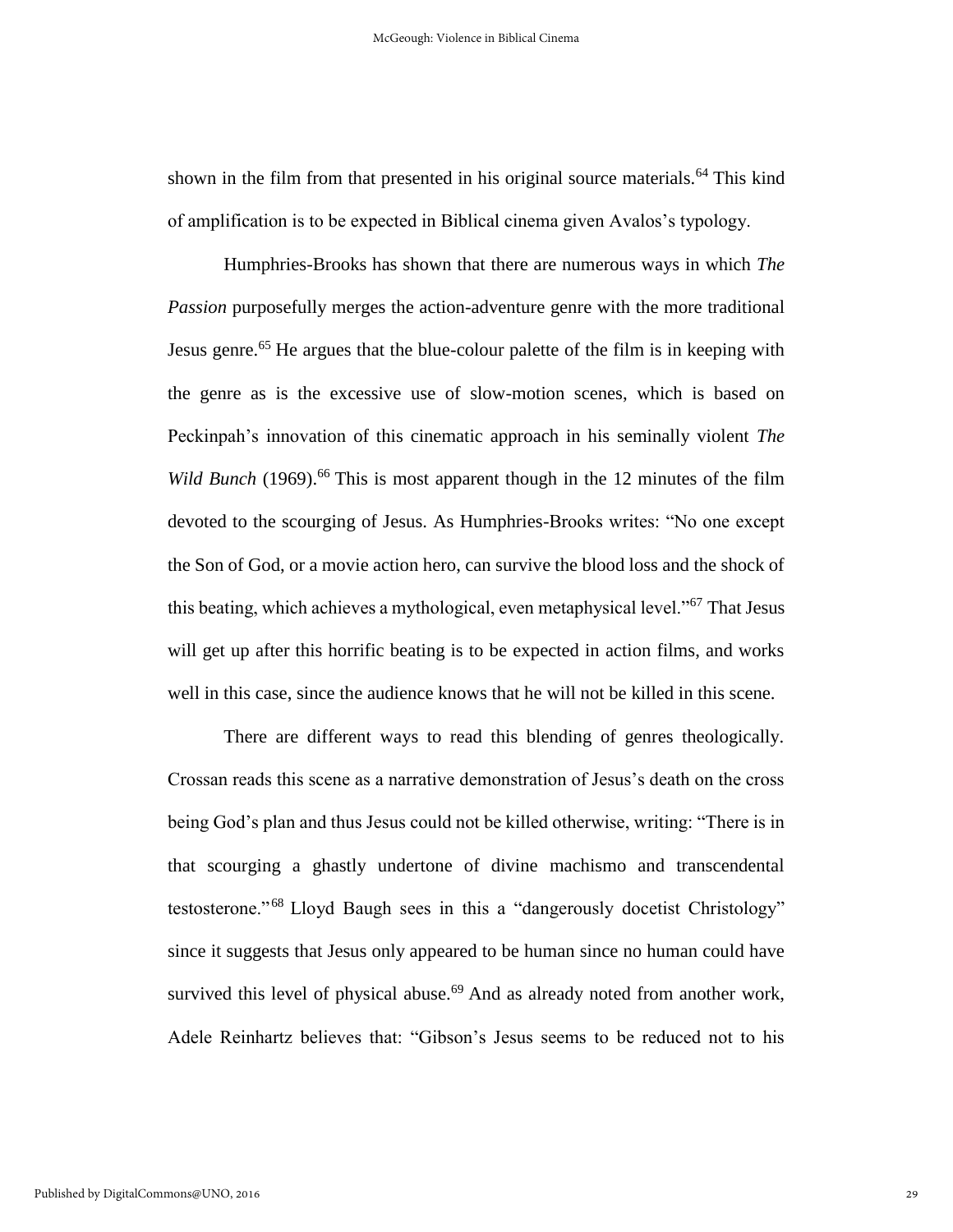humanity but to his physicality; he does not resemble a god or even a man, but a hunk of raw flesh. This portrayal erases not only Jesus' divine identity but his human one as well."<sup>70</sup> Joey Eschrich offers an interesting suggestion that the torture sequences are part of an aggressive demonstration of Christ's masculinity. Referring to Jesus films more generally, Eschrich states: "Jesus' legitimacy as the object of both our narrative attention and religious devotion depends on our identification of him as the preeminent man in the narrative."<sup>71</sup> *The Passion* as a hybridistic action film offers a Jesus whose white masculinity stands in distinction to feminized otherness, as is typical of the action genre more broadly.

Despite these criticisms, *The Passion* solves a problem that faces all cinematic representations of Jesus's life – how to make the story suspenseful when the details are so well known. As Richard Walsh has argued, Jesus is problematic as a cinematic character, since he is both too well known for audiences to be interested in dramatically and too distant from audiences to care about dramatically. <sup>72</sup> The director has to build audience familiarity (or perhaps overfamiliarity) into the emotional structure of the film. In a chase scene, for example, it can be much more exciting if you can see what the car is going to crash into, rather than just seeing a car crash (unless the opposite approach is taken and the film is very calm right before the accident). In *The Passion*, torture provides the emotional suspense. For the audience knows what is coming and is powerless to prevent it and theologically does not want that suffering to end. That powerlessness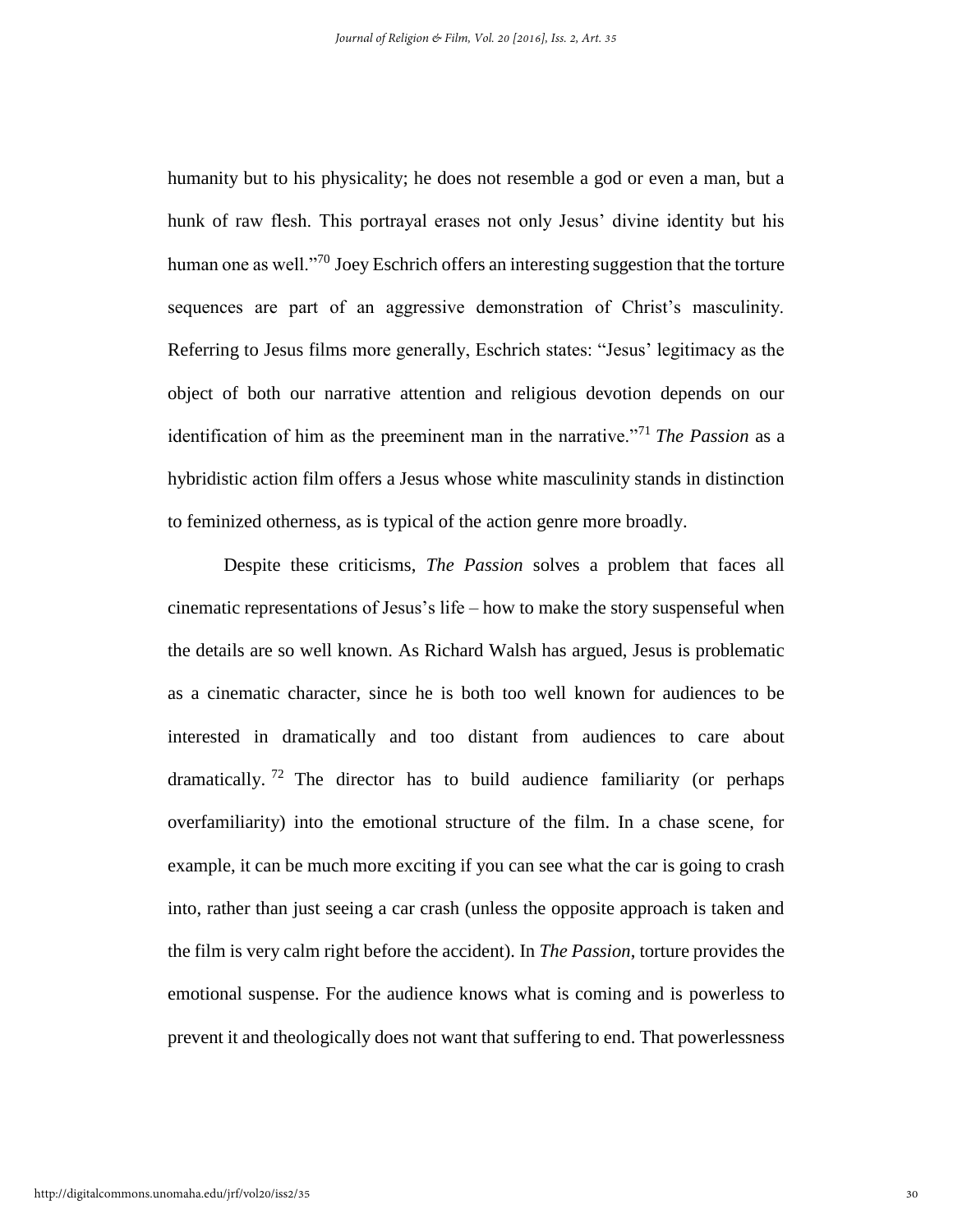is, according to Gormley, what truly makes the torture scene intense.<sup>73</sup> Narratively this works well with a theology that sees Christ's suffering as a fully-aware willing submission to physical brutality. It also works to resolve the problem of the usually detached cinematic Jesus.

In *Exodus: Gods and Kings,* the physical suffering of Moses is not particularly significant. He is injured in a rockslide and that leads to his encounter with God at the Burning Bush. Moses's masculine heroism is proven through his skills at violence, established at the outset of the film as he stands out as a highly skilled warrior during the Battle of Kadesh and later as he wages guerrilla warfare against the Egyptians who are also hunting for him (since he has been sentenced to death by Pharaoh).

Noah's masculine heroism has already been discussed in terms of his skills at hand-to-hand combat and his tactical abilities. The scenes of torture in *Noah* are more psychological in their bearing for Noah is truly tortured in that he may have to kill his own grandchild. Here is perhaps an area where more recent Biblical films more fully depart from older Biblical cinema, in grappling with the problem of divine violence.

It is perhaps worth differentiating between the heroic violence of *The Passion* and the heroic violence of *Exodus: Gods and Kings, Noah*, and many other Biblical epics. For the demonstration of heroic masculinity in *The Passion* is a demonstration of the ability to withstand physical suffering. In the others, the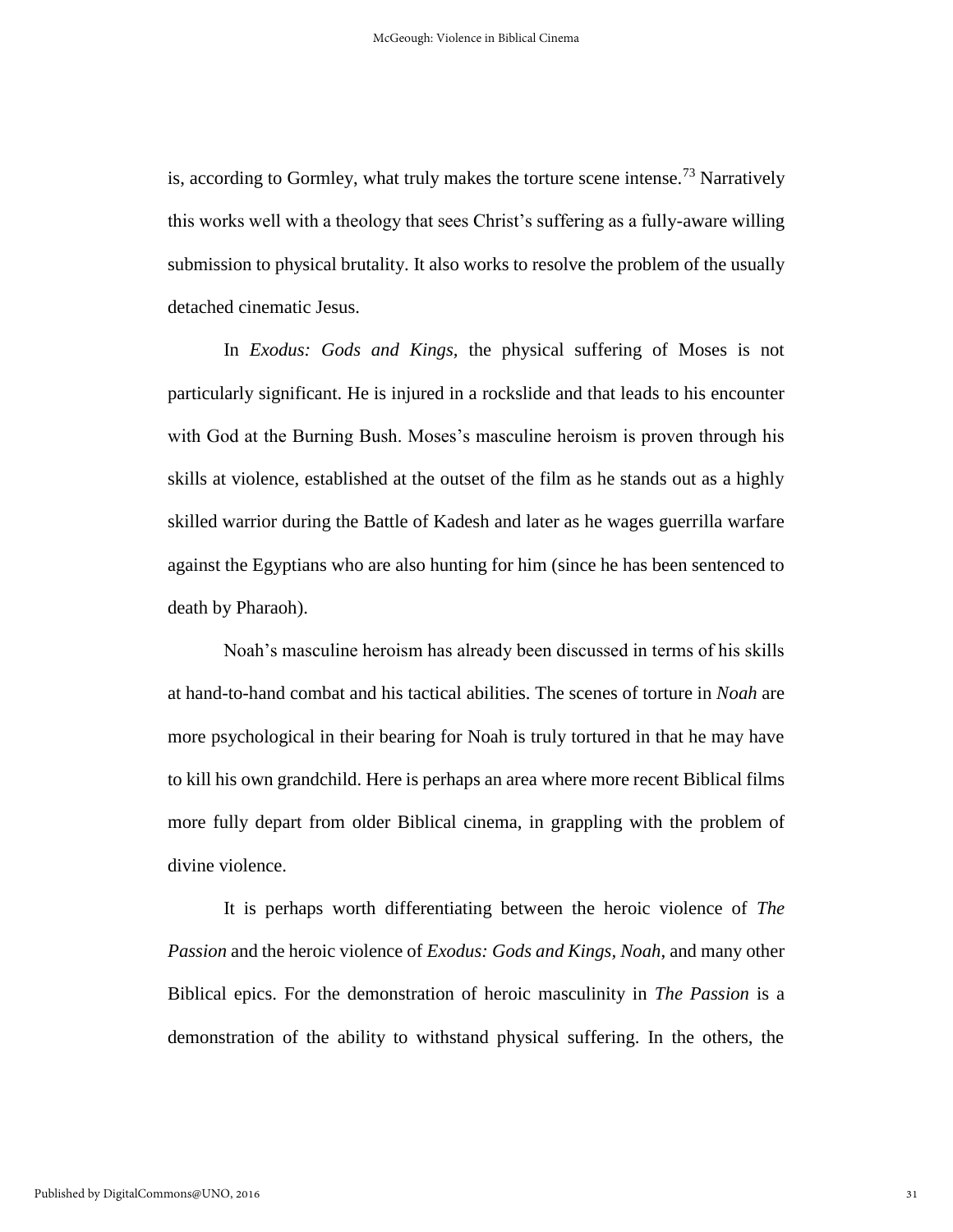protagonists perform the weak violence and their masculinity and heroism is rooted in their ability to enact harm on others. In the opening battle of *Exodus*, Moses is an unstoppable, Achilles-like war machine, slaying Hittites by sword and spear and on horse or on foot. That he is such an excellent soldier is fundamental to this particular retelling of the story, which inserts a prophecy that foresees either Moses or Ramses saving the other and then becoming the leader of a nation. That Moses saves Ramses but Ramses does not ever need to save Moses initiates the decline in their relationship. This is the real threat that Moses offers Ramses, that he is in fact more suitable to become Pharaoh (which is confirmed in the next scene of the film in which Seti tells Moses that he trusts him to lead more than Ramses). Here is one of the fundamental logics of the action film, that a great leader is also a great warrior. In this case, as in other instances described by Philippa Gates, the individual's actions are entangled with views regarding national actions.<sup>74</sup> The weak violence that Moses performs not only establishes his credentials for leadership but also reifies a notion that leaders should be able to enact physical harm on "the other". In this way, the violence of *Exodus: Gods and Kings* is very similar to the violence in the biblical epics that came out shortly after World War II where the heroes are willing to fight and die for freedom or other ideologies related to the nation-state.<sup>75</sup> What perhaps differs is that whereas the Biblical films of that era saw the conversion of characters from warriors to pacifists (perhaps mirroring the experiences of returning veterans in a post-World War II context), Moses in *Exodus*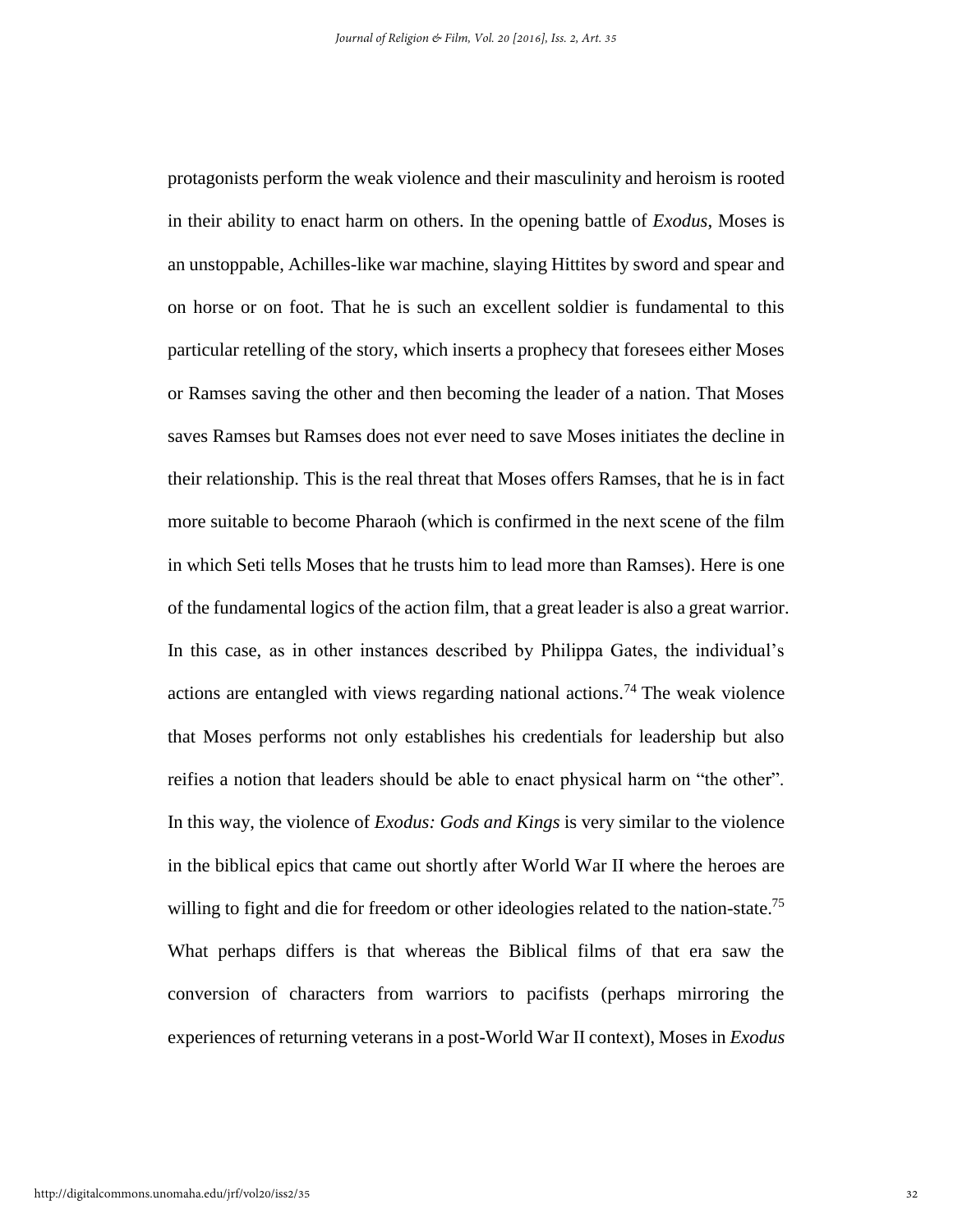simply embraces a divine justification for violence by the end rather than one rooted in the ideologies of secular rulers.

#### **Divine Violence**

That filmmakers have been less shy about portraying God as a violent figure in recent films and in some ways have emphasized divine violence marks a real shift in Biblical cinema (although earlier isolated examples can be pointed to). Previously, independent films like *The Rapture* (1991) have dealt with such issues but mainstream Biblical films, and especially epics have either avoided the topic or presented God's violence as justifiable, as Avalos has explored in his treatment of Biblical apologetics. That this has changed in recent years is evident; now the problem of divine violence has become a subject of questioning by filmmakers. God's violence, for example, is hinted at in *The Passion*, when Jesus stomps on a serpent and Mel Gibson makes clear that this is not the peaceful, gentle Jesus of earlier film. Walsh presses this further in pointing out that the brutal violence that is done to the body of Jesus in this film suggests that God is "as monstrous as any horror villain."<sup>76</sup> This trend has only become more explicit in recent years.

In *Exodus: Gods and Kings*, God is a violent figure and his violent intentions are most often made apparent to Moses when he manifests through Malak (played by Isaac Andrews), a young boy. Initially Malak expresses surprise at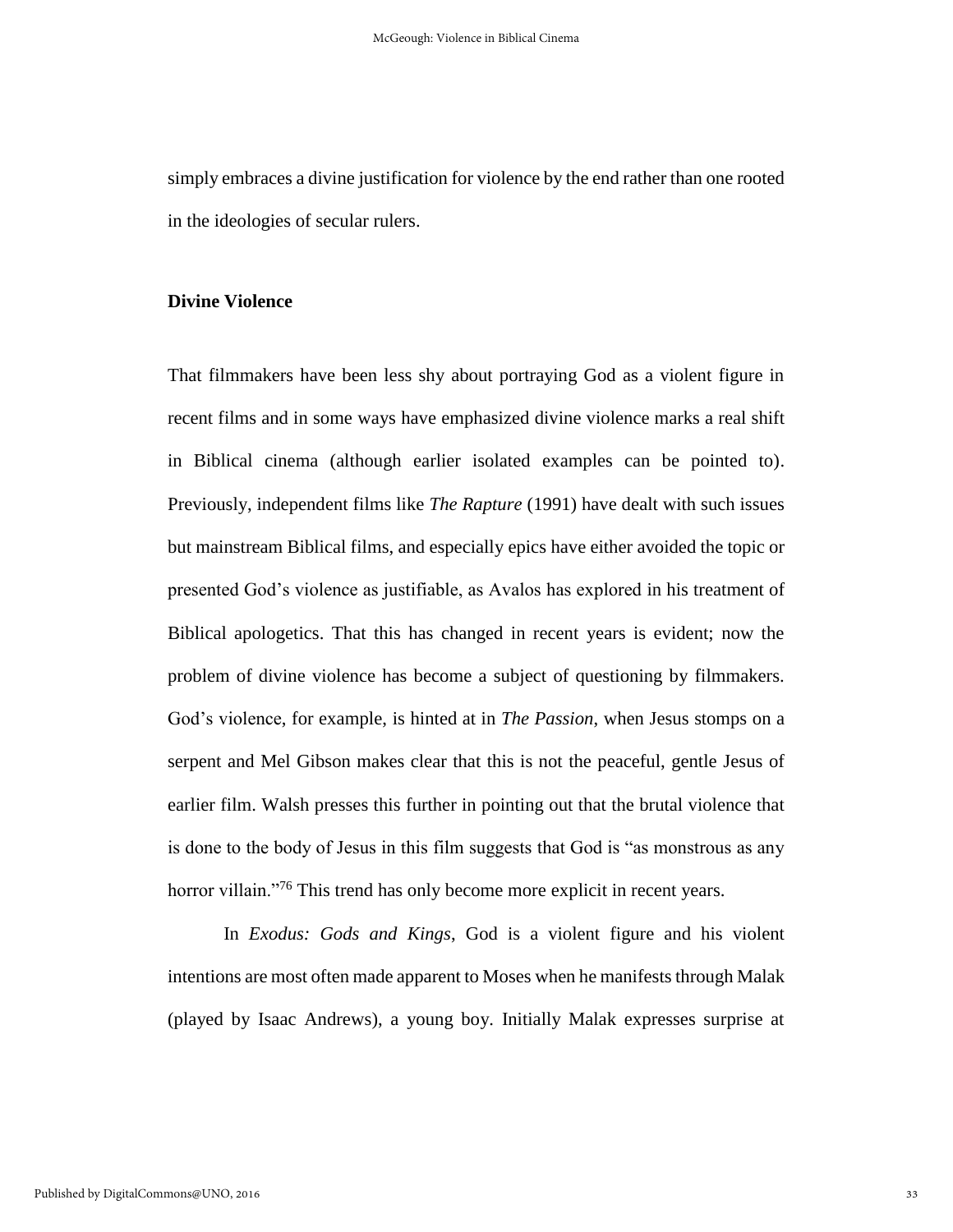Moses's claims to be a shepherd, stating: "I thought you were a general. I need a general." Moses asks why and Malak explains simply: "To fight." Later, Moses's guerrilla warfare tactics against the Egyptians are too slow for Malak. Moses explains that, "Wars of attrition take time" and Malak retorts "At this rate, it will take years. A generation." Moses says that he is willing to fight that long but Malak says: "I'm not." So God enacts the plagues to expedite the salvation of the Hebrews and as a demonstration of His power. Moses, comfortable with fighting other combatants, shows distaste towards God's plans. When Malak first explains that He plans to kill the Egyptians' first-born sons, Moses is outraged and exclaims: "No, no! You cannot do this! I want no part of this!" In this film, the violence of God's plans are made clear and at times amplified in a way that is atypical of previous cinematic visions of the Exodus.

Although not depicted as a child, the God of Noah is an equally violent figure often urging the protagonists to engage in violent acts that they are otherwise reluctant to perform. The God of *Noah* is explicitly violent, not only enacting violence Himself but in encouraging others to commit such acts. At first, the acts of genocide committed by the Creator in *Noah* are consistent with audience expectations. It is difficult to imagine an audience member going to this film and not expecting to see a story in which most of humanity is killed according to a divine plan. Halfway through the film, however, when Noah plans to kill his grandchild, the issue of divine violence is problematized. Aronofsky has, like Mel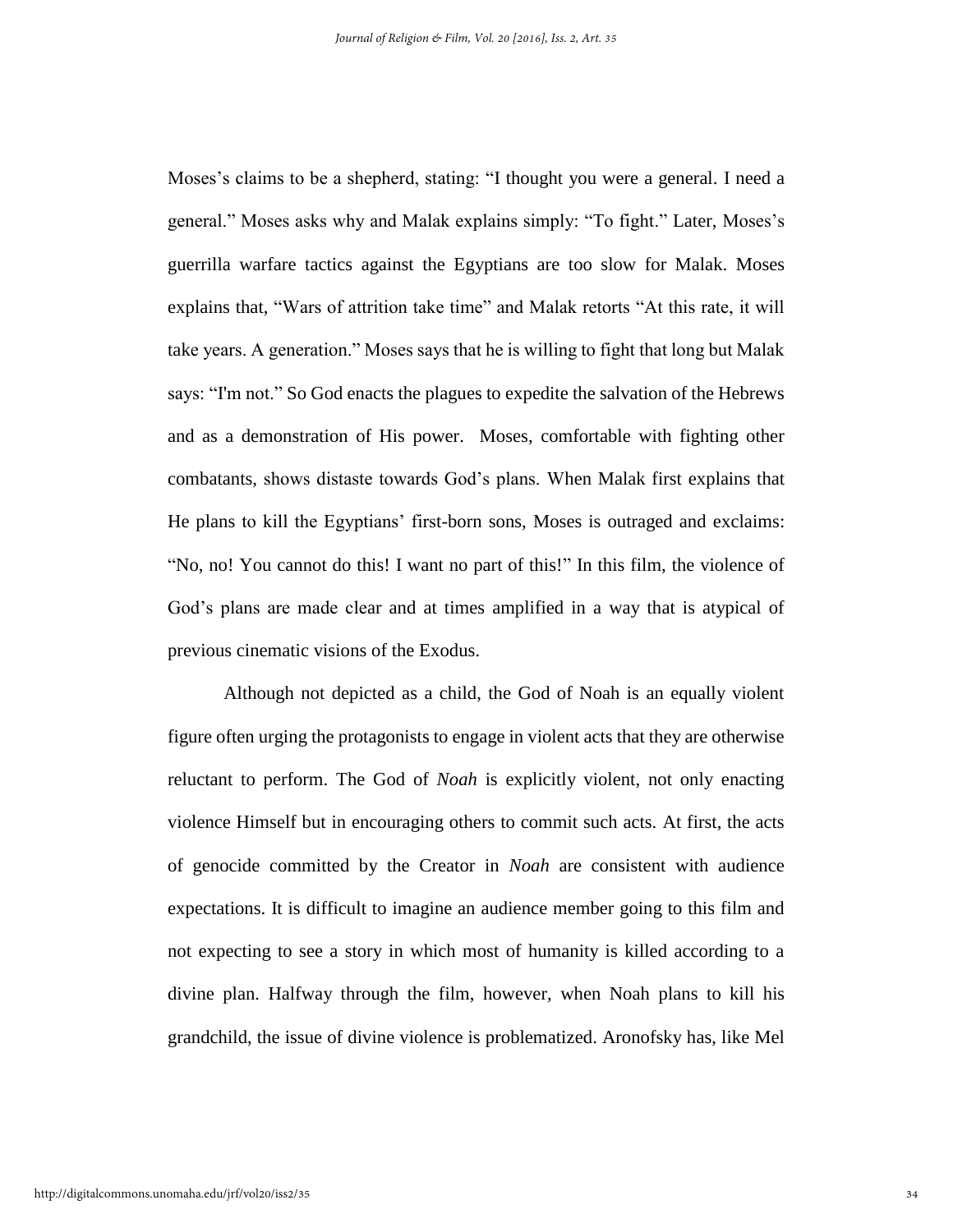Gibson, depicted a foundational moment in the religious tradition as predicated on violence. Until Noah begins to consider violence towards his family, those that initiate violence are the children of Cain, the villains of the film, which is typical, as Avalos has shown, of Biblical cinema. It is Noah's own turn to violence, or at least his consideration of a turn to violence, that makes this film subversive. When Noah becomes aware that Shem's wife Ila is pregnant, he is outraged for he believes that God intends for him to kill his own grandchild in order to bring humanity to its end. Here is one of the greatest Biblical heroes considering the possibility of participating in the genocide that the Flood had begun but had not fully accomplished. By displacing and exaggerating the testing of Abraham, Aronofsky subverts the Sunday-school friendly vision of Noah that dominates current reception. In the case of Noah, this echoing of Abraham's willingness to sacrifice Isaac reflects a reconfiguration of the perpetrators of violence as portrayed in the Bible, as identified by Avalos. The question then is, why is this done in this instance? Why merge these two seemingly disparate Biblical stories? Mostly it is to provide some conflict for the second half of the film, otherwise, the family will just sit on a boat with a bunch of animals. Yet it also makes the issue of divine violence more problematic for the viewer who might otherwise readily accept the logic of the Flood story, being overly familiar with it. The film forces audiences to grapple with the disturbing genocidal implications of the story.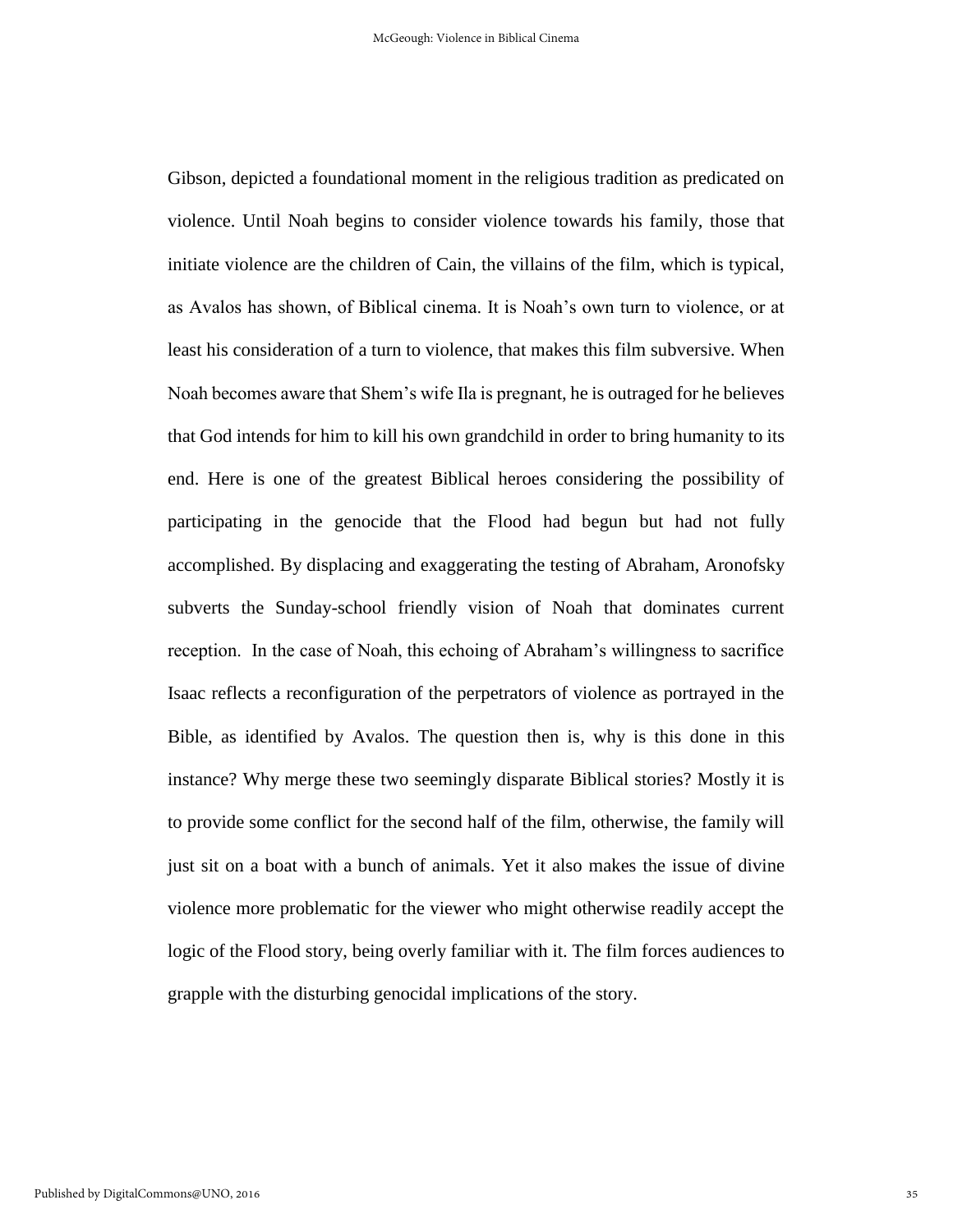This is a very different Noah story than that presented in *The Bible: In the Beginning* (1966), John Huston's take on the first half of Genesis. Following the dark Cain and Abel episode, the Noah segment offers comic relief. Noah, played by Huston himself, is the Biblical version of the great director, ordering a large cast of workers in the construction of a massive project. The music signals the lightheartedness of the story (despite the violent content) and God's calling to Noah is played for laughs, evoking comedy as Noah has a series of double-takes while hearing God's voice. Physical comedy breaks up the Ark construction scene; Noah gets his foot stuck in a bucket of pitch, slides down the Ark and collides with his sleeping son. Fear of feeding the more dangerous animals and other similar antics punctuate the entire segment. Even the darker moments are not all that distressing. The drowning of the people outside of the Ark, for example, is presented as a subtle wailing and then as an indistinguishable mass of human forms writhing on an island. Noah is not disturbed, describing these people as "the chaff the Lord have driveth away." This is very different from Aronofsky's take; Noah sits sullen and stoic, clearly disturbed by the screams of dying humans as his family implores him to save the drowning people. He is tortured but determined to see God's genocidal plan completed. The violence of the Creator's plan is made explicit.

When *The Bible: In the Beginning* gets to Abraham's story, the violence is still muted. George C. Scott offers an Abraham who is extremely reluctant to sacrifice his son, and an Isaac who submits to the sacrifice. There the divine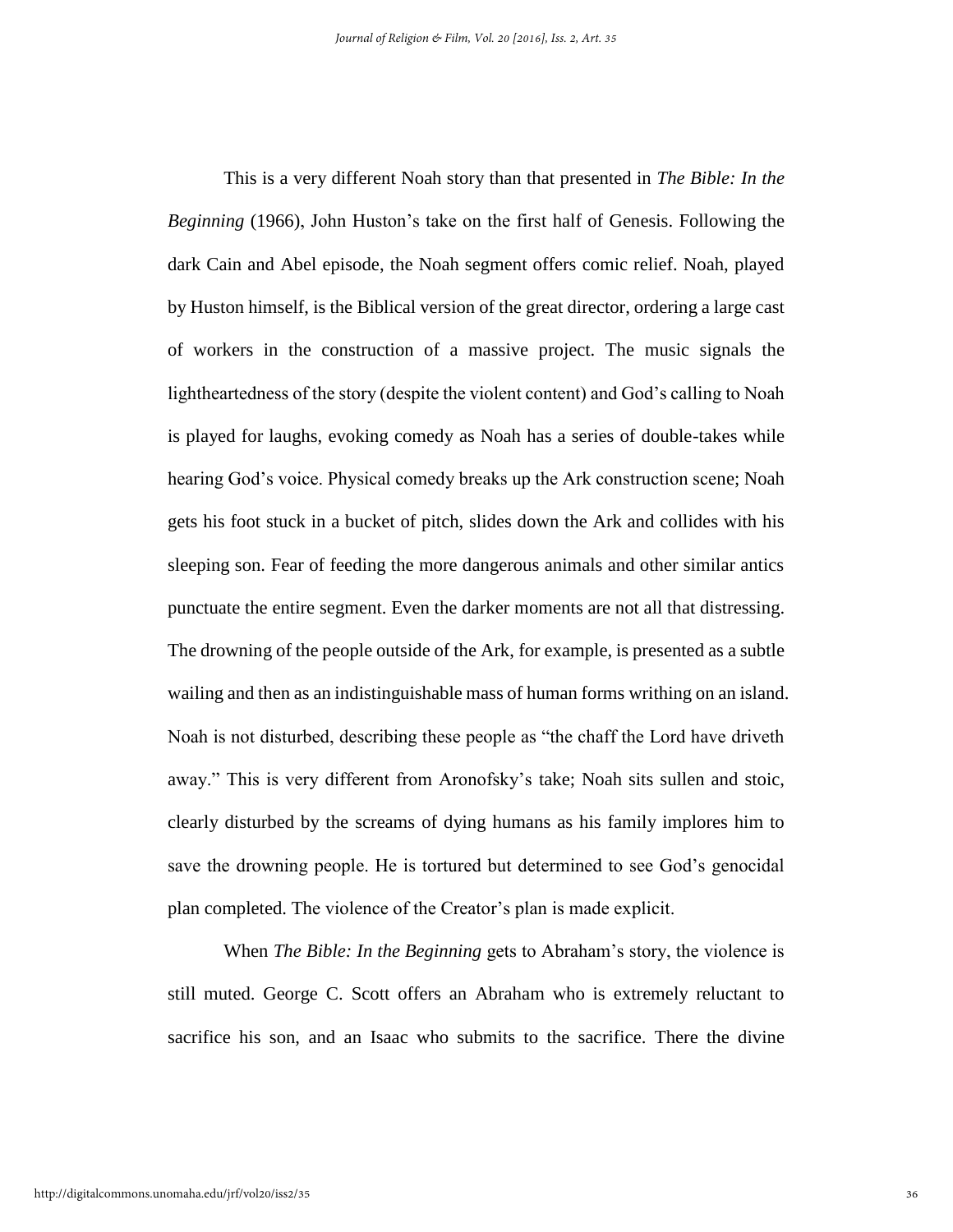violence is presented with solemnity, but not a questioning eye. It is also clear, cinematically, that God has commanded George C. Scott's Abraham to enact this violence. This is distinct from *Noah* where the ambiguity of the Creator's message leaves the audience nervous. Russell Crowe's Noah uses his own agency to interpret what God wants him to do and that holds the potential for error. The followers of Cain would be deserving to die, in keeping with the older Hollywood Production Code, since they are the "bad guys." They are the representatives of an immoral and inappropriate monarchical regime and thus their fates are entangled with political action, as is typical of light violence (which often justifies ideologically-driven violence). When Noah's violence turns toward his grandchildren, the norms of who deserves to be killed in a film are subverted and this leads to a reconsideration of Noah on the part of the viewers who have been conditioned to accept that film heroes should not kill the innocent.

Noah's certainty that he needs to enact violence against his family suggests the possibility that he has misunderstood God's message, desires, or intentions. Erin Runions argues that the potential that Noah is making an error is signified by the recurrent imagery of the snake and apple in his visions, symbolizing temptation.<sup>77</sup> Purposefully echoing the *akedah*, Noah's own struggles with his belief that he needs kill his family suggests to the 21st-century viewer that Noah may be mistaken or even delusional for the mechanism through which God communicates to Noah is dreams and the messages we see are ambiguous. As viewers, it seems obvious to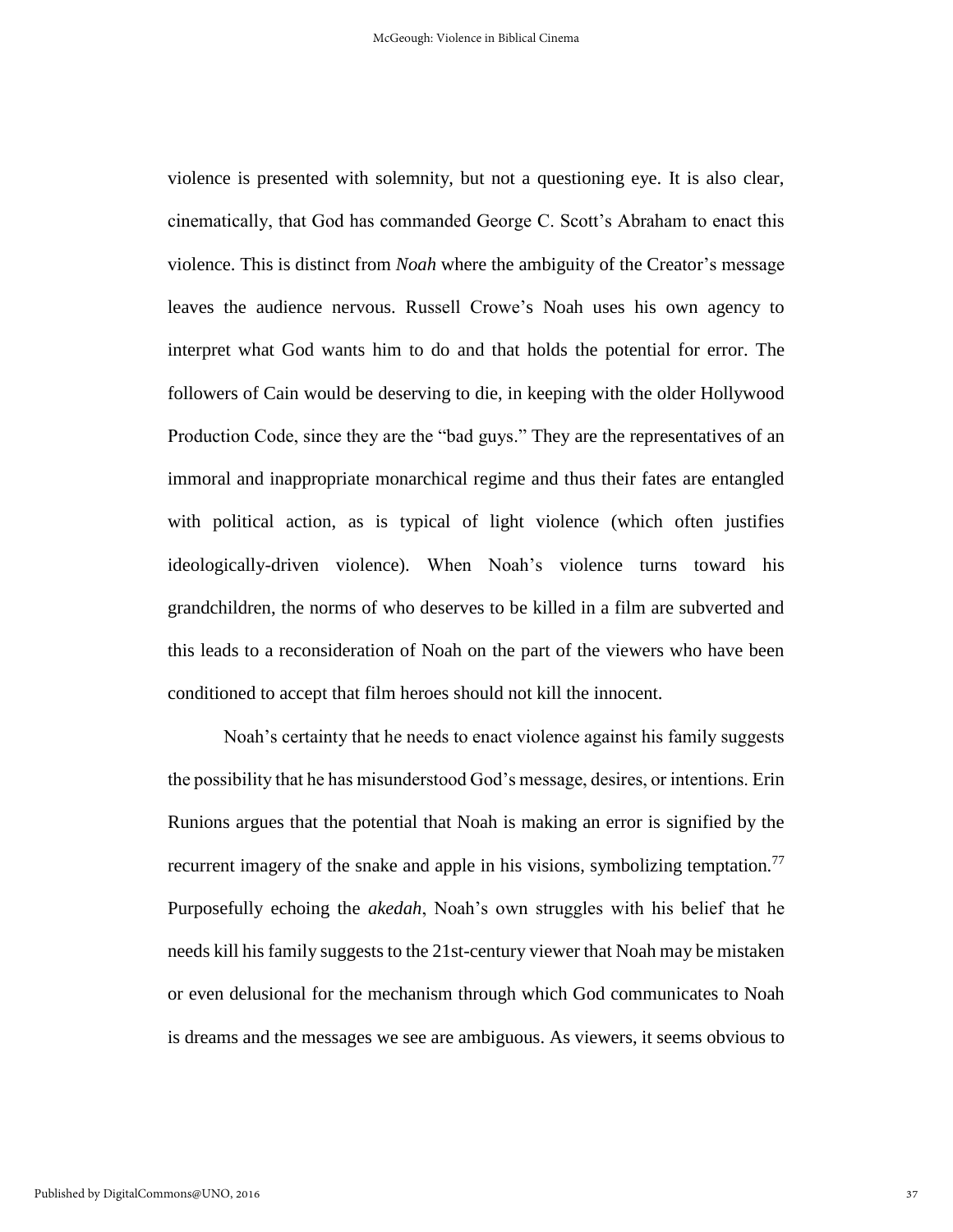us that Noah is not intended to kill his grandchildren (given our own familiarity with traditions surrounding this story) but this is the dramatic arc of the second half of the film. Here the possibility that the Bible's messages of violence are all rooted in delusion or human mistake may be uncomfortably suggestive for viewers. This is also violence clearly directed at women, for Noah states that if his grandchild is a boy, he will let it live, but "if it is a girl that could mature into a mother, she must die."<sup>78</sup> Up until this point, Noah had been a protagonist. Now, however, he has become the antagonist that the others are working against. As they are symbolically threatened by Noah's plans to kill his own family, the audience becomes the potential victim of Noah and other characters become the heroes and potential liberators of humanity. As Runions argues, *Noah* offers a version of the flood story where Noah's choices might be wrong and the strong violence is part of how this ambiguously critical reading of the patriarch is offered to the viewer.<sup>79</sup>

#### **Audience Response to Violence in Biblical Film**

It seems that many viewers did claim that *The Passion* inspired meaningful religious experiences. <sup>80</sup> Mel Gibson successfully used violence as a means of fostering a very specific kind of religious experience that was embraced by conservative Christian audiences with an enthusiasm that critics and scholars have found difficult to fathom. Goodacre asserts that "the film has not proved the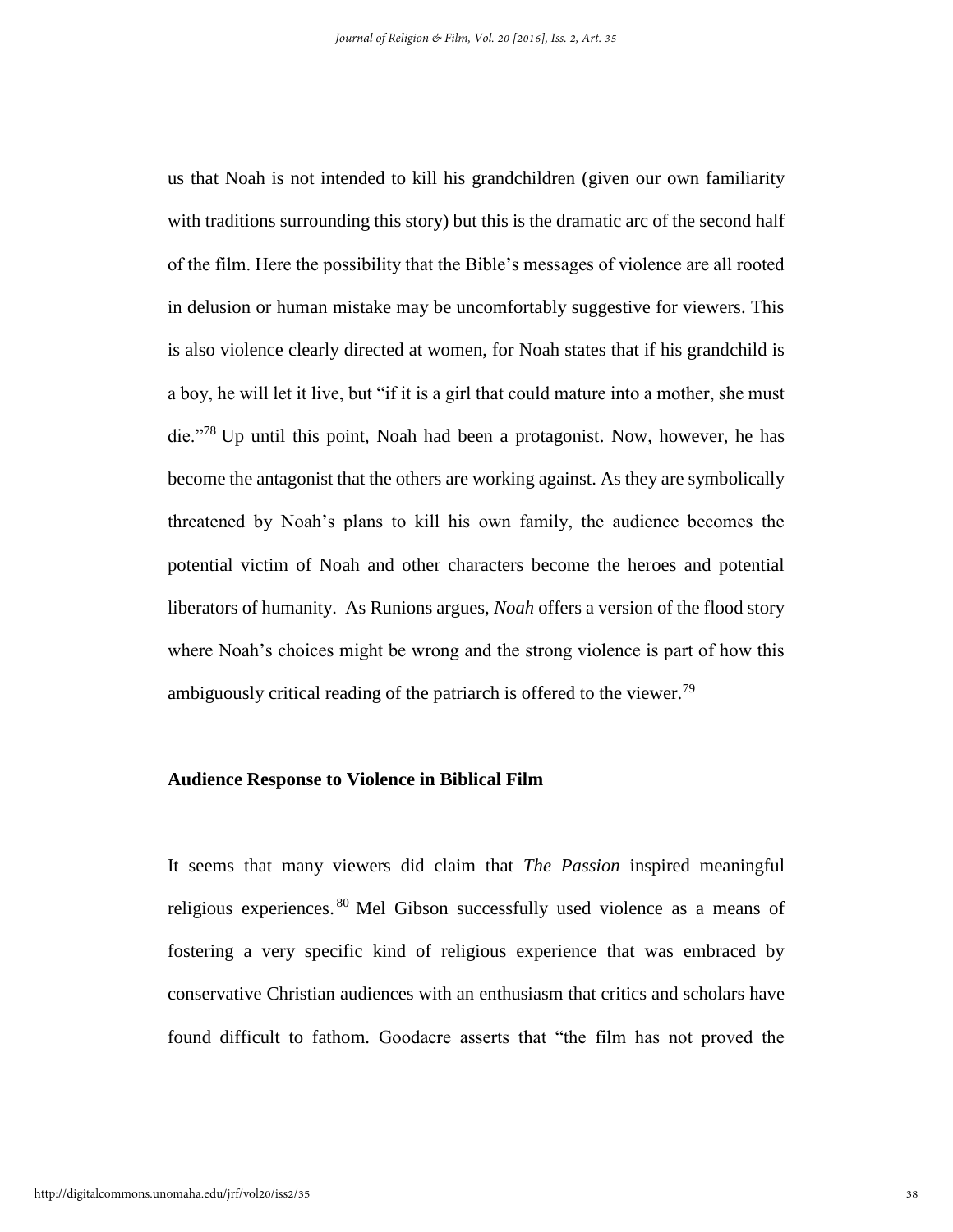negative, bleak, unhappy experience that it has clearly been to many of its reviewers."<sup>81</sup> He continues: Ultimately, the difficulty with a film like this is that its sheer emotional intensity demands a strong reaction."<sup>82</sup> Robert K. Johnston has described the film as a dynamic icon, suggesting that the goal of the film is not entertainment but that it offers "a visual means through which to contemplate Christ's wounds."<sup>83</sup> He describes the profound emotional experiences of viewers as individuals who believe that this film has been deeply inspirational for them.<sup>84</sup> Diane Apostolos-Cappadona, in the same volume, explains that the "film functions like a Byzantine icon, when the latter is characterized as a window opening onto the meaning of the event."<sup>85</sup> The results of one survey of viewers seems to support these assertions in which it was demonstrated that Christian believers themselves stated that this was a positive religious experience.<sup>86</sup> Neal King has shown how American Evangelicals rallied behind the film and adopted it as a theological tool within their own communities.<sup>87</sup> Ben Witherington III argues that much of this evangelical support of the film was related to the emphasis on proselytization within that community.<sup>88</sup>

Following Scarry, the Christian believer had long learned to associate his or her body with the body of Christ and Christ's suffering.<sup>89</sup> Mel Gibson's *Passion* provided a visceral means for reifying this association for the viewer who is assisted in imagining Jesus's suffering through Gibson's well choreographed scenes of brutality, rooted in the language of cinematic violence. Miles argues that typically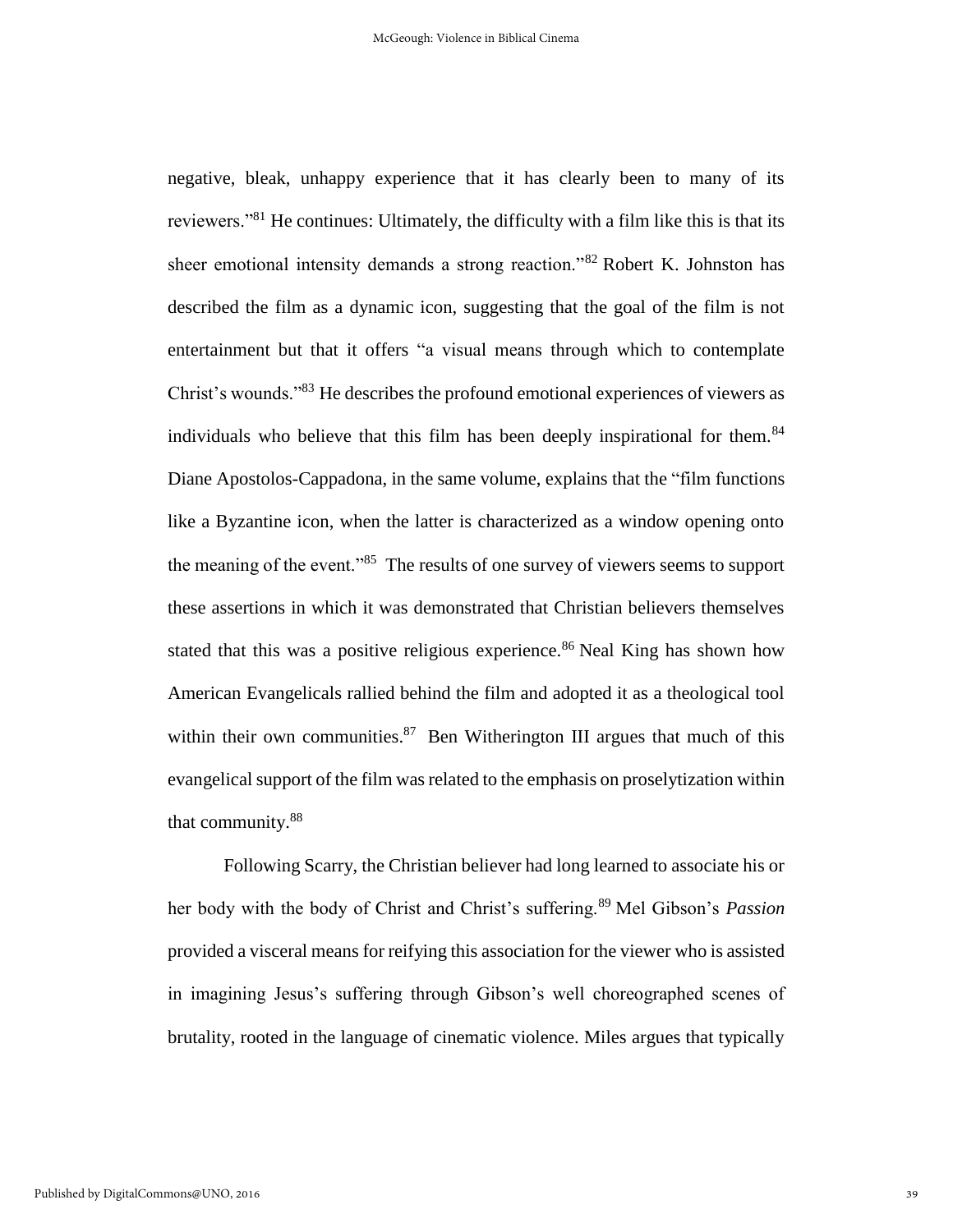the viewer of a film never actually believes that they are in physical danger even though they may be engaged enough to feel a physical thrill at seeing danger on screen.<sup>90</sup> Does *The Passion*'s realistic ultra-violence work then as a devotional tool? The powerfully evocative scenes of the humiliation of the flesh cannot help but elicit an empathetic visceral reaction amongst viewers and for Christian viewers predisposed towards this experience, helps them identify bodily with Christ in a very physiologically tangible manner.

Violence when used in a way that subverts genre expectations is a particularly powerful aesthetic strategy in film.  $91$  The graphically violent crucifixion of Christ in *The Passion* is, despite the subject matter, a radical subversion of the norms of swords and sandals Biblical epics. Violence in the Biblical films of recent years has been used as one mechanism for making Biblical stories, in theory, more palatable for reception in the post-Tarantino cinema. In *The Passion*, the depiction of brutal violence succeeded in convincing many that the film was veristic, in creating suspense in a story that most members of the intended audience could be expected to know very well, and in eliciting a personal empathy for a character that is normally depicted as aloof and ineffable in film. The brutal bodily treatment that Jesus withstood was in keeping with cinematic traditions in which heroism and masculinity are represented through the ability to withstand bodily pain. The critical distaste towards the film held by numerous religious studies scholars and critics may in part reflect what Laura Copier and others have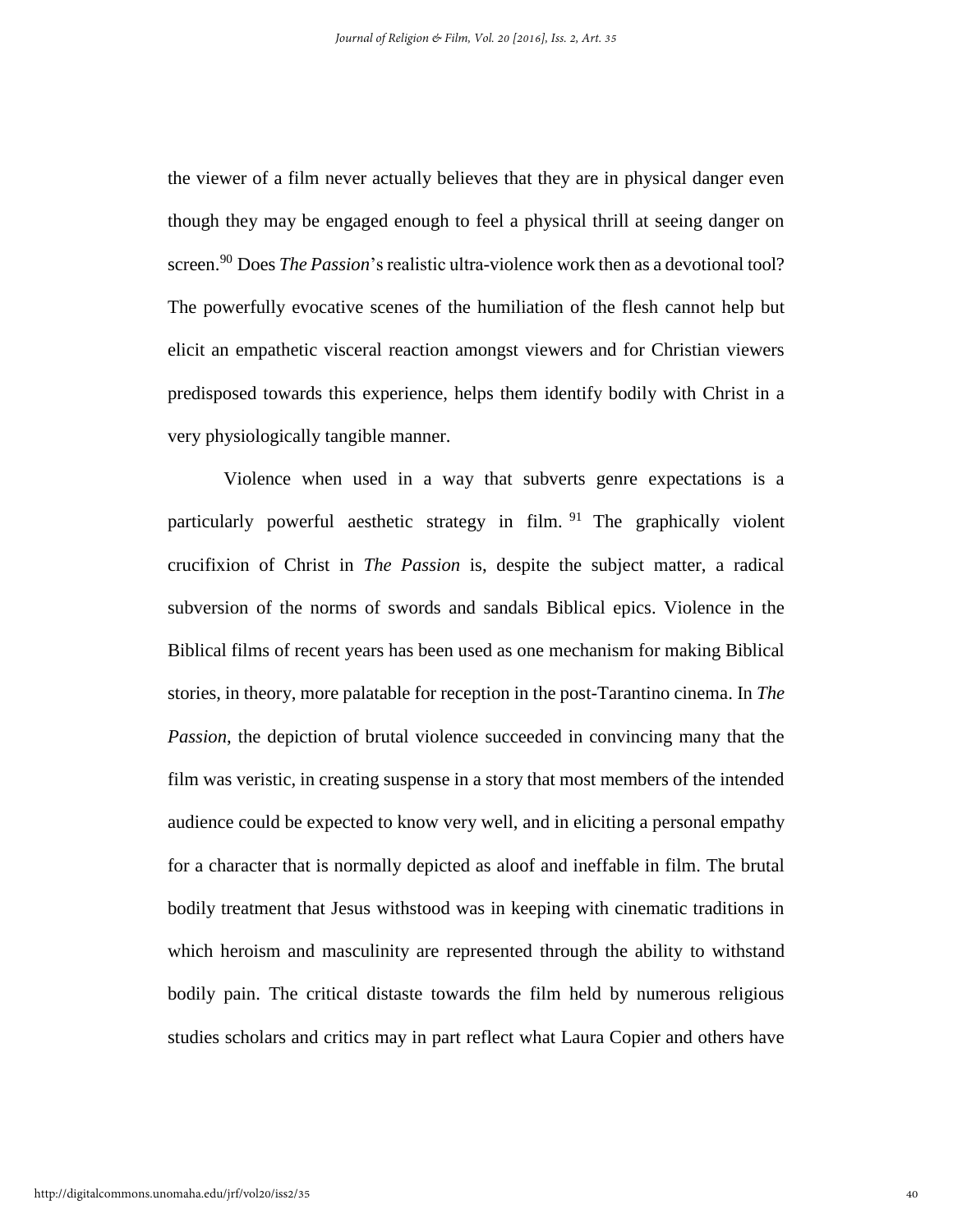noted about the study of religion and film more generally, that mass-culture forms of religious experience are often treated without serious consideration despite the fact that religion could be considered a "mass culture phenomenon."<sup>92</sup>

It is more difficult to evaluate audience response to violence in *Exodus: Gods and Kings* and *Noah* since the films are much more recent. However, the light violence of the films seemed to garner less attention (positive or negative) than the strong violence of *The Passion.* Attempts at using violence to create a veristic narrative were less successful in *Exodus: Gods and Kings*; there Ridley Scott attempted to recast the exodus story as any other historical-political epic (emulating his own films, such as *Gladiator*). Given its low rankings on the critical review aggregator rottentomatoes.com and its unexpectedly low box-office results, the film seems to have struck a chord with neither critics nor audiences. Perhaps the film departed too much from audience expectations about the characters and events and Moses as freedom fighter seemed too implausible despite the invocations of varieties of different conventions for claiming verism. Critical response to *Noah*  was much more positive and in that case the film outperformed box-office expectations. *Noah* succeeded in using violence to situate the story of the Flood in mythological, not historical time, to mixed audience response. Crowe's Noah is the antediluvian prototype of the American cinematic hero, a master of violent skills but reluctant to enact them. Narratively, the violence added to what is already a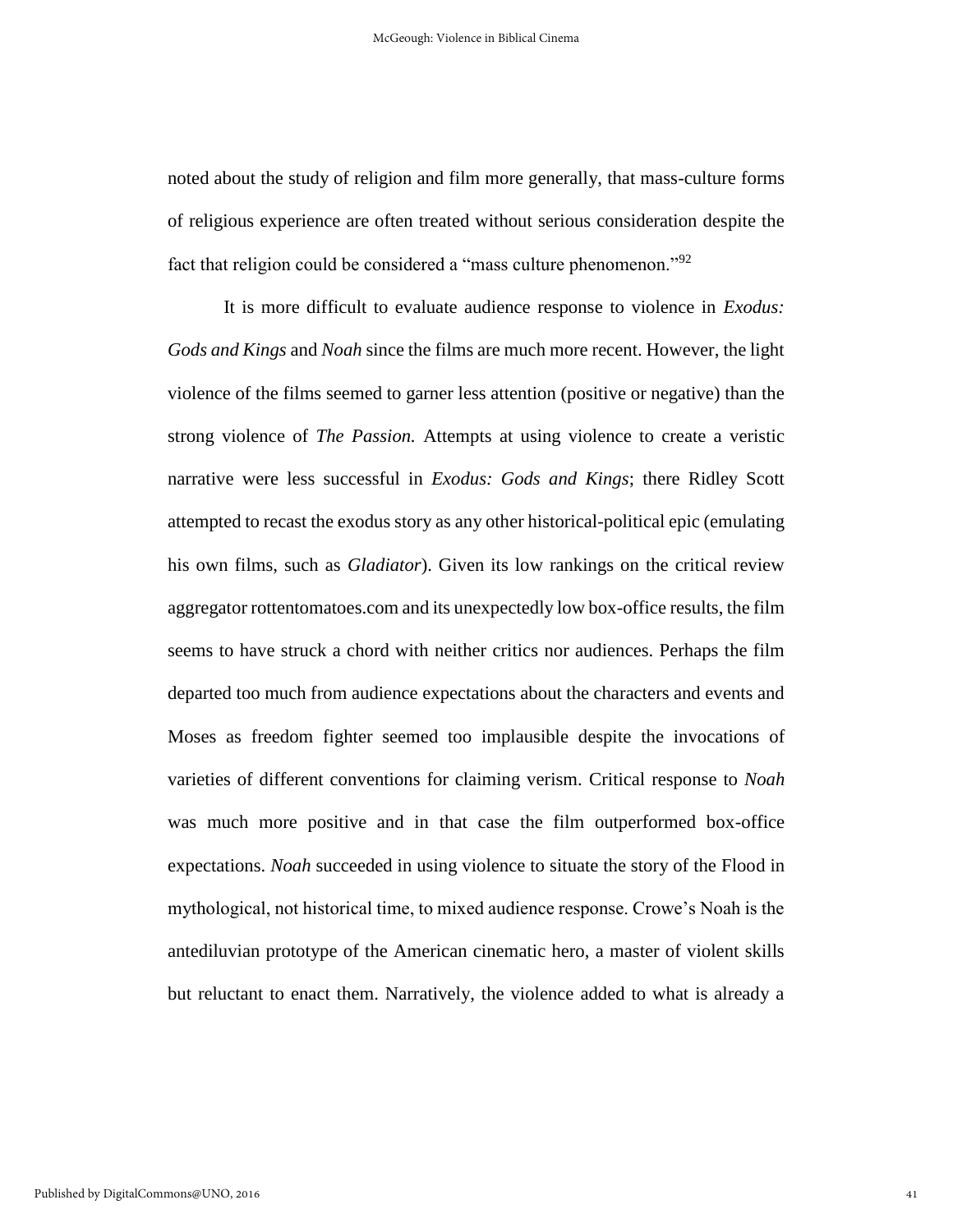story about planet-wide genocide and created dramatic arcs that kept viewers interested in a film that is based on a very well known story.

Differentiating between strong and weak violence is important in assessing the role of the violence within a film. Heavy violence like that in *The Passion* may deter some viewers but others find it inspirational in thinking through serious and complicated issues. That a film as brutal as *The Passion* could be such a tremendous box office success speaks to the power of this film, especially when one considers how few of the highest grossing films of all time feature such violence. That critics and theologians find such violence troubling is in some ways misguided, for the weak violence that permeates cinema and has been typical of Biblical films since the inception of movies is perhaps more insipid and in need of challenge: for that is the violence that is performed by the heroes (especially against those that could be deemed "other" by mainstream American audiences), is glorified, and is more likely to go unchallenged.

<sup>&</sup>lt;sup>1</sup> For a discussion of different web responses to the film, see: Richard Holdredge, "Mel Gibson's *The Passion of the Christ* and the "Via Media"," in *Mel Gibson's* Passion*: The Film, the Controversy, and its Implications,* ed. Zev Garber; Shofar Supplements in Jewish Studies (West Lafayette, Indiana: Purdue University Press, 2006).

<sup>2</sup> Yvonne Kozlovsky-Golan, "Gibson's *Passion,*" in *Mel Gibson's* Passion*: The Film, the Controversy, and its Implications*, edited by Zev Garber. Shofar Supplements in Jewish Studies (West Lafayette, Indiana: Purdue University Press, 2006), 21.

<sup>3</sup> James Kendrick, *Film Violence: History, Ideology, Genre.* (Short Cuts. London: Wallflower, 2009), 8-9; J. David Slocum, "Violence and American Cinema: Notes For an Investigation," in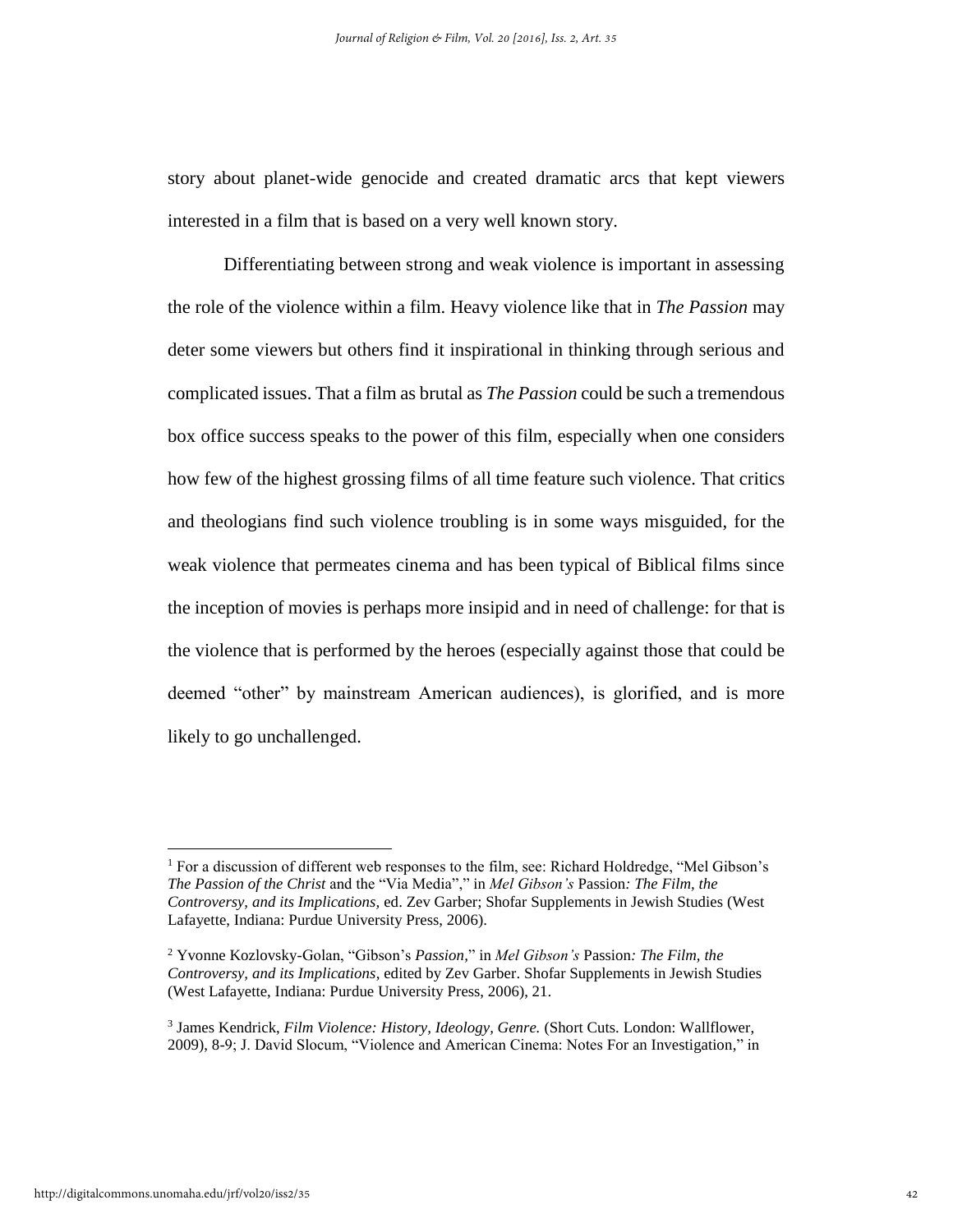*Violence and American Cinema*, ed. J. David Slocum, AFI Film Readers (London: Routledge, 2001), 2-3.

<sup>4</sup> Hector Avalos. "Film and the Apologetics of Biblical Violence," *Journal of Religion and Film* Vol. 13, No. 1, April 2009: 7.

<sup>5</sup> Kendrick, *Film Violence*, 7-8.

l

<sup>6</sup> Margaret R. Miles. *Seeing and Believing: Religion and Values in the Movies* (Boston, MA: Beacon Press Books, 1996), 28.

<sup>7</sup> Devin McKinney, "Violence: The Strong and the Weak," *Film Quarterly*, Vol. 46, No. 4 (summer, 1993), 21.

<sup>8</sup> Stephen Prince, "Graphic Violence in the Cinema: Origins, Aesthetic Design, and Social Effects," in *Screening Violence,* ed. Stephen Prince (New Brunswick, N.J.: Rutgers University Press, 2000), 23.

<sup>9</sup> Prince, "Graphic Violence", 24.

<sup>10</sup> McKinney, "The Strong and the Weak", 16.

<sup>11</sup> Elaine Scarry, *The Body in Pain: The Making and Unmaking of the World* (Oxford: Oxford University Press, 1985), 4.

<sup>12</sup> Scarry, *Body in Pain*, 161.

<sup>13</sup> Scarry, *Body in Pain*, 53.

<sup>14</sup> Scarry, *Body in Pain*, 289.

<sup>15</sup> Bryan P. Stone, "Religion and Violence in Popular Film," *Journal of Religion and Film* Vol. 3, No. 1, April 1999.

<sup>16</sup> J. David Slocum, "The "Film Violence" Trope: New Hollywood, "the Sixties," and the Politics of History" in *New Hollywood* Violence, ed. Steven Jay Schneider, Inside Popular Film (Manchester: Manchester University Press, 2004), 13.

<sup>17</sup> Prince, "Graphic Violence", 15.

<sup>18</sup> Kendrick, *Film Violence*, 14. For some, this aestheticized cinematic violence actually undermines the realism. See the comments in: Jim Wallis, "*The Passion* and the Message," in *Perspectives on* The Passion of the Christ: *Religious Thinkers and Writers Explore the Issues Raised by the Controversial Movie* (New York: Miramax Books, 2004), 122.

 $19$  Some see these films as any film about the Romans, some see these as only Italian-made films about the Romans, and some see these as only Italian-made films about the Romans produced between 1958 and 1968. Joanna Paul, *Film and the Classical Epic Tradition* (Oxford: Oxford University Press, 2013) 22.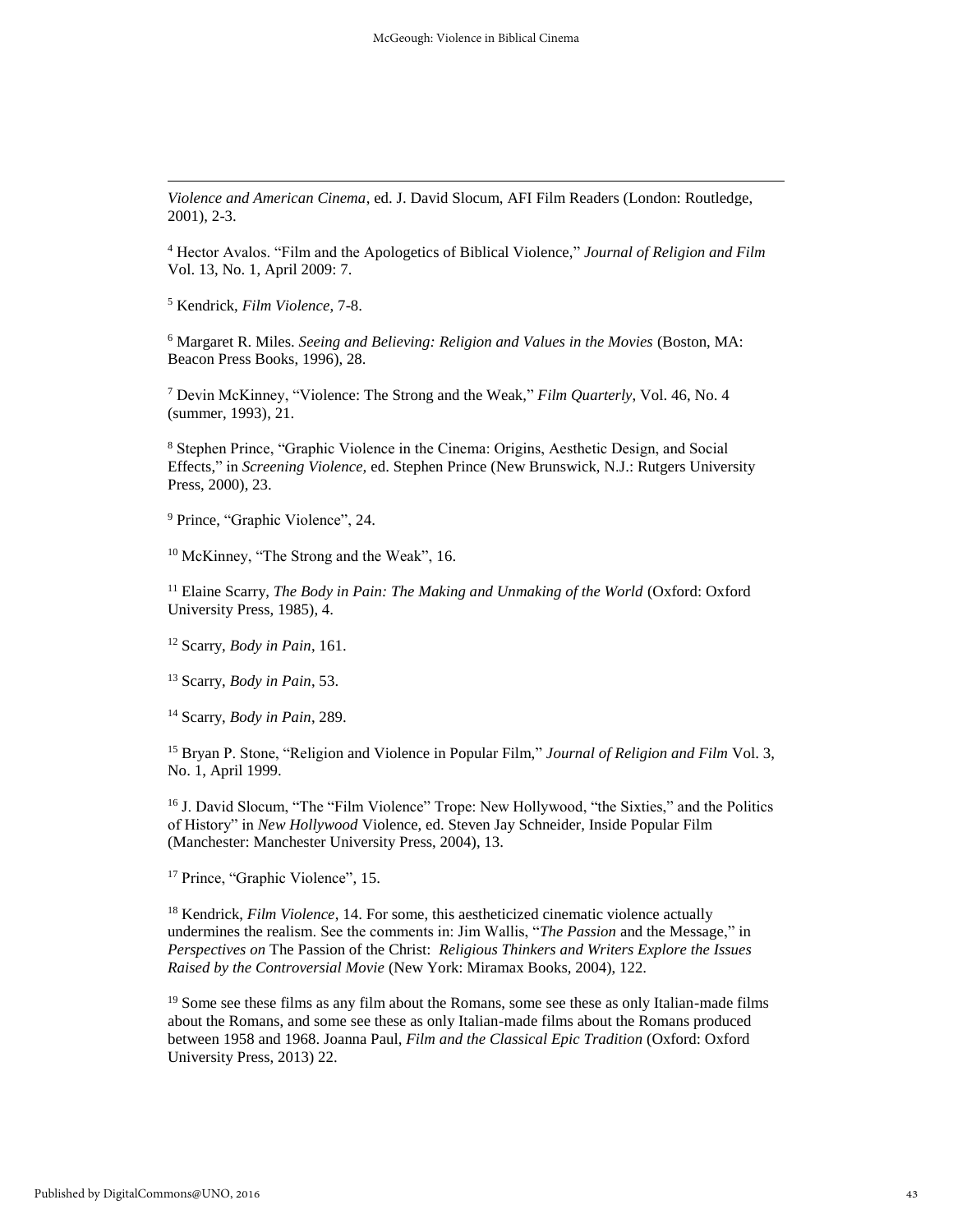<sup>20</sup> Avalos, "Film and Apologetics", 23.

l

<sup>21</sup> Avalos, "Film and Apologetics", 4.

<sup>22</sup> Adele Reinhartz. *Jesus of Hollywood* (Oxford: Oxford University Press, 2007), 3.

<sup>23</sup> Caroline Vander Stichele and Todd Pennner. "Passion for the Real? *The Passion of the Christ*  and its Critics," *Biblical Interpretation* 14, 1-2 (2006): 28.

<sup>24</sup> Corley and Webb note that a number of religious leaders publicly reported that the film was historically accurate. Kathleen E. Corley and Robert L. Webb, "Introduction: *The Passion*, the Gospels and the Claims of History," in *Jesus and Mel Gibson's The Passion of the Christ: The Film, The Gospels, and The Claims of History,* ed. Kathleen E. Corley and Robert L. Webb (New York: Continuum, 2004), 3. For more on historical and theological problems with the film, see the other essays in that volume as well as: Zev Garber, ed. *Mel Gibson's* Passion*: The Film, the Controversy, and its Implications,* Shofar Supplements in Jewish Studies (West Lafayette, Indiana: Purdue University Press, 2006). For more on the archaeological issues in *The Passion*, see: Sandra Scham, "Letter from Jerusalem: Hollywood Holy Land," *Archaeology* Volume 57, Number 2, March/April 2004. http://archive.archaeology.org/0403/etc/letter.html. Accessed September 3, 2014; Andrea Berlin and Jodi Magness, "Two Archaeologists Comment on *The Passion of the Christ,*" Archaeological Institute of America, March 2004.

http://www.archaeological.org/pdfs/papers/Comments\_on\_The\_Passion.pdf. Accessed on September 3, 2014. Many scholars have noted that the most important source for *The Passion* was The Dolorous Passion of Our Lord Jesus Christ, which represents the visions of a 19<sup>th</sup>-century nun. See: Robert L. Webb, "*The Passion* and the Influence of Emmerich's *The Dolorous Passion of Our Lord Jesus Christ,*" in *Jesus and Mel Gibson's The Passion of the Christ: The Film, The Gospels, and The Claims of History*, ed. Kathleen E. Corley and Robert L. Webb (New York: Continuum, 2004); and Penny Wheeler, "Gibson at the Crossroads," in *Mel Gibson's* Passion*: The Film, the Controversy, and its Implications*, ed. Zev Garber, Shofar Supplements in Jewish Studies (West Lafayette, Indiana: Purdue University Press, 2006). John Dominic Crossan cites an interview where Gibson acknowledges the influence of Emmerich as a source and Crossan calculates that 80% of the film is based on her account (although this claim seems exaggerated). John Dominic Crossan,"Hymn to a Savage God," in *Jesus and Mel Gibson's The Passion of the Christ: The Film, The Gospels, and The Claims of History*, ed. Kathleen E. Corley and Robert L. Webb (New York: Continuum, 2004), 12.

<sup>25</sup> Slavo Žižek, *Violence: Six Sideways Reflections* (Big Ideas / Small Books. New York: Picador, 2008), 4.

<sup>26</sup> Mark Goodacre, "The Power of *The Passion*: Reacting and Over-reacting to Gibson's Artistic Vision," in *Jesus and Mel Gibson's The Passion of the Christ: The Film, The Gospels, and The Claims of History*, ed. Kathleen E. Corley and Robert L. Webb (New York: Continuum, 2004), 34- 35.

<sup>27</sup> Richard Walsh, "The Passion as Horror Film: St. Mel of the Cross," *Journal of Religion and Popular Culture* Volume 20 (Fall 2008), [37].

<sup>28</sup> Kendrick, *Film Violence*, 16.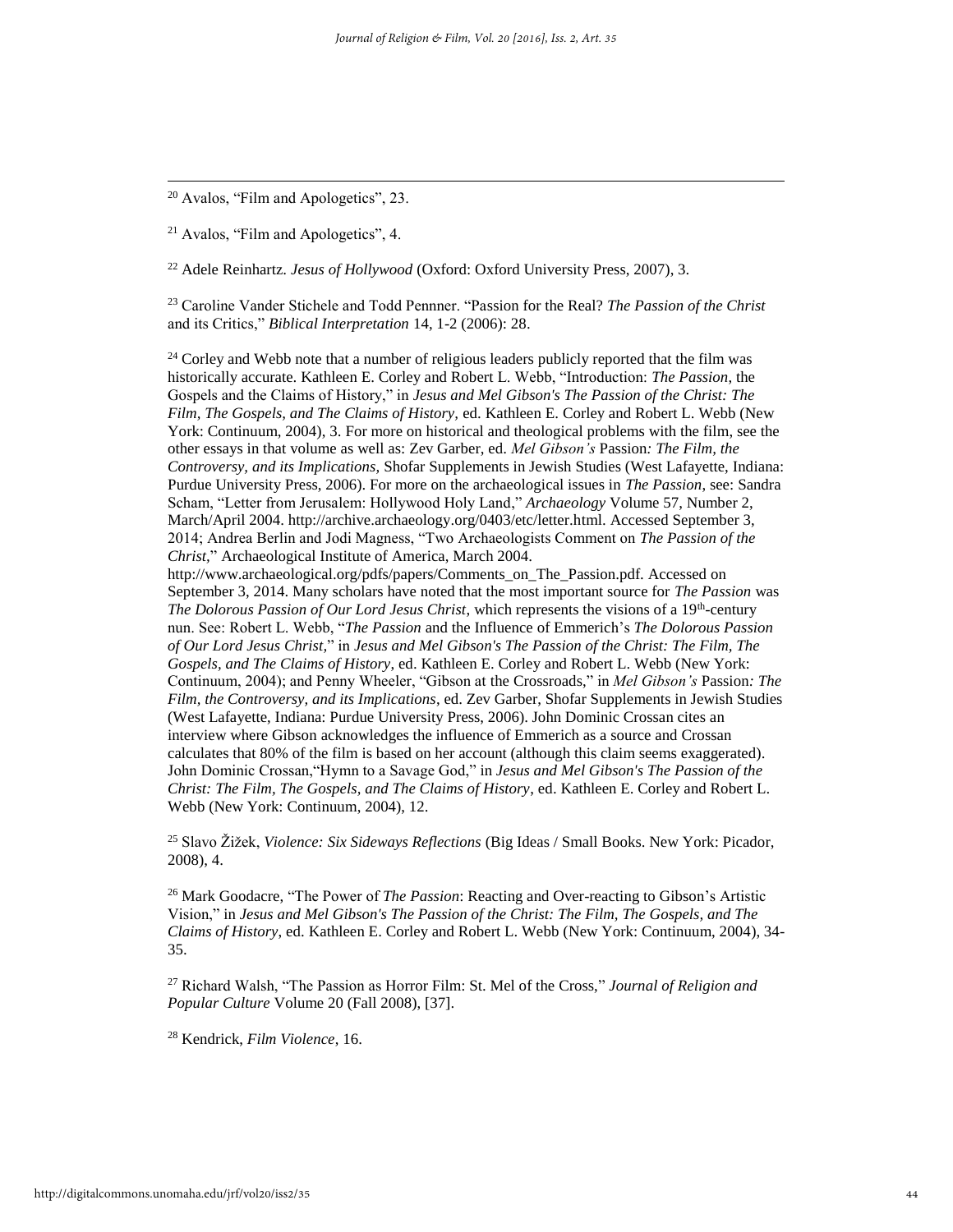<sup>29</sup> Stephen Prince, "Beholding Blood Sacrifice in *The Passion of the Christ*: How Real is Movie Violence?" *Film Quarterly* 59 (2006) 4: 11-22.

 $30$  Walsh connects this with an effort to avoid emphasizing the humiliation of Christ through nudity, which was part of the larger spectacle logic of Roman crucifixion. Richard Walsh, "Wrestling with *The Passion of the Christ:* At the Movies with Roland Barthes and Mel Gibson," *The Bible and Critical Theory,* Volume1, Number 2 (2005), 02-7. Walsh's point is useful; Gibson can make Christ seem heroic in his ability to withstand physical suffering but the nudity of the crucifixion would perhaps, undermine this.

<sup>31</sup> For more on Barabbas in this film, see: Richard Walsh, "Zealots in the Jesus Film Tradition," in *Religion und Gewalt im Bibelfilm/ Film & Theologie* 20, ed. Reinhold Zwick (Marburg: Schueren, 2012) 108-111.

<sup>32</sup> Jonathan Merritt, "Christian Bale and Ridley Scott Talk Religion and 'Exodus': An RNS Interview," *Religious News Service,* December 10, 2014.

<sup>33</sup> A similar strategy of historicizing the Bible is used in *King of Kings,* setting the Jesus story within the context of Roman political oppression and opening the film with Pompey's desecration of the Temple.

<sup>34</sup> Noah is not the first Biblical character treated this way; the same description from above could be given for Lot in *Sodom and Gomorrah*, who preaches peace when possible but is skilled in both hand-to-hand combat and military tactics.

<sup>35</sup> Reinhartz, *Jesus of Hollywood*, 121.

<sup>36</sup> John Palinowski, "Gibson's *Passion*: The Challenges for Catholics," in *Mel Gibson's* Passion*: The Film, the Controversy, and its Implications*, ed. Zev Garber; Shofar Supplements in Jewish Studies (West Lafayette, Indiana: Purdue University Press, 2006), 133.

<sup>37</sup> Scarry, *Body in Pain*, 27.

l

<sup>38</sup> Paul Gormley, *The New Brutality Film: Race and Affect in Contemporary Hollywood Cinema* (Bristol, UK: intellect, 2005), 11.

<sup>39</sup> Scarry, *Body in Pain*, 184.

<sup>40</sup> Scarry, *Body in Pain*, 201.

<sup>41</sup> Scarry, *Body in Pain*, 201.

<sup>42</sup> Scarry, *Body in Pain*, 202.

<sup>43</sup> Miles, "Seeing and Believing", 39-40. For more criticism of the emphasis on suffering in some Christian traditions as relates to *The Passion*, see: Irving Greenberg, "Review of *The Passion of the Christ,*" in *Mel Gibson's* Passion*: The Film, the Controversy, and its Implications,* ed. Zev Garber. Shofar Supplements in Jewish Studies (West Lafayette, Indiana: Purdue University Press, 2006), 12 and Ben Witherington III, "Numbstruck: An Evangelical Reflects on Mel Gibson's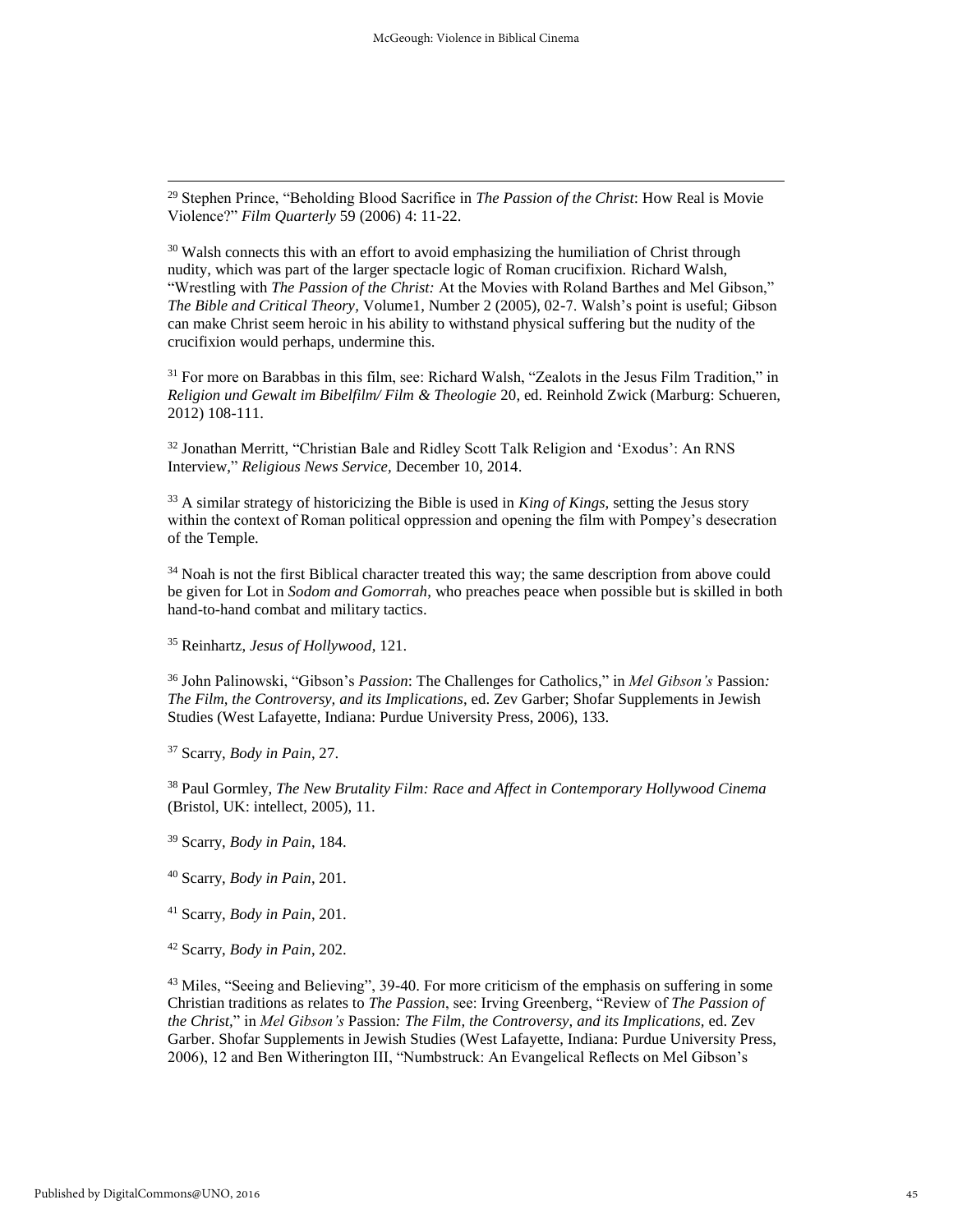*Passion,*" in *Perspectives on* The Passion of the Christ: *Religious Thinkers and Writers Explore the Issues Raised by the Controversial Movie* (New York: Miramax Books, 2004), 89-93.

<sup>44</sup> Miles, "Seeing and Believing", 45-46.

l

<sup>45</sup> Miles, "Seeing and Believing", 45-46.

<sup>46</sup> Miles, "Seeing and Believing", 188.

<sup>47</sup> Miles, "Seeing and Believing", 188-189.

<sup>48</sup> Miles, "Seeing and Believing", p. 189.

<sup>49</sup> Crossan, "Hymn to a Savage God", 26.

<sup>50</sup> Carol J. Clover, "Her Body, Himself: Gender in the Slasher Film," in *Screening Violence*, ed. Stephen Prince (New Brunswick, N.J.: Rutgers University Press, 2000), 152.

<sup>51</sup> Miles, "Seeing and Believing", p. 30.

<sup>52</sup> Miles, "Seeing and Believing", p. 138.

<sup>53</sup> Clover, "Her Body", 159. Richard Libowitz has gone so far as to call *The Passion* "the first religious slasher film." Richard Libowitz, "Gibson's *Passion* on a Catholic Campus," in *Mel Gibson's* Passion*: The Film, the Controversy, and its Implications*, ed. Zev Garber, Shofar Supplements in Jewish Studies (West Lafayette, Indiana: Purdue University Press, 2006), 136.

<sup>54</sup> Crossan, "Hymn to a Savage God", 22.

<sup>55</sup> For more on the relationship of Gibson's film to medieval spirituality, see: Karen Jo Torjesen, "The Journey of the Passion Play From Medieval Piety to Contemporary Spirituality," in *After* The Passion *is Gone: American Religious Consequences,* ed. J. Shawn Landres and Michael Berenbaum (New York: Altamira Press, 2004).

<sup>56</sup> Kendrick, *Film Violence*, 93. See also: Rikke Schubert, "Passion and Acceleration: Generic Change in the Action Film," in *Violence and American Cinema*, ed. J. David Slocum, AFI Film Readers (London: Routledge, 2001).

<sup>57</sup> On the relationship between *The Passion* and the physical suffering of action heroes, see: Vander Stichele and Pennner, "Passion for the Real?", 27. On violence in the western, see: Lee Clark Mitchell, "Violence in the Film Western," in *Violence and American Cinema*, ed. J. David Slocum (AFI Film Readers. London: Routledge, 2001), 181, 185. Adele Reinhartz has argued that Old Testament epics have especially been influenced by the Western genre. Adele Reinhartz. *Bible and Cinema: An Introduction* (New York: Routledge, 2013), 61-63.

<sup>58</sup> Slocum, "Violence and American Cinema", 13.

<sup>59</sup> Peter Haas, "The Quest of the Historical Jesus Revisited: Gibson's *The Passion of the Christ,*" in *Mel Gibson's* Passion*: The Film, the Controversy, and its Implications*, ed. Zev Garber, Shofar Supplements in Jewish Studies (West Lafayette, Indiana: Purdue University Press, 2006), 59.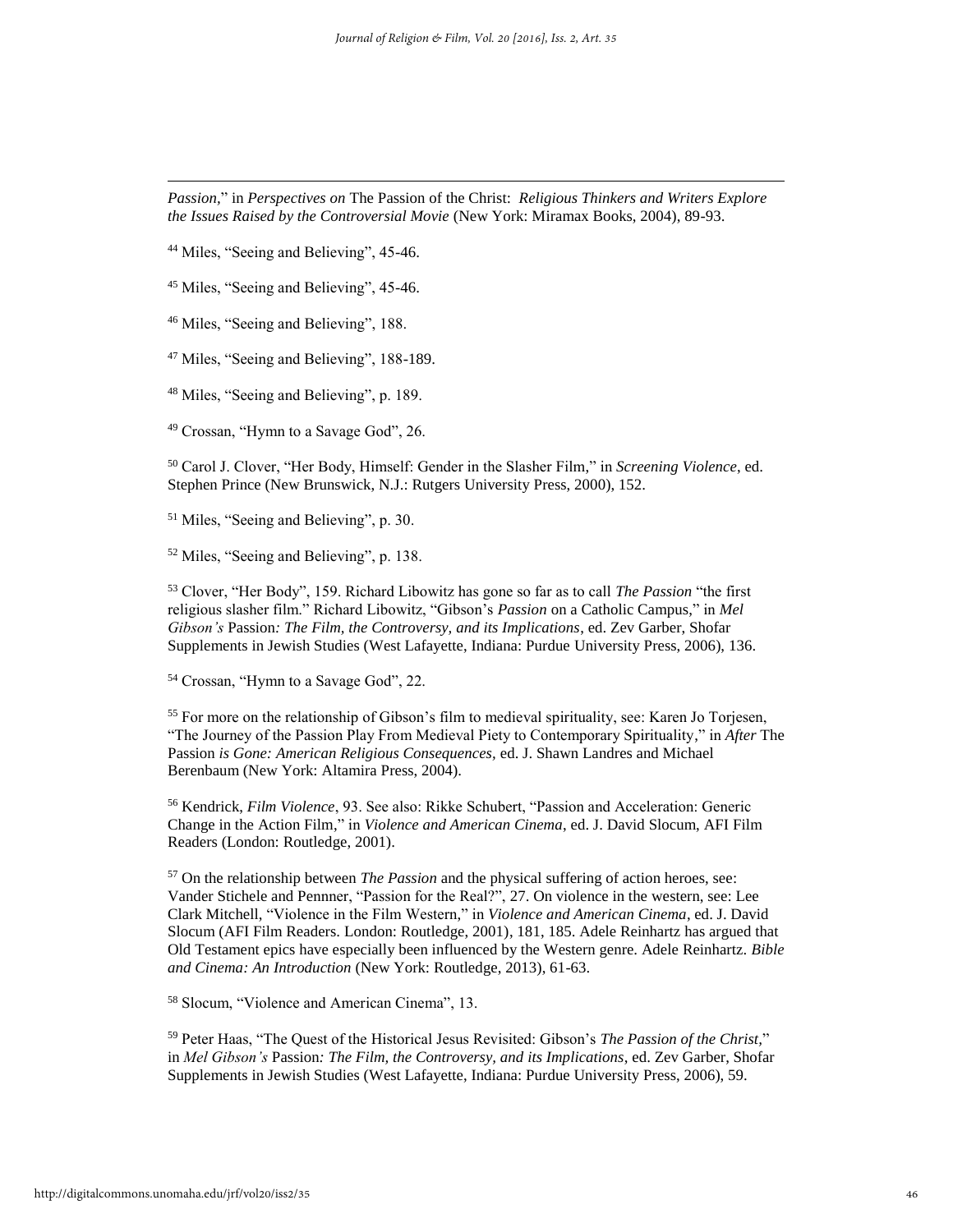<sup>60</sup> Walsh, "Wrestling with *The Passion*", 02-6.

l

<sup>61</sup> For example, Richard Libowitz cites Jeffrey Hyson's remarks that *The Passion* is part of the oeuvre of "Gibson's 'Martyr Complex'". Libowitz, "Gibson's *Passion* on a Catholic Campus", 137. Richard Walsh argues that *The Passion* should be considered as part of Gibson's larger oeuvre. Walsh, "The Passion as Horror Film", [11]. See also: Darren J.N. Middleton, "Celluloid Synoptics: Viewing the Gospels of Marty and Mel Together," in *Re-viewing the Passion: Mel Gibson's Film and Its Critics*, ed. S. Brent Plate (New York: Palgrave Macmillan, 2004), 72; and Wallis, "*The Passion* and the Message", 123. See also: Mark Juergensmeyer, "Afterword: The Passion of War," in *After* The Passion *is Gone: American Religious Consequences*, ed. J. Shawn Landres and Michael Berenbaum (New York: Altamira Press, 2004), 280.

<sup>62</sup> For more on the chronological issues, see: Andrea Stone. "Orcs in Loincloths." *Archaeology* online reviews, January 3, 2007. http://archive.archaeology.org/online/reviews/apocalypto2.html. Accessed on September 3, 2014.

<sup>63</sup> For archaeological criticisms of *Apocalypto*, see: Traci Ardren, "Is "Apocalypto" Pornography?" *Archaeology* online reviews, December 5, 2006. http://archive.archaeology.org/online/reviews/apocalypto.html. Accessed on September 3, 2014; David Freidel. "Betraying the Maya," *Archaeology,* Volume 60, Number 2, March/April 2007. http://archive.archaeology.org/0703/abstracts/maya.html. Accessed on September 3, 2014.

<sup>64</sup> Crossan, "Hymn to a Savage God", 23.

<sup>65</sup> Stephenson Humphries-Brooks, *Cinematic Savior: Hollywood's Making of the American Christ* (London: Praeger, 2006), 117,119.

<sup>66</sup> Humphries-Brooks, *Cinematic Savior*, 127, 130.

<sup>67</sup> Humphries-Brooks, *Cinematic Savior*, 119. Susan Thistlethwaite offers similar commentary in: Susan Thistlethwaite, "Mel Makes a War Movie," in *Perspectives on* The Passion of the Christ: *Religious Thinkers and Writers Explore the Issues Raised by the Controversial Movie* (New York: Miramax Books, 2004), 135.

<sup>68</sup> Crossan, "Hymn to a Savage God", 23.

<sup>69</sup> Lloyd Baugh, "*Imago Christi:* Aesthetic and Theological Issues in Jesus Films by Pasolini, Scorsese, and Gibson," in *After* The Passion *is Gone: American Religious Consequences*, ed. J. Shawn Landres and Michael Berenbaum (New York: Altamira Press, 2004), 166.

<sup>70</sup> Reinhartz, *Bible and Cinema*, 78.

<sup>71</sup> Joey Eschrich, ""Behold the Man!": Constructing the Masculinity of Jesus of Nazareth in Mainstream American Film, 1961-2004," *Men and Masculinities* 14 (5) 2011: 520-541, 536.

<sup>72</sup> Richard Walsh, *Reading the Gospels in the Dark: Portrayals of Jesus in Film* (New York: Trinity Press International, 2003), 25.

<sup>73</sup> Gormley, *New Brutality*, 24.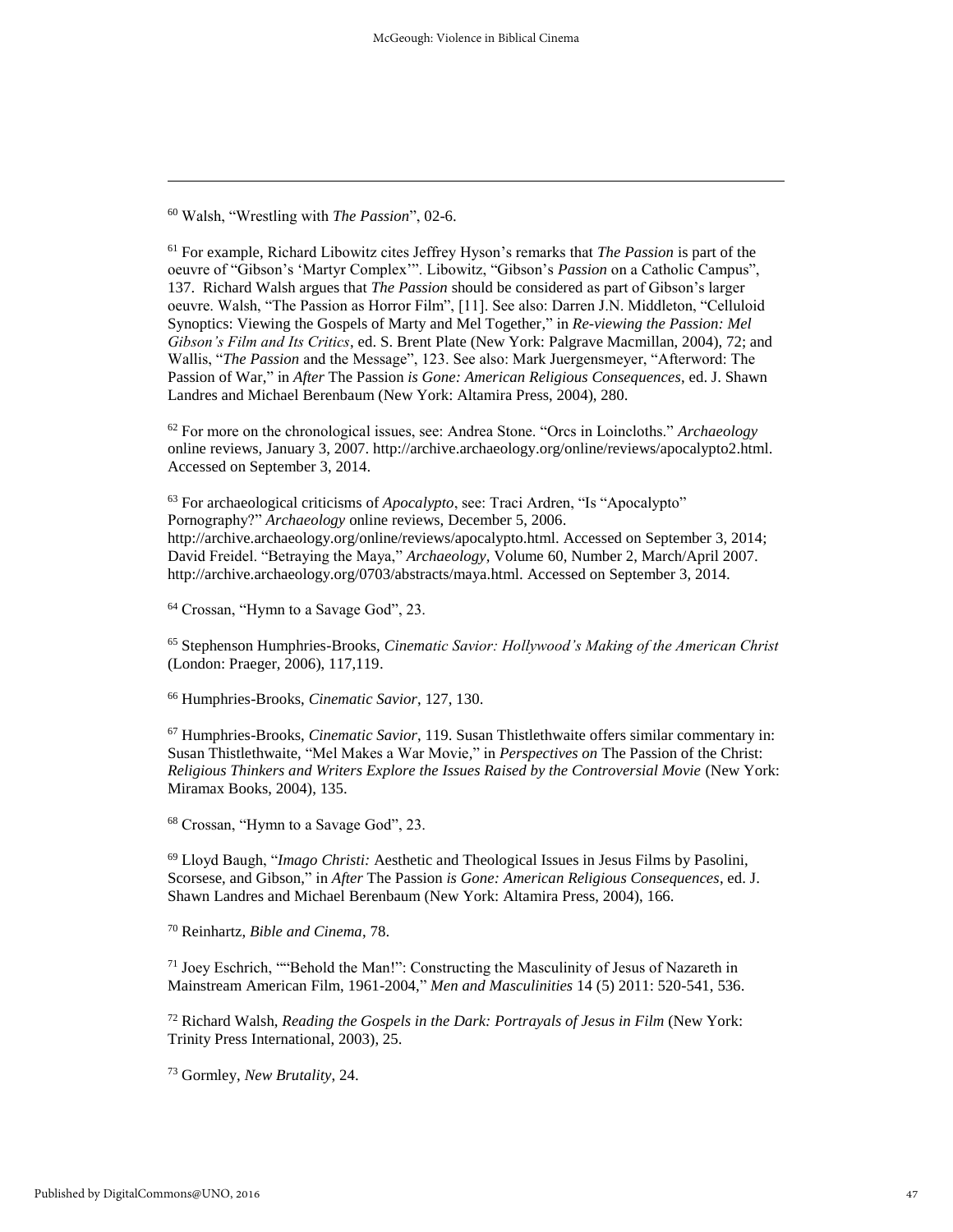<sup>74</sup> Philippa Gates, *Detecting Men: Masculinity and the Hollywood Detective Film.* Cultural Studies in Cinema/ Video (Albany: SUNY Press, 2006), 125, 128.

<sup>75</sup> See for example: Derek Elley, *The Epic Film: Myth and History* (London: Routledge & Kegan Paul, 1984), 6.

<sup>76</sup> Walsh, "The *Passion* as Horror Film," [43].

l

<sup>77</sup> Erin Runions, "The Temptation of Noah: The Debate about Patriarchal Violence in Darren Aronofsky's *Noah,*" in *The Bible in Motion: A Handbook of the Bible and its Reception in Film Part 2*, ed. Rhonda Burnette-Bletsch (Boston: Walter de Gruyter, 2015); 832-833.

 $78$  For more on how violence towards women drives the plot of Noah, see Runions, "Temptation of Noah".

<sup>79</sup> Runions, "Temptation of Noah," 840-841.

<sup>80</sup> Joseph Edelheit, "*The Passion of the Christ* and Congregational Interfaith Relations," in *Mel Gibson's* Passion*: The Film, the Controversy, and its Implications,* ed. Zev Garber, Shofar Supplements in Jewish Studies (West Lafayette, Indiana: Purdue University Press, 2006), 161.

<sup>81</sup> Goodacre, "Reacting and Over-reacting", 38.

<sup>82</sup> Goodacre, "Reacting and Over-reacting", 44.

<sup>83</sup> Robert K. Johnston. "*The Passion* as Dynamic Icon: A Theological Reflection," in *Re-viewing the Passion: Mel Gibson's Film and Its Critics.* Edited by S. Brent Plate (New York: Palgrave Macmillan, 2004) 66.

<sup>84</sup> Johnston, "*The Passion* as Dynamic Icon", 57-58.

<sup>85</sup> Diane Apostolos –Cappadona, "On Seeing *The Passion*: Is There a Painting in This Film? Or is This Film a Painting?", in *Re-viewing the Passion: Mel Gibson's Film and Its Critics*, ed. S. Brent Plate (New York: Palgrave Macmillan, 2004), 107.

<sup>86</sup> For a discussion of the survey and its responses, see: Robert H. Woods, Michael C. Jindra, and Jason D. Baker, "The Audience Responds to *The Passion of the Christ,*" in *Re-viewing the Passion: Mel Gibson's Film and Its Critics*, ed. S. Brent Plate (New York: Palgrave Macmillan, 2004).

<sup>87</sup> Neal King, "Truth at Last: Evangelical Communities Embrace *The Passion of the Christ,*" in *Reviewing the Passion: Mel Gibson's Film and Its Critics*, edited by S. Brent Plate (New York: Palgrave Macmillan, 2004).

<sup>88</sup> Witherington, "Numbstruck", 89.

<sup>89</sup> Scarry, *Body in Pain*, 219.

<sup>90</sup> Miles, "Seeing and Believing", 33.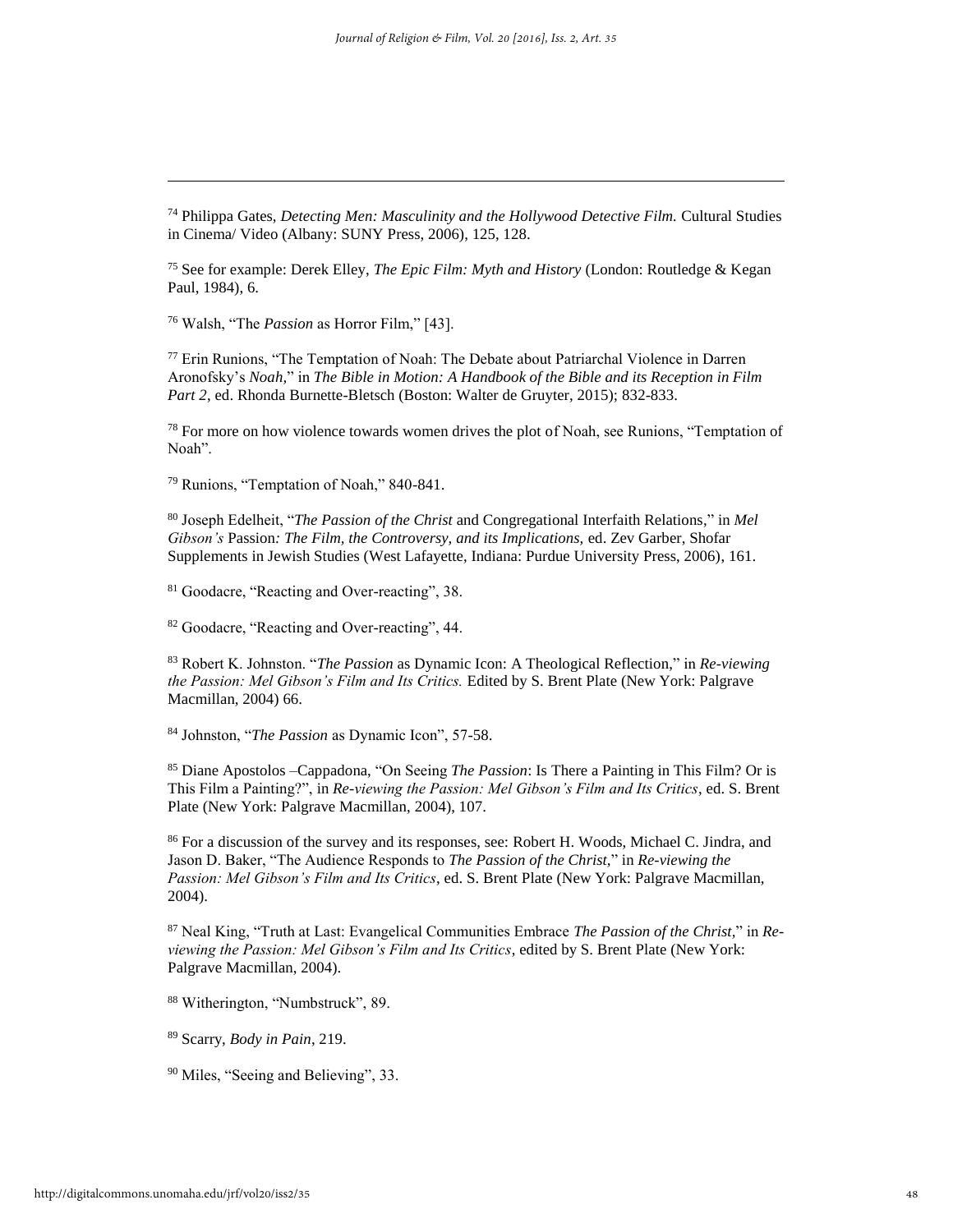l

#### **References**

Apostolos -Cappadona, Diane. "On Seeing *The Passion*: Is There a Painting in This Film? Or is This Film a Painting?" In *Re-viewing the Passion: Mel Gibson's Film and Its Critics*, edited by S. Brent Plate. New York: Palgrave Macmillan, 2004.

Ardren, Traci. "Is "Apocalypto" Pornography?" *Archaeology* online reviews, December 5, 2006. http://archive.archaeology.org/online/reviews/apocalypto.html. Accessed on September 3, 2014.

Avalos, Hector. "Film and the Apologetics of Biblical Violence." *Journal of Religion and Film* Vol. 13, No. 1, April 2009.

Baugh, Lloyd. "*Imago Christi:* Aesthetic and Theological Issues in Jesus Films by Pasolini, Scorsese, and Gibson." In *After* The Passion *is Gone: American Religious Consequences*, edited by J. Shawn Landres and Michael Berenbaum. New York: Altamira Press, 2004.

Berlin, Andrea, and Jodi Magness. "Two Archaeologists Comment on *The Passion of the Christ.*" Archaeological Institute of America, March 2004. Accessed on September 3, 2014. http://www.archaeological.org/pdfs/papers/Comments\_on\_The\_Passion.pdf.

Brown, Andrew. "Moses – More a Myth Than a Man?" *New Zealand Herald*, December 1, 2014. Accessed on July 19, 2015. http://www.nzherald.co.nz/world/news/article.cfm?c\_id=2&objectid=11366715.

Clover, Carol J. "Her Body, Himself: Gender in the Slasher Film." In *Screening Violence*, edited by Stephen Prince. New Brunswick, N.J.: Rutgers University Press, 2000.

Copier, Laura. *Preposterous Revelations.* The Bible in the Modern World, 39. Sheffield: Sheffield Phoenix Press, 2012.

Corley, Kathleen E. and Robert L. Webb, "Introduction: *The Passion*, the Gospels and the Claims of History." In *Jesus and Mel Gibson's The Passion of the Christ: The Film, The Gospels, and The Claims of History*, edited by Kathleen E. Corley and Robert L. Webb. New York: Continuum, 2004.

Crossan, John Dominic. "Hymn to a Savage God." In *Jesus and Mel Gibson's The Passion of the Christ: The Film, The Gospels, and The Claims of History*, edited by Kathleen E. Corley and Robert L. Webb. New York: Continuum, 2004.

Edelheit, Joseph. "*The Passion of the Christ* and Congregational Interfaith Relations." In *Mel Gibson's* Passion*: The Film, the Controversy, and its Implications,* edited by Zev Garber. Shofar Supplements in Jewish Studies. West Lafayette, Indiana: Purdue University Press, 2006.

<sup>&</sup>lt;sup>91</sup> Slocum, "Violence and American Cinema", 18.

<sup>92</sup> Laura Copier, *Preposterous Revelations.* The Bible in the Modern World, 39 (Sheffield: Sheffield Phoenix Press, 2012), 6-7.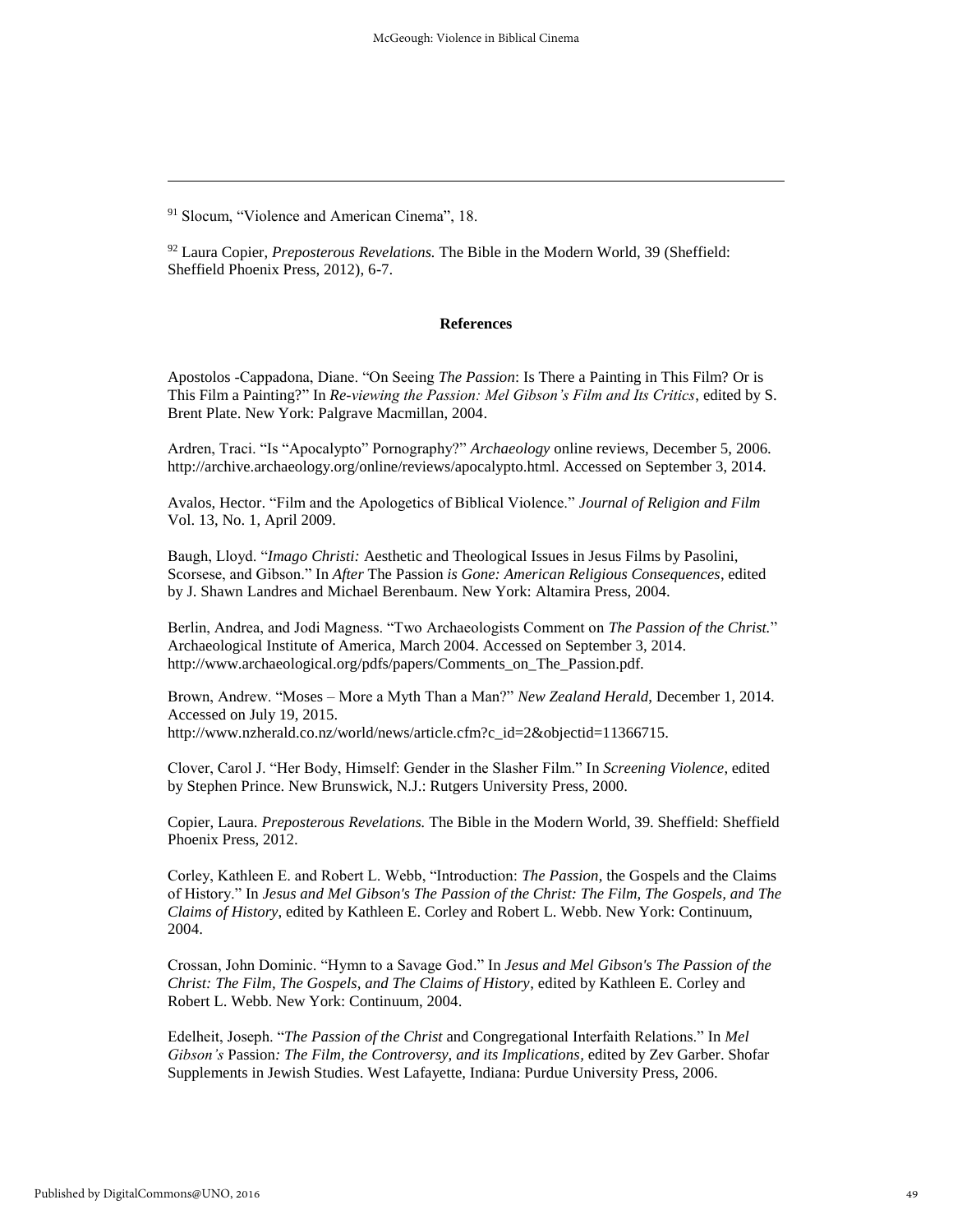Elley, Derek. *The Epic Film: Myth and History.* London: Routledge & Kegan Paul, 1984.

Eschrich, Joey. ""Behold the Man!": Constructing the Masculinity of Jesus of Nazareth in Mainstream American Film, 1961-2004." *Men and Masculinities* 14 (5) 2011: 520-541.

Feldman, Louis H. "Reflections on Mel Gibson's *The Passion of the Christ.*" In *Mel Gibson's*  Passion*: The Film, the Controversy, and its Implications*, edited by Zev Garber. Shofar Supplements in Jewish Studies. West Lafayette, Indiana: Purdue University Press, 2006.

Felson, Richard B. "Mass Media Effects on Violent Behavior." In *Screening Violence,* edited by Stephen Prince. New Brunswick, N.J.: Rutgers University Press, 2000.

Freidel, David. "Betraying the Maya." *Archaeology,* Volume 60, Number 2, March/April 2007. Accessed on September 3, 2014. http://archive.archaeology.org/0703/abstracts/maya.html.

Garber, Zev ed. *Mel Gibson's* Passion*: The Film, the Controversy, and its Implications.* Shofar Supplements in Jewish Studies. West Lafayette, Indiana: Purdue University Press, 2006.

Gates, Philippa. *Detecting Men: Masculinity and the Hollywood Detective Film.* Cultural Studies in Cinema/ Video. Albany: SUNY Press, 2006.

Goodacre, Mark. "The Power of *The Passion*: Reacting and Over-reacting to Gibson's Artistic Vision." In *Jesus and Mel Gibson's The Passion of the Christ: The Film, The Gospels, and The Claims of History*, edited by Kathleen E. Corley and Robert L. Webb. New York: Continuum, 2004.

Gormley, Paul. *The New Brutality Film: Race and Affect in Contemporary Hollywood Cinema.* Bristol, UK: intellect, 2005.

Greenberg, Irving. "Review of *The Passion of the Christ.*" In *Mel Gibson's* Passion*: The Film, the Controversy, and its Implications*, edited by Zev Garber. Shofar Supplements in Jewish Studies. West Lafayette, Indiana: Purdue University Press, 2006.

Haas, Peter. "The Quest of the Historical Jesus Revisited: Gibson's *The Passion of the Christ.*" In *Mel Gibson's* Passion*: The Film, the Controversy, and its Implications*, edited by Zev Garber. Shofar Supplements in Jewish Studies. West Lafayette, Indiana: Purdue University Press, 2006.

Holdredge, Richard. "Mel Gibson's *The Passion of the Christ* and the "Via Media." In *Mel Gibson's* Passion*: The Film, the Controversy, and its Implications,* edited by Zev Garber. Shofar Supplements in Jewish Studies. West Lafayette, Indiana: Purdue University Press, 2006.

Humphries-Brooks, Stephenson. *Cinematic Savior: Hollywood's Making of the American Christ.* London: Praeger, 2006.

Johnston, Robert K. "*The Passion* as Dynamic Icon: A Theological Reflection." In *Re-viewing the Passion: Mel Gibson's Film and Its Critics*, edited by S. Brent Plate. New York: Palgrave Macmillan, 2004.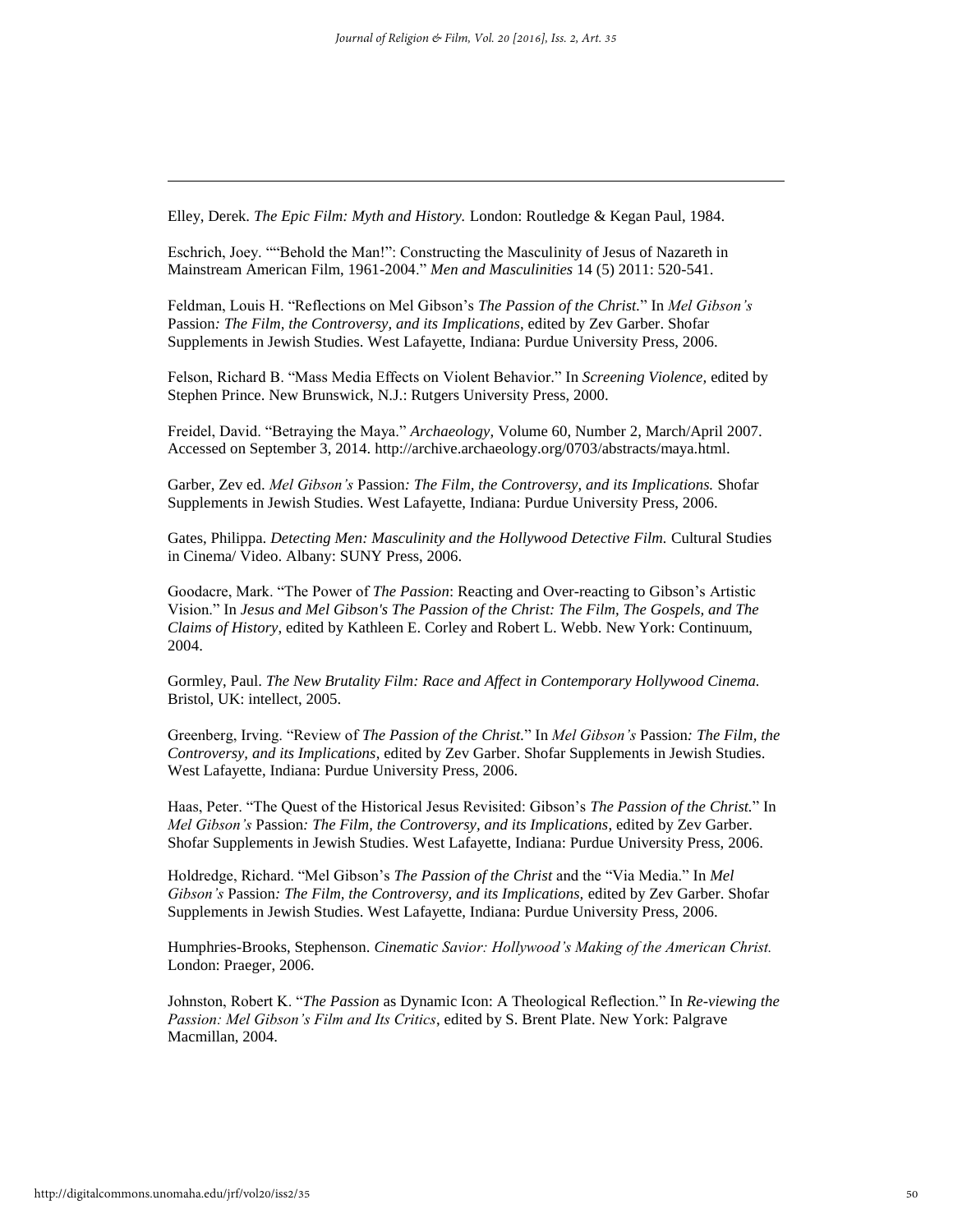Juergensmeyer, Mark. "Afterword: The Passion of War." In *After* The Passion *is Gone: American Religious Consequences,* edited by J. Shawn Landres and Michael Berenbaum. New York: Altamira Press, 2004.

Kendrick, James. *Film Violence: History, Ideology, Genre.* Short Cuts. London: Wallflower, 2009.

King, Neal. "Truth at Last: Evangelical Communities Embrace *The Passion of the Christ.*" In *Reviewing the Passion: Mel Gibson's Film and Its Critics,* edited by S. Brent Plate. New York: Palgrave Macmillan, 2004.

Kozlovsky-Golan, Yvonne. "Gibson's *Passion.*" In *Mel Gibson's* Passion*: The Film, the Controversy, and its Implications, e*dited by Zev Garber. Shofar Supplements in Jewish Studies. West Lafayette, Indiana: Purdue University Press, 2006.

Libowitz, Richard. "Gibson's *Passion* on a Catholic Campus." In *Mel Gibson's* Passion*: The Film, the Controversy, and its Implications*, edited by Zev Garber, Shofar Supplements in Jewish Studies, West Lafayette, Indiana: Purdue University Press, 2006.

McKinney, Devin. "Violence: The Strong and the Weak." *Film Quarterly*, Vol. 46, No. 4 (summer, 1993): 16-22.

Merritt, Jonathan. "Christian Bale and Ridley Scott Talk Religion and 'Exodus': An RNS Interview." *Religious News Service,* December 10, 2014. Accessed on July 19, 2015. http://jonathanmerritt.religionnews.com/2014/12/10/christian-bale-ridley-scott-talk-religionexodus-rns-interview/.

Middleton, Darren J.N. "Celluloid Synoptics: Viewing the Gospels of Marty and Mel Together.", In *Re-viewing the Passion: Mel Gibson's Film and Its Critics,* edited by S. Brent Plate. New York: Palgrave Macmillan, 2004.

Miles, Margaret R. *Seeing and Believing: Religion and Values in the Movies.* Boston, MA: Beacon Press Books, 1996.

Mitchell, Lee Clark, "Violence in the Film Western." In *Violence and American Cinema*, edited by J. David Slocum. AFI Film Readers. London: Routledge, 2001.

Paul, Joanna. *Film and the Classical Epic Tradition.* Oxford: Oxford University Press, 2013.

Palinowski, John. "Gibson's *Passion*: The Challenges for Catholics." In *Mel Gibson's* Passion*: The Film, the Controversy, and its Implications*, edited by Zev Garber. Shofar Supplements in Jewish Studies. West Lafayette, Indiana: Purdue University Press, 2006.

Prince, Stephen. "Graphic Violence in the Cinema: Origins, Aesthetic Design, and Social Effects." In *Screening Violence*, edited by Stephen Prince. New Brunswick, N.J.: Rutgers University Press, 2000.

---- "Beholding Blood Sacrifice in The Passion of the Christ: How Real is Movie Violence?" Film Quarterly 59 (2006) 4: 11-22.

Reinhartz, Adele. *Jesus of Hollywood.* Oxford: Oxford University Press, 2007.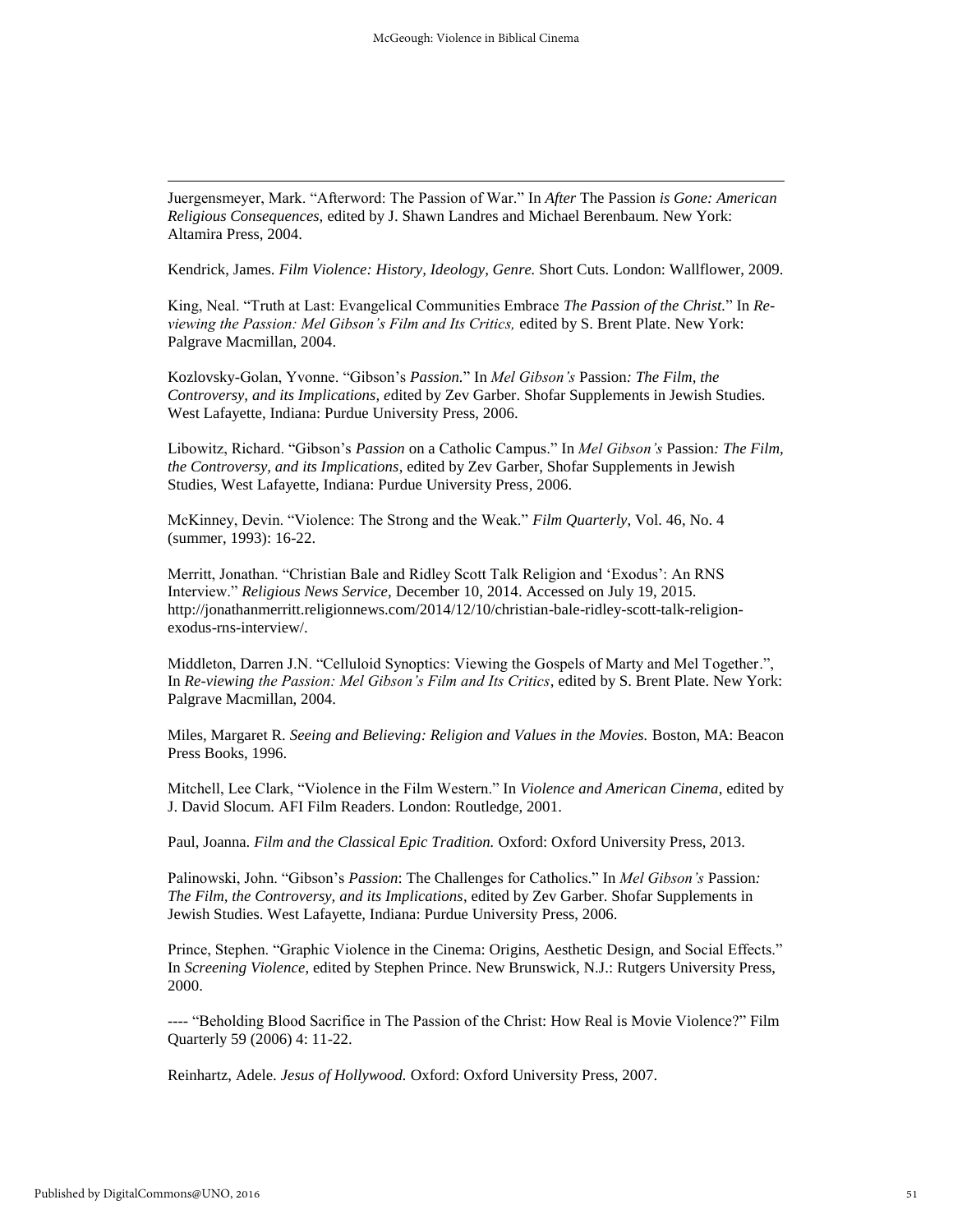---- *Bible and Cinema: An Introduction.* New York: Routledge, 2013.

Runions, Erin. "The Temptation of Noah: The Debate about Patriarchal Violence in Darren Aronofsky's *Noah*." In *The Bible in Motion: A Handbook of the Bible and its Reception in Film Part 2*, edited by Rhonda Burnette-Bletsch. Boston: Walter de Gruyter, 2015.

Scarry, Elaine. *The Body in Pain: The Making and Unmaking of the World.* Oxford: Oxford University Press, 1985.

Scham, Sandra. "Letter from Jerusalem: Hollywood Holy Land." *Archaeology* Volume 57, Number 2, Accessed September 3, 2014. March/April 2004. http://archive.archaeology.org/0403/etc/letter.html.

Schubert, Rikke."Passion and Acceleration: Generic Change in the Action Film." In *Violence and American Cinema*, edited by J. David Slocum. AFI Film Readers. London: Routledge, 2001.

Slocum, J. David. "Violence and American Cinema: Notes For an Investigation." In *Violence and American Cinema*, edited by J. David Slocum. AFI Film Readers. London: Routledge, 2001.

---- "The "Film Violence" Trope: New Hollywood, "the Sixties," and the Politics of History." In *New Hollywood Violence,* edited by Steven Jay Schneider. Inside Popular Film. Manchester: Manchester University Press, 2004.

Stone, Andrea. "Orcs in Loincloths." *Archaeology* online reviews, January 3, 2007. Accessed on September 3, 2014. http://archive.archaeology.org/online/reviews/apocalypto2.html.

Stone, Bryan P. "Religion and Violence in Popular Film." *Journal of Religion and Film,* Vol. 3, No. 1, April 1999.

Thistlethwaite, Susan. "Mel Makes a War Movie." In *Perspectives on* The Passion of the Christ: *Religious Thinkers and Writers Explore the Issues Raised by the Controversial Movie.* New York: Miramax Books, 2004.

Torjesen, Karen Jo. "The Journey of the Passion Play From Medieval Piety to Contemporary Spirituality." In *After* The Passion *is Gone: American Religious Consequences*, edited by J. Shawn Landres and Michael Berenbaum. New York: Altamira Press, 2004.

Vander Stichele, Caroline and Todd Pennner. "Passion for the Real? *The Passion of the Christ* and its Critics." *Biblical Interpretation* 14, 1-2 (2006): 18-36.

Wallis, Jim. "*The Passion* and the Message.". In *Perspectives on* The Passion of the Christ: *Religious Thinkers and Writers Explore the Issues Raised by the Controversial Movie.* New York: Miramax Books, 2004.

Walsh, Richard. *Reading the Gospels in the Dark: Portrayals of Jesus in Film.* New York: Trinity Press International, 2003.

---- "Wrestling with *The Passion of the Christ:* At the Movies with Roland Barthes and Mel Gibson," *The Bible and Critical Theory,* Volume1, Number 2 (2005).